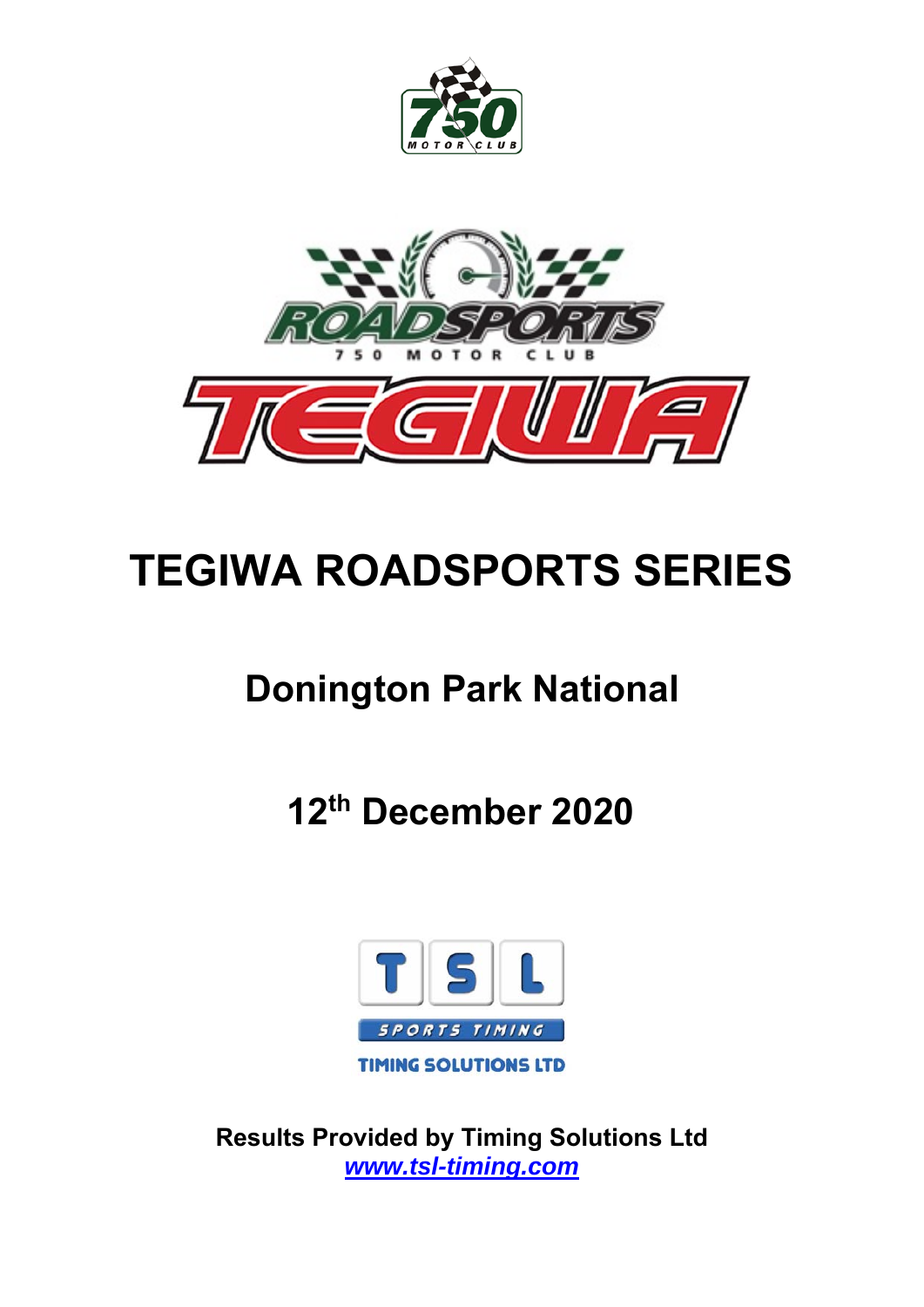### **QUALIFYING - RACE 4 - CLASSIFICATION**

| POS          | <b>NO</b> | CL             | <b>PIC NAME</b>             | <b>ENTRY</b>                     | <b>TIME</b> | <b>ON</b>      | <b>LAPS</b> | GAP    | <b>DIFF</b> | <b>MPH</b> |
|--------------|-----------|----------------|-----------------------------|----------------------------------|-------------|----------------|-------------|--------|-------------|------------|
| $\mathbf{1}$ | 16        | A              | 1 Nick VAUGHAN              | Audi A3                          | 1:30.443    | 12             | 15          |        |             | 78.77      |
| 2            | 78        | $\mathcal{C}$  | <b>Jonathan PACKER</b>      | Honda Civic Type R               | 1:31.308    | $\overline{7}$ | 13          | 0.865  | 0.865       | 78.02      |
| 3            | 65        | $\overline{A}$ | 2 GARDNER / MILLS           | BMW <sub>M3</sub>                | 1:32.303    | 6              | 13          | 1.860  | 0.995       | 77.18      |
| 4            | 25        | $\overline{A}$ | 3 Darren BALL               | Porsche Cayman                   | 1:33.303    | 3              | 13          | 2.860  | 1.000       | 76.36      |
| 5            | 165       | $\overline{A}$ | 4 Warren ALLEN              | Porsche Cayman                   | 1:33.436    | $\overline{7}$ | 12          | 2.993  | 0.133       | 76.25      |
| 6            | 95        | $\mathcal{C}$  | <sup>2</sup> Andy BAYLIE    | Honda Civic                      | 1:33.945    | $\overline{4}$ | 15          | 3.502  | 0.509       | 75.83      |
| 7            | 34        | A              | 5 David GRIFFIN             | <b>BMW E36 M3</b>                | 1:34.262    | $\overline{7}$ | 14          | 3.819  | 0.317       | 75.58      |
| 8            | 14        | B              | 1 FREEMAN / MUNDAY          | Honda Civic Type R               | 1:34.383    | 13             | 14          | 3.940  | 0.121       | 75.48      |
| 9            | 45        | B              | 2 CAMP / CAMP               | Honda Civic / Ford Fiesta        | 1:35.068    | $\overline{4}$ | 11          | 4.625  | 0.685       | 74.94      |
| 10           | 47        | A              | $6$ JONES / RODGERS (R1)    | Seat Supercopa                   | 1:35.227    | 12             | 12          | 4.784  | 0.159       | 74.81      |
| 11           | 21        | B              | <b>3 Josh JOHNSON</b>       | VW Golf GTI MK5                  | 1:35.542    | 12             | 13          | 5.099  | 0.315       | 74.57      |
| 12           | 36        | $\mathsf C$    | 3 Sam McKEE                 | <b>BMW E36 328i</b>              | 1:35.944    | 11             | 12          | 5.501  | 0.402       | 74.25      |
| 13           | 666       | $\mathsf C$    | 4 Samantha BOWLER           | Mini Cooper S                    | 1:36.824    | $\overline{7}$ | 14          | 6.381  | 0.880       | 73.58      |
| 14           | 77        | $\mathsf{C}$   | 5 JONES / CLUTTON           | <b>VW Golf</b>                   | 1:37.162    | 9              | 9           | 6.719  | 0.338       | 73.32      |
| 15           | 20        | B              | 4 Nick GOUGH                | Audi TT                          | 1:37.742    | $\overline{7}$ | 13          | 7.299  | 0.580       | 72.89      |
| 16           | 89        | $\mathcal{C}$  | 6 James ALFORD              | BMW E46 330                      | 1:38.298    | $\overline{7}$ | 14          | 7.855  | 0.556       | 72.48      |
| 17           | 211       | B              | 5 KIRK / KIRK               | Renault Clio 182                 | 1:38.307    | $\overline{4}$ | 13          | 7.864  | 0.009       | 72.47      |
| 18           | 251       | $\mathcal{C}$  | 7 Paul HINSON               | Toyota MR2                       | 1:39.299    | 12             | 12          | 8.856  | 0.992       | 71.74      |
| 19           | 15        | B              | 6 Colin GILLESPIE           | Porsche Cayman S                 | 1:39.319    | 12             | 13          | 8.876  | 0.020       | 71.73      |
| 20           | 911       | B              | 7 ARCHER / ARCHER           | Porsche Boxster                  | 1:39.356    | 13             | 13          | 8.913  | 0.037       | 71.70      |
| 21           | 221       | D              | <b>JOHNSON / HANCY</b><br>1 | Mazda MX5 / Mazda MX5            | 1:39.488    | 11             | 13          | 9.045  | 0.132       | 71.61      |
| 22           | 23        | $\mathsf{C}$   | 8 Matt CREED                | Renault Clio 200                 | 1:40.102    | 14             | 14          | 9.659  | 0.614       | 71.17      |
| 23           | 13        | B              | 8 SHEAD / WATERS            | <b>BMW Compact</b>               | 1:40.271    | 13             | 13          | 9.828  | 0.169       | 71.05      |
| 24           | 230       | D              | 2 HOLLAND / SMITH           | Mazda MX5 / Mazda MX5            | 1:40.727    | 13             | 13          | 10.284 | 0.456       | 70.73      |
| 25           | 44        | D              | 3 KING / REECE              | Mazda MX5 / Mazda MX5            | 1:41.346    | $\overline{4}$ | 13          | 10.903 | 0.619       | 70.30      |
| 26           | 1         | $\mathsf{D}$   | 4 DRINKWATER / READ         | <b>BMW Compact / BMW Compact</b> | 1:41.527    | 12             | 13          | 11.084 | 0.181       | 70.17      |
| 27           | 122       | $\mathcal{C}$  | 9 Nick WILLIAMSON           | Toyota MR2                       | 1:41.809    | 14             | 14          | 11.366 | 0.282       | 69.98      |
| 28           | 213       | D              | 5 COGSWELL / GILLAM         | Nissan Almera GTi                | 1:42.071    | 12             | 12          | 11.628 | 0.262       | 69.80      |
| 29           | 316       | $\mathcal{C}$  | 10 Ivor MAIRS               | Mazda MX5                        | 1:42.452    | $\overline{7}$ | 13          | 12.009 | 0.381       | 69.54      |
| 30           | 178       | $\mathcal{C}$  | 11 Pete SEELY               | Toyota MR2                       | 1:42.566    | 12             | 13          | 12.123 | 0.114       | 69.46      |
| 31           | 126       | $\mathsf{C}$   | 12 Jonathan HAYES           | <b>BMW 318 Ti</b>                | 1:42.734    | 11             | 13          | 12.291 | 0.168       | 69.35      |
| 32           | 117       | $\mathsf{D}$   | 6 Sam DAFFIN                | <b>Ford Fiesta</b>               | 1:43.471    | $\overline{7}$ | 13          | 13.028 | 0.737       | 68.85      |
| 33           | 226       | $\mathsf{C}$   | 13 Paul SUBBIANI            | BMW 318Ti                        | 1:43.838    | 11             | 13          | 13.395 | 0.367       | 68.61      |
| 34           | 5         | D              | <sup>7</sup> Anthony SEDDON | <b>BMW 116i</b>                  | 1:44.096    | 12             | 12          | 13.653 | 0.258       | 68.44      |
| 35           | 28        | D              | 8 BANKS / STREET            | <b>BMW 116i</b>                  | 1:45.085    | 12             | 12          | 14.642 | 0.989       | 67.79      |
| 36           | 127       | D              | 9 BLAKE / MUNRO             | Mazda MX5                        | 1:45.642    | 11             | 11          | 15.199 | 0.557       | 67.44      |
| 37           | 22        | D              | 10 Chris FANTANA            | Mazda MX5 MK1                    | 1:46.924    | 11             | 12          | 16.481 | 1.282       | 66.63      |
| 38           | 12        | D              | 11 Andrew WOODBINE          | <b>BMW 116i</b>                  | 1:47.573    | 11             | 12          | 17.130 | 0.649       | 66.23      |
| 39           | 191       | $\mathcal{C}$  | 14 Stuart HUMPHREY          | Mazda MX5 MK3                    | 1:47.648    | 11             | 13          | 17.205 | 0.075       | 66.18      |
|              |           |                |                             |                                  |             |                |             |        |             |            |

**Car 77 - No working trasnponders, you must fix for racing | MSUK Q12.2.1 Refers**

| Weather / Track: Cloudy / Damp<br>These results are provisional until the conclusion of any judicial and technical matters. |          | Donington Park National<br>Circuit Length = $1.9790$ miles<br>Start: 10:09 Flag 10:34 End: 10:37 |
|-----------------------------------------------------------------------------------------------------------------------------|----------|--------------------------------------------------------------------------------------------------|
| Clerk Of Course :                                                                                                           | Steward: | Timekeeper: Richard Evans                                                                        |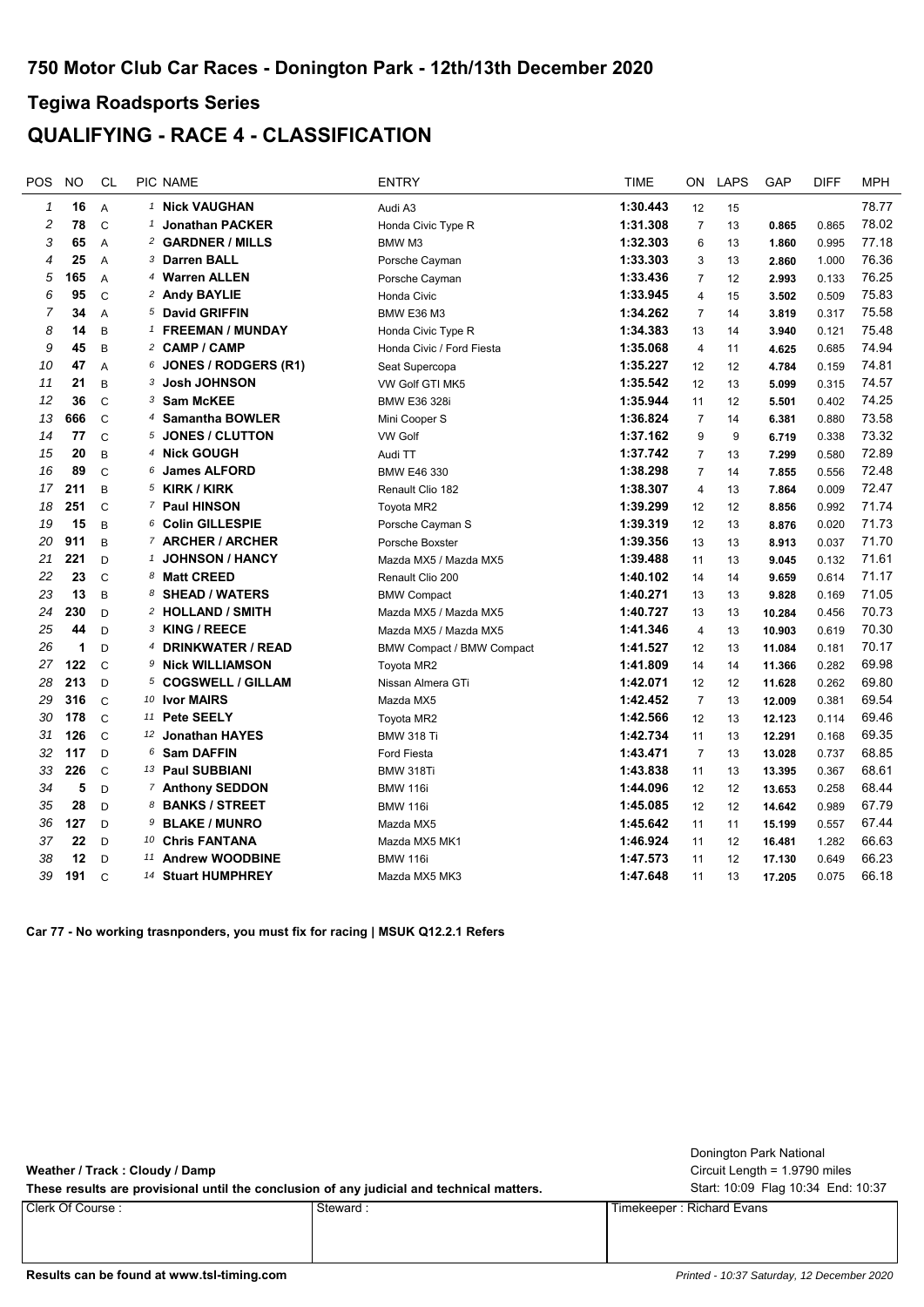### **QUALIFYING - RACE 4 - LAP ANALYSIS**

DIFF = Difference To Personal Best Lap

| P1             | <b>16 Nick VAUGHAN</b>        |                 |                |                              |
|----------------|-------------------------------|-----------------|----------------|------------------------------|
| LAP            | <b>LAP TIME</b>               | DIFF            | <b>MPH</b>     | TIME OF DAY                  |
| $1 -$          | 1:40.577                      | 10.134          | 70.83          | 10:11:48.405                 |
| 2 -            | 1:35.566                      | 5.123           | 74.55          | 10:13:23.971                 |
| $3 -$          | 1:35.545                      | 5.102           | 74.56          | 10:14:59.516                 |
| 4 -            | 1:34.088                      | 3.645           | 75.72          | 10:16:33.604                 |
| 5 -            | 1:34.055                      | 3.612           | 75.74          | 10:18:07.659                 |
| 6 -<br>7 -     | 1:35.778<br>1:34.043          | 5.335<br>3.600  | 74.38<br>75.75 | 10:19:43.437<br>10:21:17.480 |
| 8 -            | 1:31.439<br>(2)               | 0.996           | 77.91          | 10:22:48.919                 |
| $9 -$          | 1:41.981                      | 11.538          | 69.86          | 10:24:30.900                 |
| $10 -$         | 2:44.913                      | 1:14.470        | 43.20          | 10:27:15.813                 |
| $11 -$         | 2:20.559                      | 50.116          | 50.68          | 10:29:36.372                 |
| $12 -$         | 1:30.443(1)                   |                 | 78.77          | 10:31:06.815                 |
| $13 -$         | 1:37.235                      | 6.792           | 73.27          | 10:32:44.050                 |
| 14 -<br>15 -   | 1:42.502<br>1:33.860<br>(3)   | 12.059<br>3.417 | 69.50<br>75.90 | 10:34:26.552<br>10:36:00.412 |
|                |                               |                 |                |                              |
| P <sub>2</sub> | <b>78 Jonathan PACKER</b>     |                 |                |                              |
| LAP            | <b>LAP TIME</b>               | <b>DIFF</b>     | <b>MPH</b>     | TIME OF DAY                  |
| $1 -$          | 1:46.135                      | 14.827          | 67.12          | 10:12:32.740                 |
| 2 -<br>3 -     | 1:38.072<br>$1:33.288$ (3)    | 6.764<br>1.980  | 72.64<br>76.37 | 10:14:10.812<br>10:15:44.100 |
| $4 -$          | 1:33.433                      | 2.125           | 76.25          | 10:17:17.533                 |
| $5 -$          | 1:35.227                      | 3.919           | 74.81          | 10:18:52.760                 |
| 6 -            | 1:32.940<br>(2)               | 1.632           | 76.65          | 10:20:25.700                 |
| 7 -            | 1:31.308<br>(1)               |                 | 78.02          | 10:21:57.008                 |
| $8 -$          | 1:34.558                      | 3.250           | 75.34          | 10:23:31.566                 |
| $9 -$          | 1:47.400<br>P                 | 16.092          | 66.33          | 10:25:18.966                 |
| $10 -$         | 5:19.026                      | 3:47.718        | 22.33          | 10:30:37.992                 |
| 11 -<br>$12 -$ | 1:34.018<br>1:33.544          | 2.710<br>2.236  | 75.77<br>76.16 | 10:32:12.010<br>10:33:45.554 |
| $13 -$         | 1:36.210                      | 4.902           | 74.05          | 10:35:21.764                 |
| P <sub>3</sub> | <b>65 GARDNER / MILLS</b>     |                 |                |                              |
| LAP            | LAP TIME                      | <b>DIFF</b>     | <b>MPH</b>     | TIME OF DAY                  |
| $1 -$          | 1:41.984                      | 9.681           | 69.86          | 10:12:21.975                 |
| $2 -$          | 1:38.282                      | 5.979           | 72.49          | 10:14:00.257                 |
| $3 -$          | 1:38.964                      | 6.661           | 71.99          | 10:15:39.221                 |
| 4 -            | 1:35.187                      | 2.884           | 74.84          | 10:17:14.408                 |
| 5 -            | 1:35.715                      | 3.412           | 74.43          | 10:18:50.123                 |
| 6 -<br>7 -     | 1:32.303(1)<br>$1:32.475$ (2) | 0.172           | 77.18<br>77.04 | 10:20:22.426<br>10:21:54.901 |
| $8 -$          | 1:44.933<br>P                 | 12.630          | 67.89          | 10:23:39.834                 |
| $9 -$          | 4:10.072                      | 2:37.769        | 28.49          | 10:27:49.906                 |
| 10 -           | 2:28.124                      | 55.821          | 48.09          | 10:30:18.030                 |
| $11 -$         | 1:39.233                      | 6.930           | 71.79          | 10:31:57.263                 |
| $12 -$         | 1:40.026                      | 7.723           | 71.22          | 10:33:37.289                 |
| $13 -$         | $1:34.568$ (3)                | 2.265           | 75.33          | 10:35:11.857                 |
| <b>P4</b>      | <b>25 Darren BALL</b>         |                 |                |                              |
| LAP            | <b>LAP TIME</b>               | <b>DIFF</b>     | <b>MPH</b>     | TIME OF DAY                  |
| $1 -$          | 1:44.490<br>P                 | 11.187          | 68.18          | 10:12:26.310                 |
| $2 -$          | 2:13.727                      | 40.424          | 53.27          | 10:14:40.037                 |
| $3 -$<br>4 -   | 1:33.303(1)<br>1:35.101       | 1.798           | 76.36<br>74.91 | 10:16:13.340<br>10:17:48.441 |
| 5 -            | 1:36.007                      | 2.704           | 74.20          | 10:19:24.448                 |
| 6 -            | 1:34.144<br>(2)               | 0.841           | 75.67          | 10:20:58.592                 |
| $7 -$          | 1:34.505<br>(3)               | 1.202           | 75.38          | 10:22:33.097                 |
| $8 -$          | <u>1.37.917</u><br>P          | 4.614           | 72.76          | <u>10:24:11.014</u>          |
| $9-$           | 4:38.943                      | 3:05.640        | 25.54          | <u>10:28:49.957</u>          |

**Weather / Track : Cloudy / Damp**

|        | DIFF = Difference To Personal Best Lap |         |       |              |
|--------|----------------------------------------|---------|-------|--------------|
| $10 -$ | 1:51.760                               | 18457   | 63.74 | 10:30:41.717 |
| $11 -$ | 1:37.070                               | 3 7 6 7 | 73 39 | 10:32:18.787 |
| $12 -$ | 1:36.480                               | 3 1 7 7 | 73.84 | 10:33:55.267 |
| $13 -$ | 1:38.917                               | 5.614   | 72.02 | 10:35:34.184 |

| - טו             | 1.90.917                       | <u>ບ.ບ ເ4</u>    | 72.UZ          | 10.33.34.104                 |
|------------------|--------------------------------|------------------|----------------|------------------------------|
| P <sub>5</sub>   | <b>165 Warren ALLEN</b>        |                  |                |                              |
| LAP              | <b>LAP TIME</b>                | <b>DIFF</b>      | <b>MPH</b>     | TIME OF DAY                  |
| $1 -$            | 1:40.800                       | 7.364            | 70.68          | 10:12:15.483                 |
| $2 -$            | 1:36.521                       | 3.085            | 73.81          | 10:13:52.004                 |
| $3 -$            | 1:37.451                       | 4.015            | 73.10          | 10:15:29.455                 |
| $4 -$            | 1:38.599                       | 5.163            | 72.25          | 10:17:08.054                 |
| $5 -$            | 1:35.221<br>(2)                | 1.785            | 74.82          | 10:18:43.275                 |
| $6 -$            | 1:35.912<br>(3)                | 2.476            | 74.28          | 10:20:19.187                 |
| 7 -<br>$8 -$     | 1:33.436<br>(1)                | 7.126            | 76.25          | 10:21:52.623                 |
| $9 -$            | 1:40.562<br>Ρ<br>4:56.647<br>Р | 3:23.211         | 70.84<br>24.01 | 10:23:33.185<br>10:28:29.832 |
| $10 -$           | 3:10.598                       | 1:37.162         | 37.38          | 10:31:40.430                 |
| $11 -$           | 1:41.318<br>P                  | 7.882            | 70.31          | 10:33:21.748                 |
| $12 -$           | 2:18.090                       | 44.654           | 51.59          | 10:35:39.838                 |
| P6               | 95 Andy BAYLIE                 |                  |                |                              |
| LAP              | <b>LAP TIME</b>                | <b>DIFF</b>      | <b>MPH</b>     | TIME OF DAY                  |
| $1 -$            | 1:36.957                       | 3.012            | 73.48          | 10:11:42.577                 |
| $2 -$            | 1:35.211                       | 1.266            | 74.83          | 10:13:17.788                 |
| 3 -              | 1:34.296                       | 0.351            | 75.55          | 10:14:52.084                 |
| $4 -$            | 1:33.945(1)                    |                  | 75.83          | 10:16:26.029                 |
| $5 -$            | 1:34.157<br>(2)                | 0.212            | 75.66          | 10:18:00.186                 |
| $6 -$            | 1:38.350                       | 4.405            | 72.44          | 10:19:38.536                 |
| 7 -              | 1:35.560                       | 1.615            | 74.55          | 10:21:14.096                 |
| 8 -              | 1:40.072<br>P                  | 6.127            | 71.19          | 10:22:54.168                 |
| $9 -$            | 2:25.394                       | 51.449           | 49.00          | 10:25:19.562                 |
| $10 -$<br>$11 -$ | 2:17.159<br>2:29.873           | 43.214<br>55.928 | 51.94<br>47.53 | 10:27:36.721<br>10:30:06.594 |
| $12 -$           | 1:34.667                       | 0.722            | 75.26          | 10:31:41.261                 |
| $13 -$           | 1:36.020                       | 2.075            | 74.19          | 10:33:17.281                 |
| 14 -             | 1:34.290                       | 0.345            | 75.56          | 10:34:51.571                 |
| $15 -$           | $1:34.258$ (3)                 | 0.313            | 75.58          | 10:36:25.829                 |
| P7               | <b>34 David GRIFFIN</b>        |                  |                |                              |
| LAP              | <b>LAP TIME</b>                | <b>DIFF</b>      | <b>MPH</b>     | TIME OF DAY                  |
| $1 -$            | 1:48.610                       | 14.348           | 65.59          | 10:12:23.629                 |
| $2 -$            | 1:41.108                       | 6.846            | 70.46          | 10:14:04.737                 |
| $3 -$            | 1:38.815                       | 4.553            | 72.10          | 10:15:43.552                 |
| 4 -              | 1:39.121                       | 4.859            | 71.87          | 10:17:22.673                 |
| $5 -$            | 1:38.532                       | 4.270            | 72.30          | 10:19:01.205                 |
| $6 -$            | $1:36.085$ (3)                 | 1.823            | 74.14          | 10:20:37.290                 |
| 7 -              | 1:34.262(1)                    |                  | 75.58          | 10:22:11.552                 |
| $8 -$<br>$9 -$   | 1:36.323<br>1:53.101           | 2.061<br>18.839  | 73.96<br>62.99 | 10.23.47.875<br>10:25:40.976 |
| $10 -$           | 2:06.740                       | 32.478           | 56.21          | 10:27:47.716                 |
| $11 -$           | 2:29.989                       | 55.727           | 47.50          | 10:30:17.705                 |
| $12 -$           | 1:37.690                       | 3.428            | 72.93          | 10:31:55.395                 |
| $13 -$           | 1:38.767                       | 4.505            | 72.13          | 10:33:34.162                 |
| $14 -$           | 1:35.994<br>(2)                | 1.732            | 74.21          | 10:35:10.156                 |
| P8               | <b>14 FREEMAN / MUNDAY</b>     |                  |                |                              |
| LAP              | <b>LAP TIME</b>                | DIFF             | <b>MPH</b>     | TIME OF DAY                  |
| $1 -$            | 1:39.846                       | 5.463            | 71.35          | 10:12:13.158                 |
| 2 -              | 1:35.411                       | 1.028            | 74.67          | 10:13:48.569                 |
| $3 -$            | 1:36.306                       | 1.923            | 73.97          | 10:15:24.875                 |
| $4 -$            | 1:35.132(3)                    | 0.749            | 74.89          | 10:17:00.007                 |
|                  |                                |                  |                |                              |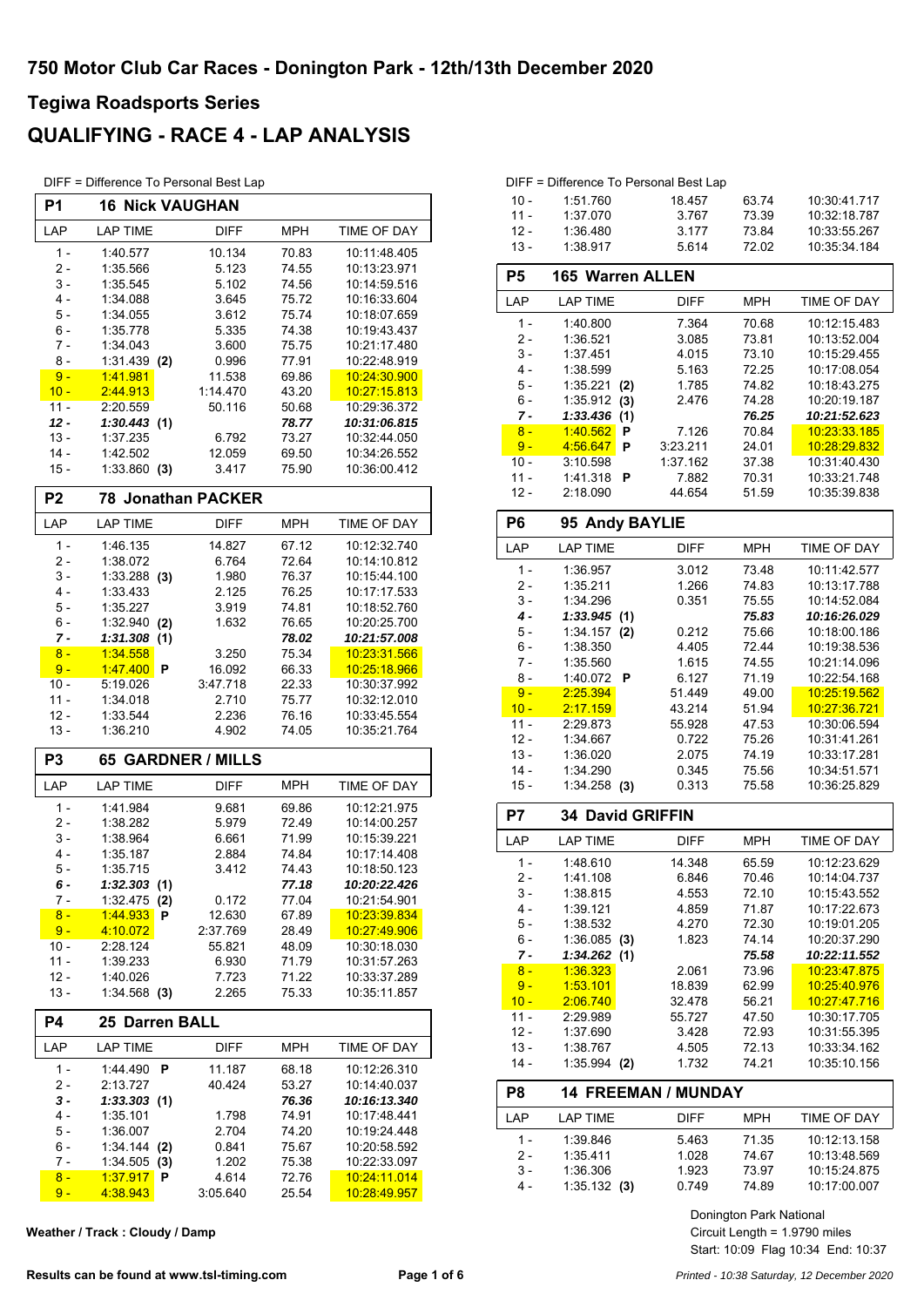### **QUALIFYING - RACE 4 - LAP ANALYSIS**

|                  |                      |     | DIFF = Difference To Personal Best Lap |                |                              |
|------------------|----------------------|-----|----------------------------------------|----------------|------------------------------|
| 5 -              | 1:35.560             |     | 1.177                                  | 74.55          | 10:18:35.567                 |
| 6 -              | 1:38.769             |     | 4.386                                  | 72.13          | 10:20:14.336                 |
| 7 -              | 1:40.870             | P   | 6.487                                  | 70.63          | 10:21:55.206                 |
| $8 -$            | 3:21.709             |     | 1:47.326                               | 35.32          | 10:25:16.915                 |
| $9 -$            | 2:18.155             |     | 43.772                                 | 51.56          | 10:27:35.070                 |
| $10 -$           |                      |     |                                        |                |                              |
|                  | 2:31.781             |     | 57.398                                 | 46.94          | 10:30:06.851                 |
| $11 -$           | 1:36.057             |     | 1.674                                  | 74.17          | 10:31:42.908                 |
| $12 -$           | 1:35.236             |     | 0.853                                  | 74.81          | 10:33:18.144                 |
| $13 -$           | 1:34.383             | (1) |                                        | 75.48          | 10:34:52.527                 |
| $14 -$           | 1:34.388             | (2) | 0.005                                  | 75.48          | 10:36:26.915                 |
| P <sub>9</sub>   | 45 CAMP / CAMP       |     |                                        |                |                              |
| LAP              | <b>LAP TIME</b>      |     | <b>DIFF</b>                            | <b>MPH</b>     | <b>TIME OF DAY</b>           |
| $1 -$            | 1:39.033             |     | 3.965                                  | 71.94          | 10:12:38.382                 |
| 2 -              | 1:36.820             | (2) | 1.752                                  | 73.58          | 10:14:15.202                 |
| 3 -              | 1:37.736             | (3) | 2.668                                  | 72.89          | 10:15:52.938                 |
| 4 -              | 1:35.068             | (1) |                                        | 74.94          | 10:17:28.006                 |
| 5 -              | 1:45.290             | Р   | 10.222                                 | 67.66          | 10:19:13.296                 |
| 6 -              | 2:20.735             |     | 45.667                                 | 50.62          | 10:21:34.031                 |
| $7 -$            | <u>7:39.537</u>      |     | 6:04.469                               | 15.50          | 10:29:13.568                 |
| 8 -              | 1:51.726             |     | 16.658                                 | 63.76          | 10:31:05.294                 |
| $9 -$            | 1:47.879             |     | 12.811                                 | 66.04          | 10:32:53.173                 |
| $10 -$           | 1:48.051             |     | 12.983                                 | 65.93          | 10:34:41.224                 |
| $11 -$           | 1:54.208             |     | 19.140                                 | 62.38          | 10:36:35.432                 |
| <b>P10</b>       |                      |     | 47 JONES / RODGERS (R1)                |                |                              |
| LAP              | <b>LAP TIME</b>      |     | <b>DIFF</b>                            | MPH            | <b>TIME OF DAY</b>           |
|                  |                      |     |                                        |                |                              |
| $1 -$            | 1:46.907             |     | 11.680                                 | 66.64          | 10:12:44.555                 |
| $2 -$            | 2:22.561             |     | 47.334                                 | 49.97          | 10:15:07.116                 |
| $3 -$            | 1:40.887             |     | 5.660                                  | 70.62          | 10:16:48.003                 |
| $4 -$            | 1:42.604             |     | 7.377                                  | 69.43          | 10:18:30.607                 |
| 5 -              | 1:54.054             | P   | 18.827                                 | 62.46          | 10:20:24.661                 |
| $6 -$            | 3:33.805             |     | 1:58.578                               | 33.32          | 10:23:58.466                 |
| $7 -$            | 1:50.110             |     | 14.883                                 | 64.70          | 10:25:48.576                 |
| $8 -$            | 2:07.828             |     | 32.601                                 | 55.73          | 10:27:56.404                 |
| 9 -              | 2:29.658             |     | 54.431                                 | 47.60          | 10:30:26.062                 |
| $10 -$           | 1:36.489             | (3) | 1.262                                  | 73.83          | 10:32:02.551                 |
| 11 -             | 1:35.826             | (2) | 0.599                                  | 74.34          | 10:33:38.377                 |
| 12 -             | 1:35.227             | (1) |                                        | 74.81          | 10:35:13.604                 |
| P11              |                      |     | 21 Josh JOHNSON                        |                |                              |
| LAP              | <b>LAP TIME</b>      |     | DIFF                                   | <b>MPH</b>     | TIME OF DAY                  |
| $1 -$            | 1:47.152             |     | 11.610                                 | 66.49          | 10:12:17.626                 |
| $2 -$            | 1:41.945             |     | 6.403                                  | 69.88          | 10:13:59.571                 |
| 3 -              | 1:37.074             |     | 1.532                                  | 73.39          | 10:15:36.645                 |
| $4 -$            | 1:36.662             | (3) | 1.120                                  | 73.70          | 10:17:13.307                 |
| 5 -              | 1:37.976             |     | 2.434                                  | 72.71          | 10:18:51.283                 |
| 6 -              | 1:42.039             | Р   | 6.497                                  | 69.82          | 10:20:33.322                 |
| $7 -$            | 3.07.114             |     | 1:31.572                               | 38.07          | 10:23:40.436                 |
|                  |                      |     |                                        |                |                              |
|                  |                      |     |                                        |                |                              |
| $8 -$            | 1:49.662             |     | 14.120                                 | 64.96          | 10:25:30.098                 |
| $9 -$            | 2:12.926             |     | 37.384                                 | 53.59          | 10:27:43.024                 |
| $10 -$           | 2:34.771             | P   | 59.229                                 | 46.03          | 10:30:17.795                 |
| $11 -$           | 2:15.067             |     | 39.525                                 | 52.74          | 10:32:32.862                 |
| $12 -$<br>$13 -$ | 1:35.542<br>1:35.662 | (1) | 0.120                                  | 74.57<br>74.47 | 10:34:08.404                 |
|                  |                      | (2) |                                        |                | 10:35:44.066                 |
| <b>P12</b>       | 36 Sam McKEE         |     |                                        |                |                              |
| LAP              | <b>LAP TIME</b>      |     | DIFF                                   | <b>MPH</b>     | TIME OF DAY                  |
| $1 -$            | 1:45.762             |     | 9.818                                  | 67.36          | 10:12:39.290                 |
| $2 -$<br>$3 -$   | 1:40.767<br>1:37.784 |     | 4.823<br>1.840                         | 70.70<br>72.86 | 10:14:20.057<br>10:15:57.841 |

| Weather / Track: Cloudy / Damp |  |  |  |
|--------------------------------|--|--|--|
|                                |  |  |  |

|        |                |   | DIFF = Difference To Personal Best Lap |       |              |
|--------|----------------|---|----------------------------------------|-------|--------------|
| 4 -    | $1:37.495$ (3) |   | 1.551                                  | 73.07 | 10:17:35.336 |
| 5 -    | 1:52.070       | Р | 16.126                                 | 63.57 | 10:19:27.406 |
| $6 -$  | 5:16.144       |   | 3:40.200                               | 22.53 | 10:24:43.550 |
| $7 -$  | 2:39.996       |   | 1:04.052                               | 44.53 | 10:27:23.546 |
| 8 -    | 2:22.333       |   | 46.389                                 | 50.05 | 10:29:45.879 |
| 9 -    | 1:42.103       |   | 6.159                                  | 69.77 | 10:31:27.982 |
| $10 -$ | 1:37.732       |   | 1.788                                  | 72.89 | 10:33:05.714 |
| 11 -   | 1:35.944(1)    |   |                                        | 74.25 | 10:34:41.658 |
| $12 -$ | 1:36.488       |   | ი 544                                  | 73.83 | 10:36:18.146 |

| P <sub>13</sub> | 666 Samantha BOWLER       |             |            |                    |
|-----------------|---------------------------|-------------|------------|--------------------|
| LAP             | <b>LAP TIME</b>           | <b>DIFF</b> | <b>MPH</b> | TIME OF DAY        |
| $1 -$           | 1:54.427                  | 17.603      | 62.26      | 10:12:12.100       |
| $2 -$           | 1:46.924                  | 10.100      | 66.63      | 10:13:59.024       |
| $3 -$           | 1:42.251                  | 5.427       | 69.67      | 10:15:41.275       |
| $4 -$           | 1:43.172                  | 6.348       | 69.05      | 10:17:24.447       |
| $5 -$           | 1:42.520                  | 5.696       | 69.49      | 10:19:06.967       |
| $6 -$           | $1:37.753$ (3)            | 0.929       | 72.88      | 10:20:44.720       |
| $7 -$           | 1:36.824<br>(1)           |             | 73.58      | 10:22:21.544       |
| $8 -$           | 1:40.924                  | 4.100       | 70.59      | 10:24:02.468       |
| $9 -$           | 1:58.022                  | 21.198      | 60.36      | 10:26:00.490       |
| $10 -$          | 2:07.163                  | 30.339      | 56.02      | 10:28:07.653       |
| $11 -$          | 2:26.160                  | 49.336      | 48.74      | 10:30:33.813       |
| $12 -$          | 1:38.200                  | 1.376       | 72.55      | 10:32:12.013       |
| $13 -$          | $1:37.535$ (2)            | 0.711       | 73.04      | 10:33:49.548       |
| $14 -$          | 1:38.273                  | 1.449       | 72.49      | 10:35:27.821       |
| <b>P14</b>      | <b>77 JONES / CLUTTON</b> |             |            |                    |
| LAP             | <b>LAP TIME</b>           | <b>DIFF</b> | <b>MPH</b> | TIME OF DAY        |
| $1 -$           | 1:58.938                  | 21.776      | 59.90      | 10:13:21.946       |
| $2 -$           | 1:52.253                  | 15.091      | 63.46      | 10:15:14.199       |
| $3 -$           | 1:51.229                  | 14.067      | 64.05      | 10:17:05.428       |
| $4 -$           | 8:33.752                  | 6:56.590    | 13.86      | 10:25:39.180       |
| $5 -$           | 2:06.841                  | 29.679      | 56.16      | 10:27:46.021       |
| $6 -$           | 2:30.127                  | 52.965      | 47.45      | 10:30:16.148       |
| $7 -$           | 1:38.438<br>(3)           | 1.276       | 72.37      | 10:31:54.586       |
| $8 -$           | 1:38.192<br>(2)           | 1.030       | 72.55      | 10:33:32.778       |
| $9 -$           | 1:37.162(1)               |             | 73.32      | 10:35:09.940       |
| P <sub>15</sub> | 20 Nick GOUGH             |             |            |                    |
| LAP             | <b>LAP TIME</b>           | <b>DIFF</b> | <b>MPH</b> | <b>TIME OF DAY</b> |
| $\overline{A}$  | 1.52.170                  | 4579C       | 6270       | 10.12.16.700       |

| LAP    | <b>LAP TIME</b> |     | <b>DIFF</b>     | <b>MPH</b> | TIME OF DAY  |
|--------|-----------------|-----|-----------------|------------|--------------|
| 1 -    | 1:53.478        |     | 15.736          | 62.78      | 10:12:46.789 |
| 2 -    | 1:44.125        |     | 6.383           | 68.42      | 10:14:30.914 |
| $3 -$  | 1:40.851        | (3) | 3.109           | 70.64      | 10:16:11.765 |
| 4 -    | 1:42.305        |     | 4.563           | 69.64      | 10:17:54.070 |
| 5 -    | 1:43.316        |     | 5.574           | 68.95      | 10:19:37.386 |
| $6 -$  | 1:39.890        | (2) | 2.148           | 71.32      | 10:21:17.276 |
| 7 -    | 1:37.742(1)     |     |                 | 72.89      | 10:22:55.018 |
| $8 -$  | 1:51.101        |     | 13.359          | 64.12      | 10:24:46.119 |
| $9 -$  | 2:40.121        |     | 1:02.379        | 44.49      | 10:27:26.240 |
| $10 -$ | 2:21.945        |     | 44.203          | 50.19      | 10:29:48.185 |
| $11 -$ | 1:44.669        |     | 6.927           | 68.06      | 10:31:32.854 |
| $12 -$ | 1:42.156        |     | 4.414           | 69.74      | 10:33:15.010 |
| $13 -$ | 1:50.835        |     | 13.093          | 64.28      | 10:35:05.845 |
| P16    |                 |     | 89 James ALFORD |            |              |
|        |                 |     |                 |            |              |

| .    | 99 9988997158 9119 |             |       |              |
|------|--------------------|-------------|-------|--------------|
| I AP | LAP TIME           | <b>DIFF</b> | MPH   | TIME OF DAY  |
| 1 –  | 1.46.426           | 8.128       | 66.94 | 10:12:00.928 |
| 2 -  | 1.44 121           | 5.823       | 68.42 | 10:13:45.049 |
| 3 -  | 1:43.429           | 5.131       | 68.88 | 10:15:28.478 |
|      | 1:42.759           | 4.461       | 69.33 | 10:17:11.237 |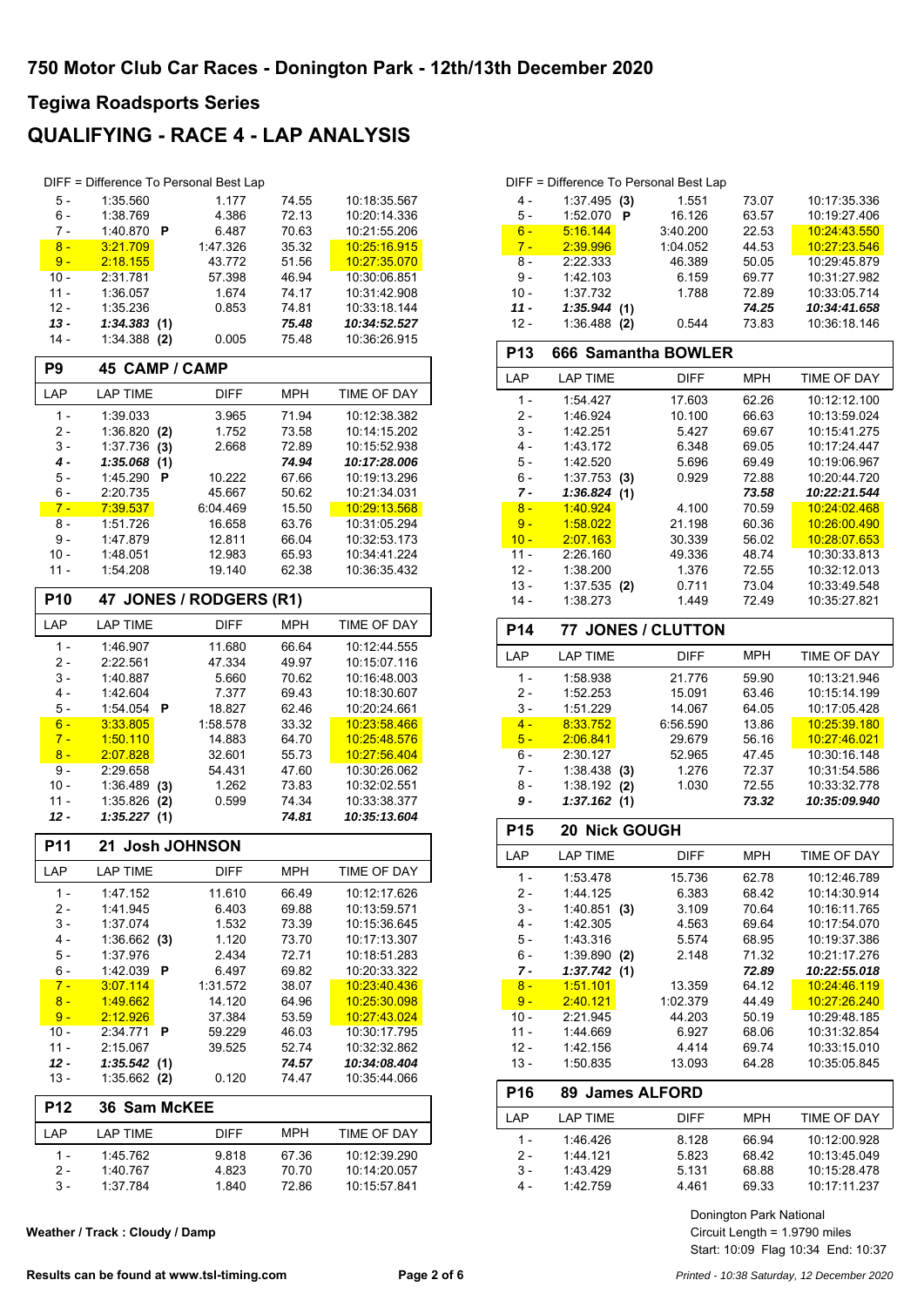### **QUALIFYING - RACE 4 - LAP ANALYSIS**

|                 |                             |     | DIFF = Difference To Personal Best Lap |                |                              |
|-----------------|-----------------------------|-----|----------------------------------------|----------------|------------------------------|
| 5 -             | 1:51.319                    |     | 13.021                                 | 64.00          | 10:19:02.556                 |
| $6 -$           | $1:38.520$ (3)              |     | 0.222                                  | 72.31          | 10:20:41.076                 |
| 7 -             | 1:38.298                    | (1) |                                        | 72.48          | 10:22:19.374                 |
| $8 -$           | 1:42.227                    |     | 3.929                                  | 69.69          | 10:24:01.601                 |
| $9 -$           | 1:52.201                    |     | 13.903                                 | 63.49          | 10:25:53.802                 |
| $10 -$          | 2:11.801                    |     | 33.503                                 | 54.05          | 10:28:05.603                 |
| $11 -$          | 2:25.703                    |     | 47.405                                 | 48.89          | 10:30:31.306                 |
| $12 -$          | 1:38.374                    | (2) | 0.076                                  | 72.42          | 10:32:09.680                 |
| 13 -            | 1:38.920                    |     | 0.622                                  | 72.02          | 10:33:48.600                 |
| 14 -            | 1:51.394                    |     | 13.096                                 | 63.95          | 10:35:39.994                 |
|                 |                             |     |                                        |                |                              |
| <b>P17</b>      | 211                         |     | <b>KIRK / KIRK</b>                     |                |                              |
| LAP             | <b>LAP TIME</b>             |     | <b>DIFF</b>                            | <b>MPH</b>     | TIME OF DAY                  |
| $1 -$           | 1:44.194                    |     | 5.887                                  | 68.37          | 10:11:52.864                 |
| 2 -             | $1:38.977$ (3)              |     | 0.670                                  | 71.98          | 10:13:31.841                 |
| $3 -$           | 1:39.789                    |     | 1.482                                  | 71.39          | 10:15:11.630                 |
| $4 -$           | 1:38.307(1)                 |     |                                        | 72.47          | 10:16:49.937                 |
| 5 -             | 1:38.997                    |     | 0.690                                  | 71.96          | 10:18:28.934                 |
| 6 -             | 1:38.468                    | (2) | 0.161                                  | 72.35          | 10:20:07.402                 |
| 7 -             | 1:45.537                    | P   | 7.230                                  | 67.50          | 10:21:52.939                 |
| $8 -$           | 3:56.891                    |     | 2:18.584                               | 30.07          | 10:25:49.830                 |
| $9 -$           | 2:08.200                    |     | 29.893                                 | 55.57          | 10:27:58.030                 |
| $10 -$          | 2:29.520                    |     | 51.213                                 | 47.65          | 10:30:27.550                 |
| 11 -            | 1:39.216                    |     | 0.909                                  | 71.80          | 10:32:06.766                 |
| $12 -$          | 1:39.989                    |     | 1.682                                  | 71.25          | 10:33:46.755                 |
| 13 -            | 1:40.442                    |     | 2.135                                  | 70.93          | 10:35:27.197                 |
| <b>P18</b>      | 251 Paul HINSON             |     |                                        |                |                              |
| LAP             | <b>LAP TIME</b>             |     | <b>DIFF</b>                            | <b>MPH</b>     | TIME OF DAY                  |
| $1 -$           | 1:46.890                    |     | 7.591                                  | 66.65          | 10:12:13.384                 |
|                 |                             |     |                                        |                |                              |
|                 |                             |     |                                        |                |                              |
| $2 -$           | 1:45.376                    |     | 6.077                                  | 67.61          | 10:13:58.760                 |
| $3 -$           | 1:44.786                    |     | 5.487                                  | 67.99          | 10:15:43.546                 |
| $4 -$           | 1:43.016                    |     | 3.717                                  | 69.16          | 10:17:26.562                 |
| 5 -             | 1:41.572                    |     | 2.273                                  | 70.14          | 10:19:08.134                 |
| 6 -             | 1:41.397                    |     | 2.098                                  | 70.26          | 10:20:49.531                 |
| $7 -$           | 1:40.723                    | (3) | 1.424                                  | 70.73          | 10:22:30.254                 |
| $8 -$           | 1:50.164                    | P   | 10.865                                 | 64.67          | 10:24:20.418                 |
| 9 -             | 6:28.271                    |     | 4:48.972                               | 18.34          | 10:30:48.689                 |
| $10 -$          | 1:41.305                    |     | 2.006                                  | 70.32          | 10:32:29.994                 |
| 11 -<br>12 -    | 1:40.353<br>1:39.299        | (2) | 1.054                                  | 70.99<br>71.74 | 10:34:10.347<br>10:35:49.646 |
|                 |                             | (1) |                                        |                |                              |
| P <sub>19</sub> |                             |     | <b>15 Colin GILLESPIE</b>              |                |                              |
| LAP             | <b>LAP TIME</b>             |     | DIFF                                   | MPH            | TIME OF DAY                  |
| 1 -             | 1:47.675                    |     | 8.356                                  | 66.16          | 10:12:06.900                 |
| $2 -$           | 1:41.470                    |     | 2.151                                  | 70.21          | 10:13:48.370                 |
| 3 -             | 1:42.391                    |     | 3.072                                  | 69.58          | 10:15:30.761                 |
| 4 -             | 1:42.378                    |     | 3.059                                  | 69.59          | 10:17:13.139                 |
| 5 -             | 1:43.257                    |     | 3.938                                  | 68.99          | 10:18:56.396                 |
| 6 -             | 1:40.712                    | (3) | 1.393                                  | 70.74          | 10:20:37.108                 |
| 7 -             | 1:41.004                    |     | 1.685                                  | 70.53          | 10:22:18.112                 |
| $8 -$           | <u>1:45.725</u>             | P   | 6.406                                  | 67.38          | 10:24:03.837                 |
| $9 -$           | 4:04.819                    |     | 2:25.500                               | 29.10          | 10:28:08.656                 |
| 10 -            | 2:28.179                    |     | 48.860                                 | 48.08          | 10:30:36.835                 |
| 11 -            | 1:41.007                    |     | 1.688                                  | 70.53          | 10:32:17.842                 |
| $12 -$          | 1:39.319                    | (1) |                                        | 71.73          | 10:33:57.161                 |
| 13 -            | 1:40.528 (2)                |     | 1.209                                  | 70.87          | 10:35:37.689                 |
| <b>P20</b>      |                             |     | 911 ARCHER / ARCHER                    |                |                              |
| LAP<br>1 -      | <b>LAP TIME</b><br>1:44.806 |     | <b>DIFF</b><br>5.450                   | MPH<br>67.97   | TIME OF DAY<br>10:12:29.935  |

**Weather / Track : Cloudy / Damp**

|        | DIFF = Difference To Personal Best Lap |          |       |              |
|--------|----------------------------------------|----------|-------|--------------|
| $2 -$  | 1:41.861                               | 2.505    | 69.94 | 10:14:11.796 |
| $3 -$  | 1:40.955                               | 1.599    | 70.57 | 10:15:52.751 |
| 4 -    | 1:41.643                               | 2.287    | 70.09 | 10:17:34.394 |
| 5 -    | 1:40.469                               | 1.113    | 70.91 | 10:19:14.863 |
| 6 -    | 1:40.754                               | 1.398    | 70.71 | 10:20:55.617 |
| $7 -$  | 1:45.695<br>- P                        | 6.339    | 67.40 | 10:22:41.312 |
| $8 -$  | 4:47.259                               | 3:07.903 | 24.80 | 10:27:28.571 |
| 9 -    | 2:21.597                               | 42.241   | 50.31 | 10:29:50.168 |
| $10 -$ | 1:40.076                               | 0.720    | 71.19 | 10:31:30.244 |
| $11 -$ | 1:39.606<br>(2)                        | 0.250    | 71.52 | 10:33:09.850 |
| $12 -$ | 1:39.771<br>(3)                        | 0.415    | 71.40 | 10:34:49.621 |
| $13 -$ | 1:39.356<br>(1)                        |          | 71.70 | 10:36:28.977 |

| <b>P21</b> | <b>221 JOHNSON / HANCY</b> |             |            |              |  |
|------------|----------------------------|-------------|------------|--------------|--|
| LAP        | <b>LAP TIME</b>            | <b>DIFF</b> | <b>MPH</b> | TIME OF DAY  |  |
| 1 -        | 1:54.070                   | 14.582      | 62.45      | 10:12:22.409 |  |
| 2 -        | 1:51.510                   | 12.022      | 63.89      | 10:14:13.919 |  |
| $3 -$      | 1:46.990                   | 7.502       | 66.59      | 10:16:00.909 |  |
| 4 -        | 1:46.438                   | 6.950       | 66.93      | 10:17:47.347 |  |
| 5 -        | 1:45.659                   | 6.171       | 67.43      | 10:19:33.006 |  |
| $6 -$      | 1.44.262(3)                | 4.774       | 68.33      | 10:21:17.268 |  |
| 7 -        | 1:55.810<br>Р              | 16.322      | 61.52      | 10:23:13.078 |  |
| $8 -$      | 2:17.613                   | 38.125      | 51.77      | 10:25:30.691 |  |
| $9 -$      | 2:13.351                   | 33.863      | 53.42      | 10:27:44.042 |  |
| 10 -       | 2:30.565                   | 51.077      | 47.31      | 10:30:14.607 |  |
| 11 -       | 1:39.488(1)                |             | 71.61      | 10:31:54.095 |  |
| 12 -       | 1:45.991                   | 6.503       | 67.21      | 10:33:40.086 |  |
| 13 -       | 1:41.480<br>(2)            | 1.992       | 70.20      | 10:35:21.566 |  |

| <b>P22</b> | 23 Matt CREED   |             |            |              |  |
|------------|-----------------|-------------|------------|--------------|--|
| LAP        | <b>LAP TIME</b> | <b>DIFF</b> | <b>MPH</b> | TIME OF DAY  |  |
| $1 -$      | 1:50.030        | 9.928       | 64.75      | 10:12:26.263 |  |
| 2 -        | 1:44.511        | 4.409       | 68.17      | 10:14:10.774 |  |
| $3 -$      | 1:44.018        | 3.916       | 68.49      | 10:15:54.792 |  |
| 4 -        | 1:41.241        | 1.139       | 70.37      | 10:17:36.033 |  |
| 5 -        | 1:50.398        | 10.296      | 64.53      | 10:19:26.431 |  |
| $6 -$      | 1:42.996        | 2.894       | 69.17      | 10:21:09.427 |  |
| 7 -        | 1:41.211<br>(3) | 1.109       | 70.39      | 10:22:50.638 |  |
| $8 -$      | 1:50.566        | 10.464      | 64.43      | 10.24.41.204 |  |
| $9 -$      | 2:41.036        | 1:00.934    | 44.24      | 10:27:22.240 |  |
| $10 -$     | 2:22.757        | 42.655      | 49.90      | 10:29:44.997 |  |
| 11 -       | 1:43.723        | 3.621       | 68.68      | 10:31:28.720 |  |
| 12 -       | 1:40.158<br>(2) | 0.056       | 71.13      | 10:33:08.878 |  |
| $13 -$     | 1:41.232        | 1.130       | 70.37      | 10:34:50.110 |  |
| 14 -       | 1:40.102(1)     |             | 71.17      | 10:36:30.212 |  |

| <b>P23</b> | <b>13 SHEAD / WATERS</b> |             |            |              |  |
|------------|--------------------------|-------------|------------|--------------|--|
| LAP        | <b>LAP TIME</b>          | <b>DIFF</b> | <b>MPH</b> | TIME OF DAY  |  |
| 1 -        | 1:52.075                 | 11.804      | 63.57      | 10:12:14.958 |  |
| 2 -        | 1:43.811                 | 3.540       | 68.63      | 10:13:58.769 |  |
| $3 -$      | 1:42.507                 | 2.236       | 69.50      | 10:15:41.276 |  |
| 4 -        | 1:42.650                 | 2.379       | 69.40      | 10:17:23.926 |  |
| 5 -        | 1:43.272                 | 3.001       | 68.98      | 10:19:07.198 |  |
| $6 -$      | 1:41.625<br>(3)          | 1.354       | 70.10      | 10:20:48.823 |  |
| 7 -        | 1:44.933                 | 4.662       | 67.89      | 10:22:33.756 |  |
| $8 -$      | 1:57.615<br>P            | 17.344      | 60.57      | 10:24:31.371 |  |
| $9 -$      | 3:54.858                 | 2:14.587    | 30.33      | 10:28:26.229 |  |
| 10 -       | 2:12.014                 | 31.743      | 53.96      | 10:30:38.243 |  |
| 11 -       | 1:41.464<br>(2)          | 1.193       | 70.21      | 10:32:19.707 |  |
| 12 -       | 1:43.365                 | 3.094       | 68.92      | 10:34:03.072 |  |
| 13 -       | 1:40.271<br>(1)          |             | 71.05      | 10:35:43.343 |  |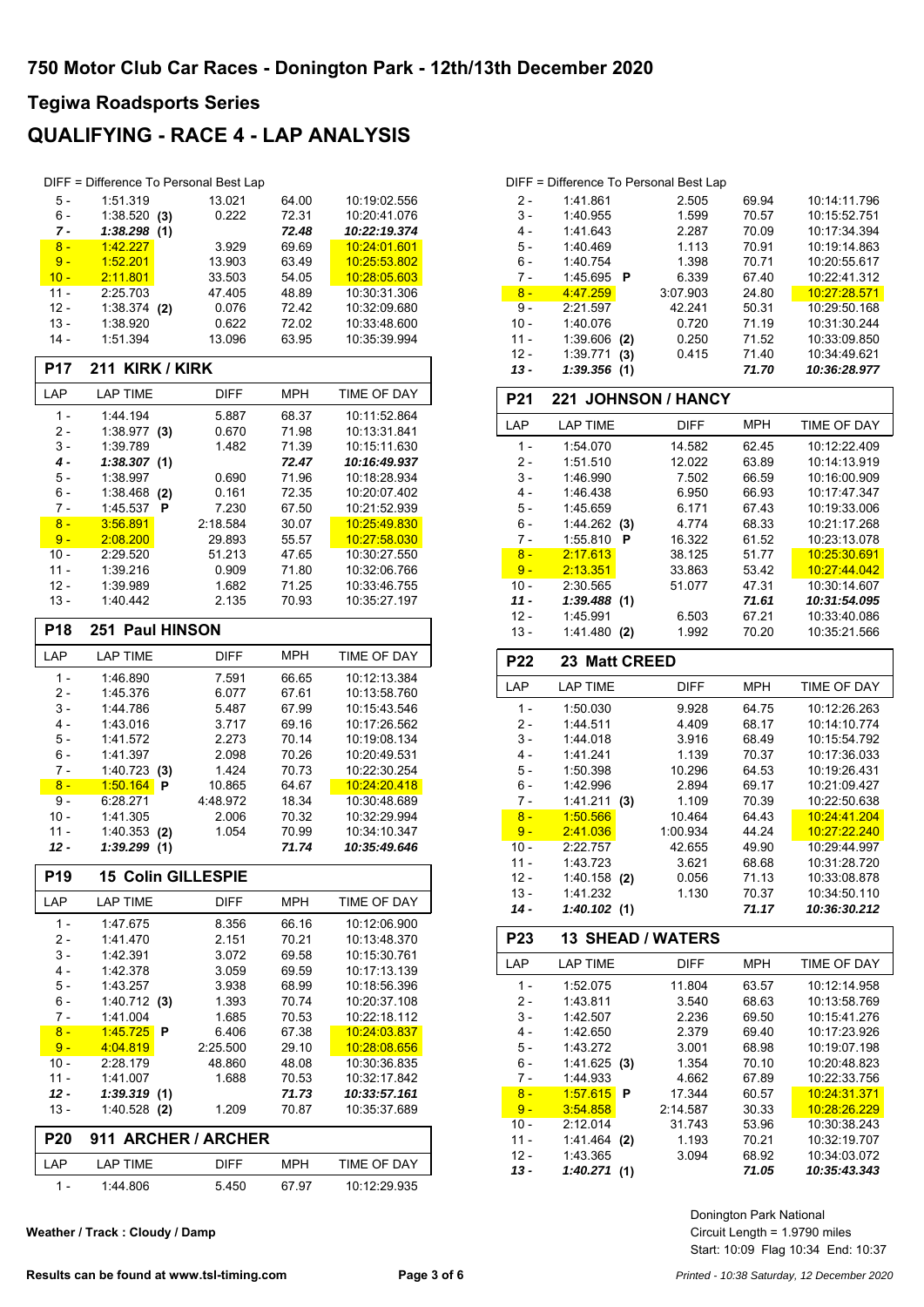### **QUALIFYING - RACE 4 - LAP ANALYSIS**

DIFF = Difference To Personal Best Lap

| <b>P24</b>     | 230 HOLLAND / SMITH        |                          |                |                              |  |
|----------------|----------------------------|--------------------------|----------------|------------------------------|--|
| LAP            | <b>LAP TIME</b>            | <b>DIFF</b>              | MPH            | TIME OF DAY                  |  |
| 1 -            | 1:50.114                   | 9.387                    | 64.70          | 10:12:27.340                 |  |
| 2 -            | 1:47.300                   | 6.573                    | 66.39          | 10:14:14.640                 |  |
| 3 -            | 1:43.548                   | 2.821                    | 68.80          | 10:15:58.188                 |  |
| 4 -            | $1:42.318$ (3)             | 1.591                    | 69.63          | 10:17:40.506                 |  |
| 5 -            | 1:42.357                   | 1.630                    | 69.60          | 10:19:22.863                 |  |
| 6 -            | 1:46.129<br>P              | 5.402                    | 67.13          | 10:21:08.992                 |  |
| 7 -            | 2:10.748                   | 30.021                   | 54.49          | 10:23:19.740                 |  |
| $8 -$          | 1:50.788                   | 10.061                   | 64.30          | 10:25:10.528                 |  |
| $9 -$          | 2:21.675                   | 40.948                   | 50.28          | 10:27:32.203                 |  |
| 10 -<br>$11 -$ | 2:26.410                   | 45.683                   | 48.66          | 10:29:58.613                 |  |
| $12 -$         | 1:40.825 (2)<br>1:42.390   | 0.098<br>1.663           | 70.66<br>69.58 | 10:31:39.438<br>10:33:21.828 |  |
| 13 -           | 1:40.727(1)                |                          | 70.73          | 10:35:02.555                 |  |
|                |                            |                          |                |                              |  |
| P25            | <b>44 KING / REECE</b>     |                          |                |                              |  |
| LAP            | <b>LAP TIME</b>            | DIFF                     | MPH            | TIME OF DAY                  |  |
| $1 -$          | 1:46.757                   | 5.411                    | 66.73          | 10:12:35.962                 |  |
| 2 -<br>3 -     | 1:48.102<br>1:44.833(3)    | 6.756<br>3.487           | 65.90<br>67.96 | 10:14:24.064<br>10:16:08.897 |  |
| 4 -            | 1:41.346                   |                          | 70.30          | 10:17:50.243                 |  |
| 5 -            | (1)<br>1:42.793<br>(2)     | 1.447                    | 69.31          | 10:19:33.036                 |  |
| $6 -$          | 1:54.724<br>Р              | 13.378                   | 62.10          | 10:21:27.760                 |  |
| $7 -$          | 2:19.452                   | 38.106                   | 51.09          | 10:23:47.212                 |  |
| $8 -$          | 1:51.428                   | 10.082                   | 63.93          | 10:25:38.640                 |  |
| $9 -$          | 2:06.602                   | 25.256                   | 56.27          | 10:27:45.242                 |  |
| 10 -           | 2:31.561                   | 50.215                   | 47.00          | 10:30:16.803                 |  |
| $11 -$         | 1:48.744                   | 7.398                    | 65.51          | 10:32:05.547                 |  |
| $12 -$         | 1:48.029                   | 6.683                    | 65.95          | 10:33:53.576                 |  |
| $13 -$         | 1:48.676                   | 7.330                    | 65.55          | 10:35:42.252                 |  |
| P26            | 1                          | <b>DRINKWATER / READ</b> |                |                              |  |
| LAP            | <b>LAP TIME</b>            | <b>DIFF</b>              | MPH            | TIME OF DAY                  |  |
| 1 -            | 1:47.042                   | 5.515                    | 66.55          | 10:12:34.614                 |  |
| 2 -            | 1:48.272                   | 6.745                    | 65.80          | 10:14:22.886                 |  |
| 3 -            | 1.44.114(3)                | 2.587                    | 68.43          | 10:16:07.000                 |  |
| 4 -            | 1:45.983                   | 4.456                    | 67.22          | 10:17:52.983                 |  |
| 5 -            | 1:45.722                   | 4.195                    | 67.39          | 10:19:38.705                 |  |
| 6 -            | 1:43.660 (2)               | 2.133                    | 68.73          | 10:21:22.365                 |  |
| 7 -<br>$8 -$   | 1:44.618<br>1:46.586       | 3.091<br>5.059           | 68.10<br>66.84 | 10:23:06.983<br>10:24:53.569 |  |
| $9 -$          | 2:33.764                   | 52.237                   | 46.33          | 10:27:27.333                 |  |
| 10 -           | 2:27.822<br>P              | 46.295                   | 48.19          | 10:29:55.155                 |  |
| 11 -           | 2:09.126                   | 27.599                   | 55.17          | 10:32:04.281                 |  |
| 12 -           | 1:41.527(1)                |                          | 70.17          | 10:33:45.808                 |  |
| $13 -$         | 1:46.122                   | 4.595                    | 67.13          | 10:35:31.930                 |  |
| P27            | <b>122 Nick WILLIAMSON</b> |                          |                |                              |  |
| LAP            | <b>LAP TIME</b>            | <b>DIFF</b>              | <b>MPH</b>     | <b>TIME OF DAY</b>           |  |
| 1 -            | 1:46.923                   | 5.114                    | 66.63          | 10:12:21.519                 |  |
| 2 -            | 1:44.819                   | 3.010                    | 67.97          | 10:14:06.338                 |  |
| $3 -$          | 1:44.049                   | 2.240                    | 68.47          | 10:15:50.387                 |  |
| $4 -$          | 1:43.839                   | 2.030                    | 68.61          | 10:17:34.226                 |  |
| 5 -            | 1:43.510                   | 1.701                    | 68.83          | 10:19:17.736                 |  |
| 6 -            | 1:44.507                   | 2.698                    | 68.17          | 10:21:02.243                 |  |
| 7 -            | 1:42.694                   | 0.885                    | 69.37          | 10:22:44.937                 |  |
| $8 -$          | 1:49.272                   | 7.463                    | 65.20          | 10:24:34.209                 |  |
| $9 -$          | 2:44.674                   | 1:02.865                 | 43.26          | 10:27:18.883                 |  |
| $10 -$         | 2:23.419<br>1:44.361       | 41.610<br>2.552          | 49.67<br>68.26 | 10:29:42.302<br>10:31:26.663 |  |
| 11 -           |                            |                          |                |                              |  |

**Weather / Track : Cloudy / Damp**

|        | DIFF = Difference To Personal Best Lap |       |       |              |
|--------|----------------------------------------|-------|-------|--------------|
| - 12   | $1:42.195$ (2)                         | 0.386 | 69.71 | 10:33:08.858 |
| $13 -$ | $1.42.414$ (3)                         | 0.605 | 69.56 | 10:34:51.272 |
| $14 -$ | 1:41.809(1)                            |       | 69.98 | 10:36:33.081 |

|                 | . . <i>. .</i><br>$\cdots$ |             |            |                      |  |
|-----------------|----------------------------|-------------|------------|----------------------|--|
| P28             | 213 COGSWELL / GILLAM      |             |            |                      |  |
| LAP             | <b>LAP TIME</b>            | <b>DIFF</b> | <b>MPH</b> | TIME OF DAY          |  |
| $1 -$           | 1:49.119                   | 7.048       | 65.29      | 10:12:18.331         |  |
| $2 -$           | 1:44.367(3)                | 2.296       | 68.26      | 10:14:02.698         |  |
| 3 -             | 1:44.505                   | 2.434       | 68.17      | 10:15:47.203         |  |
| $4 -$           | 1:44.306 (2)               | 2.235       | 68.30      | 10:17:31.509         |  |
| 5 -             | 1:44.562                   | 2.491       | 68.13      | 10:19:16.071         |  |
| 6 -             | 1:47.832<br>P              | 5.761       | 66.07      | 10:21:03.903         |  |
| $7 -$           | 3:32.950                   | 1:50.879    | 33.45      | 10:24:36.853         |  |
| $8 -$           | 2:44.184                   | 1:02.113    | 43.39      | 10:27:21.037         |  |
| 9 -             | 2:23.506                   | 41.435      | 49.64      | 10:29:44.543         |  |
| $10 -$          | 1:51.816                   | 9.745       | 63.71      | 10:31:36.359         |  |
| $11 -$          | 1:45.797                   | 3.726       | 67.34      | 10:33:22.156         |  |
| 12 -            | 1:42.071(1)                |             | 69.80      | 10:35:04.227         |  |
| P <sub>29</sub> | <b>316 Ivor MAIRS</b>      |             |            |                      |  |
| LAP             | <b>LAP TIME</b>            | <b>DIFF</b> | <b>MPH</b> | TIME OF DAY          |  |
| $1 -$           | 1:48.777                   | 6.325       | 65.49      | 10:12:33.047         |  |
| 2 -             | 1:51.530                   | 9.078       | 63.88      | 10:14:24.577         |  |
| 3 -             | 1:54.094                   | 11.642      | 62.44      | 10:16:18.671         |  |
| 4 -             | 1:42.977                   | 0.525       | 69.18      | 10:18:01.648         |  |
| 5 -             | 1:44.731                   | 2.279       | 68.02      | 10:19:46.379         |  |
| 6 -             | 1:42.532(3)                | 0.080       | 69.48      | 10:21:28.911         |  |
| 7 -             | 1:42.452<br>(1)            |             | 69.54      | 10:23:11.363         |  |
| $8 -$           | 1:58.264                   | 15.812      | 60.24      | 10:25:09.627         |  |
| $9 -$           | 2:20.333                   | 37.881      | 50.76      | 10:27:29.960         |  |
| 10 -            | 2:24.336                   | 41.884      | 49.36      | 10:29:54.296         |  |
| $11 -$          | $1:42.512$ (2)             | 0.060       | 69.50      | 10:31:36.808         |  |
|                 |                            |             |            |                      |  |
| $12 -$          | 1.43.449                   | 0.997       | 68.87      | 10:33:20.257         |  |
| $13 -$          | 1:47.806                   | 5.354       | 66.08      | 10:35:08.063         |  |
| <b>P30</b>      | 178 Pete SEELY             |             |            |                      |  |
| LAP             | <b>LAP TIME</b>            | DIFF        | <b>MPH</b> | TIME OF DAY          |  |
| $1 -$           | 1:47.965                   | 5.399       | 65.99      | 10:11:54.941         |  |
| $2 -$           | 1:44.879                   | 2.313       | 67.93      | 10:13:39.820         |  |
| 3 -             | 1:43.372 (2)               | 0.806       | 68.92      | 10:15:23.192         |  |
| 4 -             | 1:43.615<br>(3)            | 1.049       | 68.76      | 10:17:06.807         |  |
| 5 -             | 2:06.455                   | 23.889      | 56.34      | 10:19:13.262         |  |
| 6 -             | 1:44.041                   | 1.475       | 68.47      | 10:20:57.303         |  |
| 7 -             | 1:45.459                   | 2.893       | 67.55      | 10:22:42.762         |  |
| $8 -$           | 1:50.253                   | 7.687       | 64.62      | 10:24:33.015         |  |
| $9 -$           | 2:44.244                   | 1:01.678    | 43.37      | <u> 10.27:17.259</u> |  |
| $10 -$          | 2:24.787                   | 42.221      | 49.20      | 10:29:42.046         |  |
| $11 -$          | 1:49.370                   | 6.804       | 65.14      | 10:31:31.416         |  |
| 12 -            | 1:42.566(1)                |             | 69.46      | 10:33:13.982         |  |
| $13 -$          | 1:44.346                   | 1.780       | 68.27      | 10:34:58.328         |  |
| P31             | <b>126 Jonathan HAYES</b>  |             |            |                      |  |
| LAP             | <b>LAP TIME</b>            | DIFF        | <b>MPH</b> | TIME OF DAY          |  |
| $1 -$           | 1:45.829                   | 3.095       | 67.32      | 10:12:55.965         |  |
| 2 -             | $1.43.114$ (2)             | 0.380       | 69.09      | 10:14:39.079         |  |
| 3 -             | 1:44.657                   | 1.923       | 68.07      | 10:16:23.736         |  |
| 4 -             | 1:55.124                   | 12.390      | 61.88      | 10:18:18.860         |  |
| 5 -             | 1:47.472                   | 4.738       | 66.29      | 10:20:06.332         |  |
| $6 -$           | 1:44.127                   | 1.393       | 68.42      | 10:21:50.459         |  |
| $7 -$           | <u>1.47.115</u>            | 4.381       | 66.51      | 10:23:37.574         |  |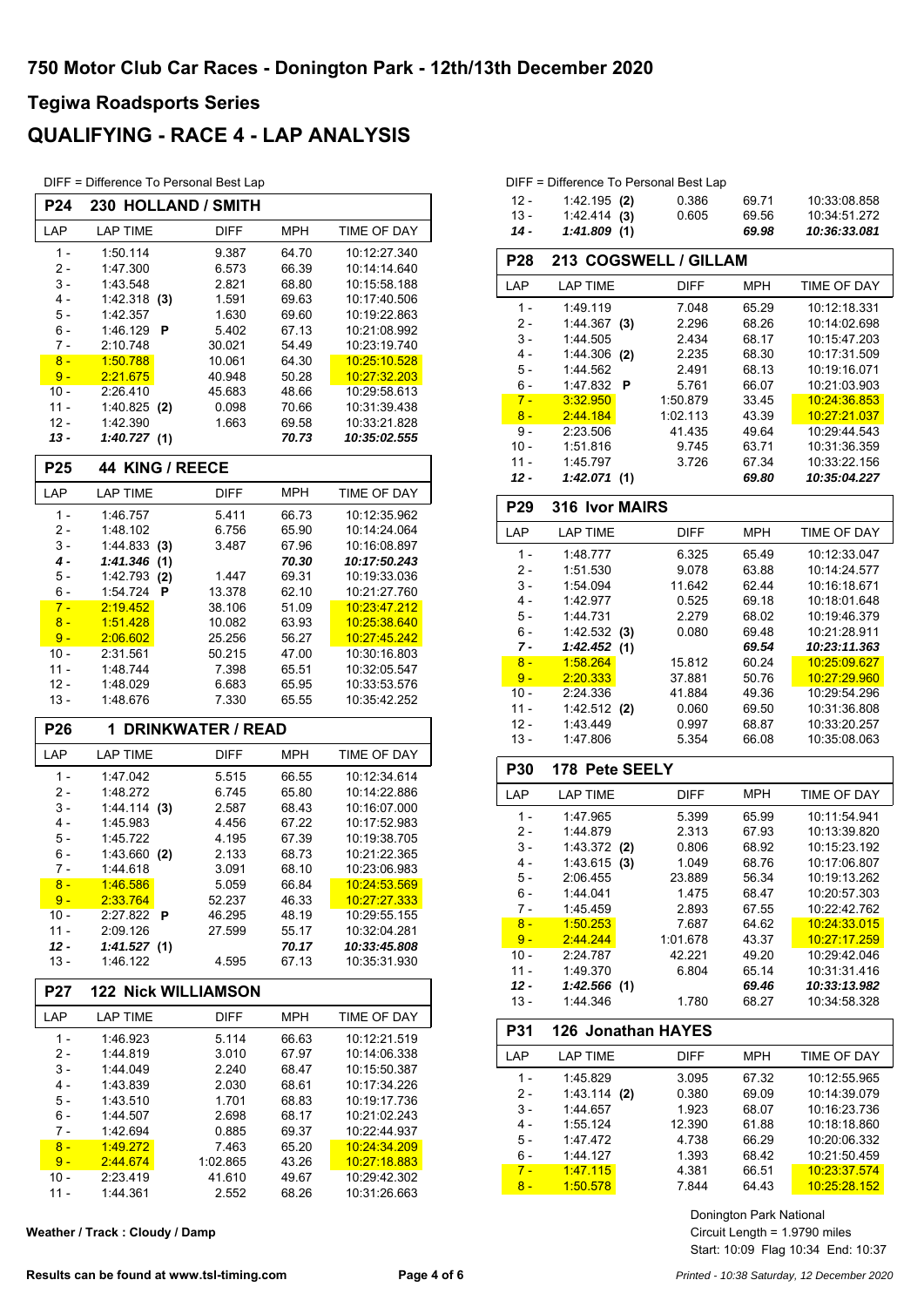### **QUALIFYING - RACE 4 - LAP ANALYSIS**

|                |                      | DIFF = Difference To Personal Best Lap |                |                              |
|----------------|----------------------|----------------------------------------|----------------|------------------------------|
| $9 -$          | 2:12.173             | 29.439                                 | 53.90          | 10:27:40.325                 |
| $10 -$         | 2:30.684             | 47.950                                 | 47.28          | 10:30:11.009                 |
| $11 -$         | 1:42.734(1)          |                                        | 69.35          | 10:31:53.743                 |
| $12 -$         | 1:46.966             | 4.232                                  | 66.60          | 10:33:40.709                 |
| $13 -$         | 1:43.562(3)          | 0.828                                  | 68.79          | 10:35:24.271                 |
| <b>P32</b>     | 117 Sam DAFFIN       |                                        |                |                              |
| LAP            | <b>LAP TIME</b>      | <b>DIFF</b>                            | MPH            | TIME OF DAY                  |
| $1 -$          | 1:47.999             | 4.528                                  | 65.96          | 10:12:56.678                 |
| $2 -$          | 1:47.028             | 3.557                                  | 66.56          | 10:14:43.706                 |
| $3 -$          | 1:44.122             | 0.651                                  | 68.42          | 10:16:27.828                 |
| $4 -$          | 1:44.117<br>(3)      | 0.646                                  | 68.42          | 10:18:11.945                 |
| 5 -            | 1:47.476             | 4.005                                  | 66.29          | 10:19:59.421                 |
| 6 -            | 1:44.036<br>(2)      | 0.565                                  | 68.48          | 10:21:43.457                 |
| 7 -            | 1:43.471<br>(1)      |                                        | 68.85          | 10:23:26.928                 |
| $8 -$          | 1:55.960<br>P        | 12.489                                 | 61.44          | 10:25:22.888                 |
| $9 -$          | 2:50.341             | 1:06.870                               | 41.82          | 10:28:13.229                 |
| $10 -$         | 2:20.282             | 36.811                                 | 50.78          | 10:30:33.511                 |
| $11 -$         | 1:45.017             | 1.546                                  | 67.84          | 10:32:18.528                 |
| 12 -           | 1:45.629             | 2.158                                  | 67.44          | 10:34:04.157                 |
| $13 -$         | 1:44.530             | 1.059                                  | 68.15          | 10:35:48.687                 |
| <b>P33</b>     | 226 Paul SUBBIANI    |                                        |                |                              |
| LAP            | <b>LAP TIME</b>      | <b>DIFF</b>                            | MPH            | TIME OF DAY                  |
| 1 -            | 1:54.245             | 10.407                                 | 62.36          | 10:12:50.341                 |
| 2 -            | 1:46.733(3)          | 2.895                                  | 66.75          | 10:14:37.074                 |
| 3 -            | 1:48.540             | 4.702                                  | 65.64          | 10:16:25.614                 |
| $4 -$          | 1:45.599 (2)         | 1.761                                  | 67.46          | 10:18:11.213                 |
| 5 -            | 1:48.415             | 4.577                                  | 65.71          | 10:19:59.628                 |
| $6 -$          | 1:48.806             | 4.968                                  | 65.48          | 10:21:48.434                 |
| $7 -$          | 1:48.275             | 4.437                                  | 65.80          | 10:23:36.709                 |
| $8 -$<br>$9 -$ | 1:48.805<br>2:13.269 | 4.967<br>29.431                        | 65.48<br>53.46 | 10:25:25.514<br>10:27:38.783 |
| $10 -$         | 2:30.859             | 47.021                                 | 47.22          | 10:30:09.642                 |
| $11 -$         | 1:43.838(1)          |                                        | 68.61          | 10:31:53.480                 |
| $12 -$         | 1:50.766             | 6.928                                  | 64.32          | 10:33:44.246                 |
| $13 -$         | 1:47.296             | 3.458                                  | 66.40          | 10:35:31.542                 |
| <b>P34</b>     |                      | 5 Anthony SEDDON                       |                |                              |
| LAP            | <b>LAP TIME</b>      | <b>DIFF</b>                            | <b>MPH</b>     | TIME OF DAY                  |
| $1 -$          | 1:50.332             | 6.236                                  |                | 10:12:22.931                 |
| 2 -            | 1:56.506             |                                        | 64.57          |                              |
| 3 -            | 1:45.482             | 12.410<br>1.386                        | 61.15<br>67.54 | 10:14:19:437<br>10:16:04.919 |
| 4 -            | (3)<br>1:50.228<br>P | 6.132                                  | 64.63          | 10:17:55.147                 |
| 5 -            | 3:54.025             | 2:09.929                               | 30.44          | 10:21:49.172                 |
| $6 -$          | 1:50.581             | 6.485                                  | 64.42          | 10:23:39.753                 |
| $7 -$          | 1:49.000             | 4.904                                  | 65.36          | 10:25:28.753                 |
| $8 -$          | 2:12.873             | 28.777                                 | 53.61          | 10.27:41.626                 |
| 9 -            | 2:31.321             | 47.225                                 | 47.08          | 10:30:12.947                 |
| 10 -           | 1:44.147<br>(2)      | 0.051                                  | 68.40          | 10:31:57.094                 |
| $11 -$         | 1:46.400             | 2.304                                  | 66.96          | 10 33 43 494                 |
| 12 -           | 1:44.096(1)          |                                        | 68.44          | 10:35:27.590                 |
| P35            |                      | <b>28 BANKS / STREET</b>               |                |                              |
| LAP            | <b>LAP TIME</b>      | <b>DIFF</b>                            | <b>MPH</b>     | TIME OF DAY                  |
| $1 -$          | 1:57.362             | 12.277                                 | 60.70          | 10:12:11.546                 |
| 2 -            | 1:55.874             | 10.789                                 | 61.48          | 10:14:07.420                 |
| $3 -$          | 1:51.066             | 5.981                                  | 64.14          | 10:15:58.486                 |
|                | 1:55.353<br>P        | 10.268                                 | 61.76          | 10:17:53.839                 |
| 4 -            |                      |                                        |                |                              |
| $5 -$          | 4 36 0 22            | 2:50.937                               | 25.81          | 10:22:29.861                 |
| $6 -$          | 1:52.717             | 7.632                                  | 63.20          | 10:24:22.578                 |

**Weather / Track : Cloudy / Damp**

|        | DIFF = Difference To Personal Best Lap |     |             |            |                    |
|--------|----------------------------------------|-----|-------------|------------|--------------------|
| $7 -$  | 2:50.369                               |     | 1:05.284    | 41.81      | 10.27:12.947       |
| $8 -$  | 2:21.880                               |     | 36.795      | 50.21      | 10:29:34.827       |
| $9 -$  | 1:45.640                               | (3) | 0.555       | 67.44      | 10:31:20.467       |
| $10 -$ | 1:45.500                               | (2) | 0.415       | 67.53      | 10:33:05.967       |
| $11 -$ | 1:46.053                               |     | 0.968       | 67.18      | 10:34:52.020       |
| $12 -$ | 1:45.085(1)                            |     |             | 67.79      | 10:36:37.105       |
| P36    | <b>127 BLAKE / MUNRO</b>               |     |             |            |                    |
| LAP    | <b>LAP TIME</b>                        |     | <b>DIFF</b> | <b>MPH</b> | <b>TIME OF DAY</b> |
| $1 -$  | 1:53.262                               |     | 7.620       | 62.90      | 10:11:59.452       |
| $2 -$  | $1:47.392$ (2)                         |     | 1.750       | 66.34      | 10:13:46.844       |
| $3 -$  | 1:47.949                               |     | 2.307       | 66.00      | 10:15:34.793       |
| $4 -$  | 1:53.586                               |     | 7.944       | 62.72      | 10:17:28.379       |
| 5 -    | 1:56.127                               | P   | 10.485      | 61.35      | 10:19:24.506       |
| $6 -$  | 5:05.397                               |     | 3:19.755    | 23.32      | 10:24:29.903       |
| $7 -$  | 2:44.867                               |     | 59.225      | 43.21      | 10:27:14.770       |
| $8 -$  | 2:21.387                               |     | 35.745      | 50.39      | 10:29:36.157       |
| 9 -    | 1:47.677                               |     | 2.035       | 66.16      | 10:31:23.834       |
| $10 -$ | 1:47.609                               | (3) | 1.967       | 66.20      | 10:33:11.443       |
| $11 -$ | 1:45.642(1)                            |     |             | 67.44      | 10:34:57.085       |
| P37    | <b>22 Chris FANTANA</b>                |     |             |            |                    |
| LAP    | <b>LAP TIME</b>                        |     | DIFF        | <b>MPH</b> | TIME OF DAY        |
| $1 -$  | 1:54.657                               |     | 7.733       | 62.13      | 10:12:10.714       |

| 1 -    | 1:54.657        | 7.733    | 62.13 | 10:12:10.714 |
|--------|-----------------|----------|-------|--------------|
| 2 -    | 1:50.681        | 3.757    | 64.37 | 10:14:01.395 |
| $3 -$  | 1:51.338<br>Р   | 4.414    | 63.99 | 10:15:52.733 |
| $4 -$  | 3:13.964        | 1:27.040 | 36.73 | 10:19:06.697 |
| 5 -    | $1.48.562$ (2)  | 1.638    | 65.62 | 10:20:55.259 |
| 6 -    | 1:48.927        | 2.003    | 65.40 | 10:22:44.186 |
| $7 -$  | 1:51.801        | 4.877    | 63.72 | 10:24:35.987 |
| $8 -$  | 2:43.772        | 56.848   | 43.50 | 10:27:19.759 |
| 9 -    | 2:39.274        | 52.350   | 44.73 | 10:29:59.033 |
| $10 -$ | 1:48.637<br>(3) | 1.713    | 65.58 | 10:31:47.670 |
| 11 -   | 1:46.924<br>(1) |          | 66.63 | 10:33:34.594 |
| 12 -   | 2:04.036<br>Р   | 17.112   | 57.44 | 10:35:38.630 |

| <b>P38</b> | <b>12 Andrew WOODBINE</b> |             |            |              |
|------------|---------------------------|-------------|------------|--------------|
| LAP        | <b>LAP TIME</b>           | <b>DIFF</b> | <b>MPH</b> | TIME OF DAY  |
| 1 -        | 1:50.222                  | 2.649       | 64.63      | 10:14:44.141 |
| 2 -        | 1:49.471                  | 1.898       | 65.08      | 10:16:33.612 |
| $3 -$      | 1:48.380<br>(3)           | 0.807       | 65.73      | 10:18:21.992 |
| $4 -$      | 1:50.092                  | 2.519       | 64.71      | 10:20:12.084 |
| $5 -$      | 1:49.193                  | 1.620       | 65.24      | 10:22:01.277 |
| $6 -$      | 1:48.929                  | 1.356       | 65.40      | 10.23:50.206 |
| 7 -        | 1:53.409                  | 5.836       | 62.82      | 10:25:43.615 |
| $8 -$      | 2:08.561                  | 20.988      | 55.41      | 10:27:52.176 |
| 9 -        | 2:31.166                  | 43.593      | 47.13      | 10:30:23.342 |
| $10 -$     | 1:48.968                  | 1.395       | 65.38      | 10:32:12.310 |
| 11 -       | 1:47.573(1)               |             | 66.23      | 10:33:59.883 |
| 12 -       | 1:47.859<br>(2)           | 0.286       | 66.05      | 10:35:47.742 |

| <b>P39</b> | <b>191 Stuart HUMPHREY</b> |             |            |              |  |
|------------|----------------------------|-------------|------------|--------------|--|
| I AP       | <b>LAP TIME</b>            | <b>DIFF</b> | <b>MPH</b> | TIME OF DAY  |  |
| 1 -        | 1:54.839                   | 7.191       | 62.04      | 10:12:20.969 |  |
| 2 -        | 1:49.400                   | 1.752       | 65.12      | 10:14:10.369 |  |
| $3 -$      | 1:49.979                   | 2.331       | 64.78      | 10:16:00.348 |  |
| 4 -        | 1:49.083                   | 1.435       | 65.31      | 10:17:49.431 |  |
| 5 -        | 1:51.352                   | 3.704       | 63.98      | 10:19:40.783 |  |
| $6 -$      | 1:47.851<br>(3)            | 0.203       | 66.06      | 10:21:28.634 |  |
| 7 -        | 1:47.667<br>(2)            | 0.019       | 66.17      | 10:23:16.301 |  |
| $8 -$      | 1:58.451                   | 10.803      | 60.14      | 10:25:14.752 |  |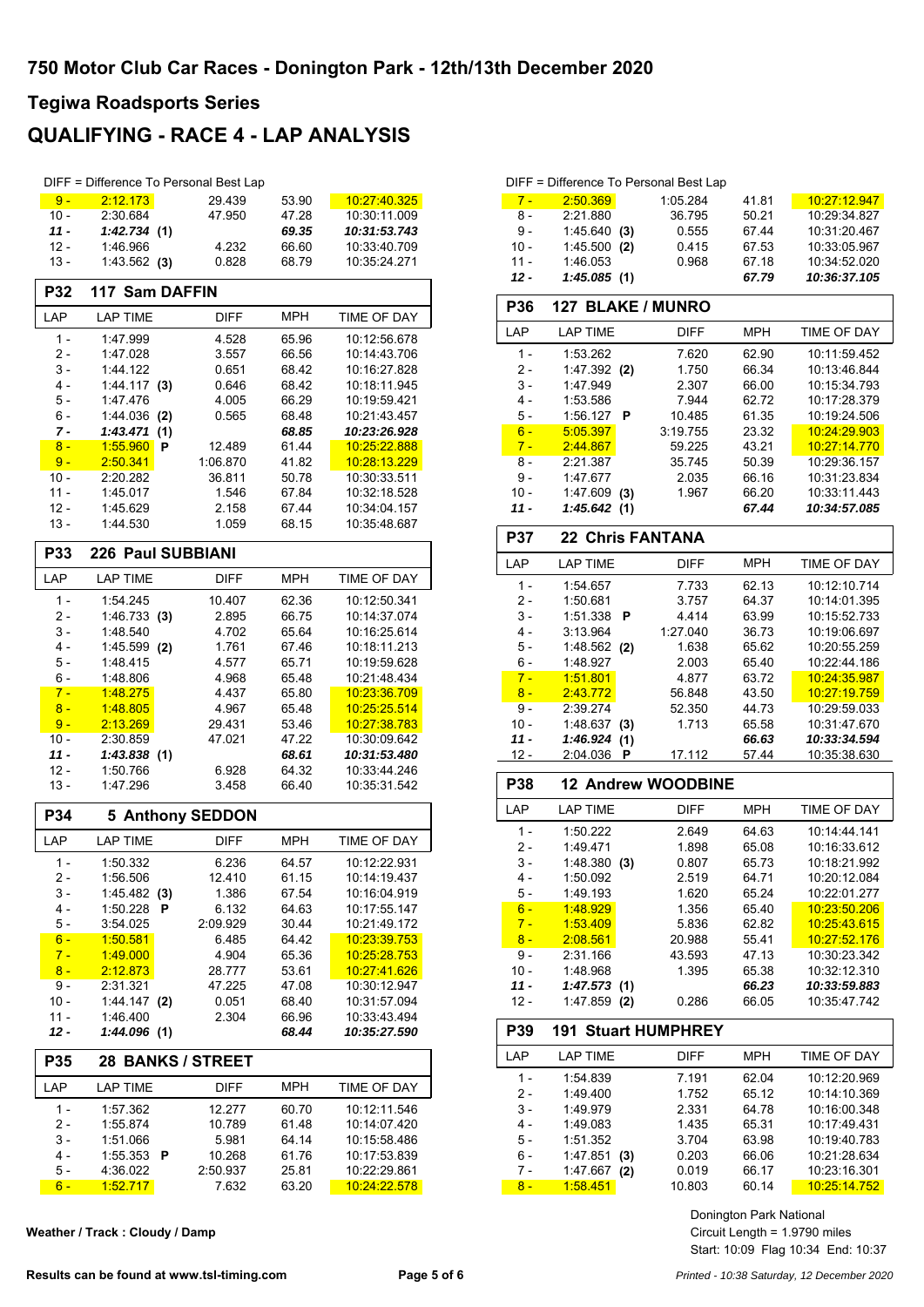### **QUALIFYING - RACE 4 - LAP ANALYSIS**

|        |             | DIFF = Difference To Personal Best Lap |       |              |
|--------|-------------|----------------------------------------|-------|--------------|
| $9 -$  | 2:18.913    | 31.265                                 | 51.28 | 10:27:33.665 |
| $10 -$ | 2:27.382    | 39.734                                 | 48.34 | 10:30:01.047 |
| $11 -$ | 1:47.648(1) |                                        | 66.18 | 10:31:48.695 |
| $12 -$ | 2:26.375    | 38.727                                 | 48.67 | 10:34:15.070 |
| $13 -$ | 1:49.599    | 1.951                                  | 65.00 | 10:36:04.669 |

Start: 10:09 Flag 10:34 End: 10:37 Circuit Length = 1.9790 miles Donington Park National

**Weather / Track : Cloudy / Damp**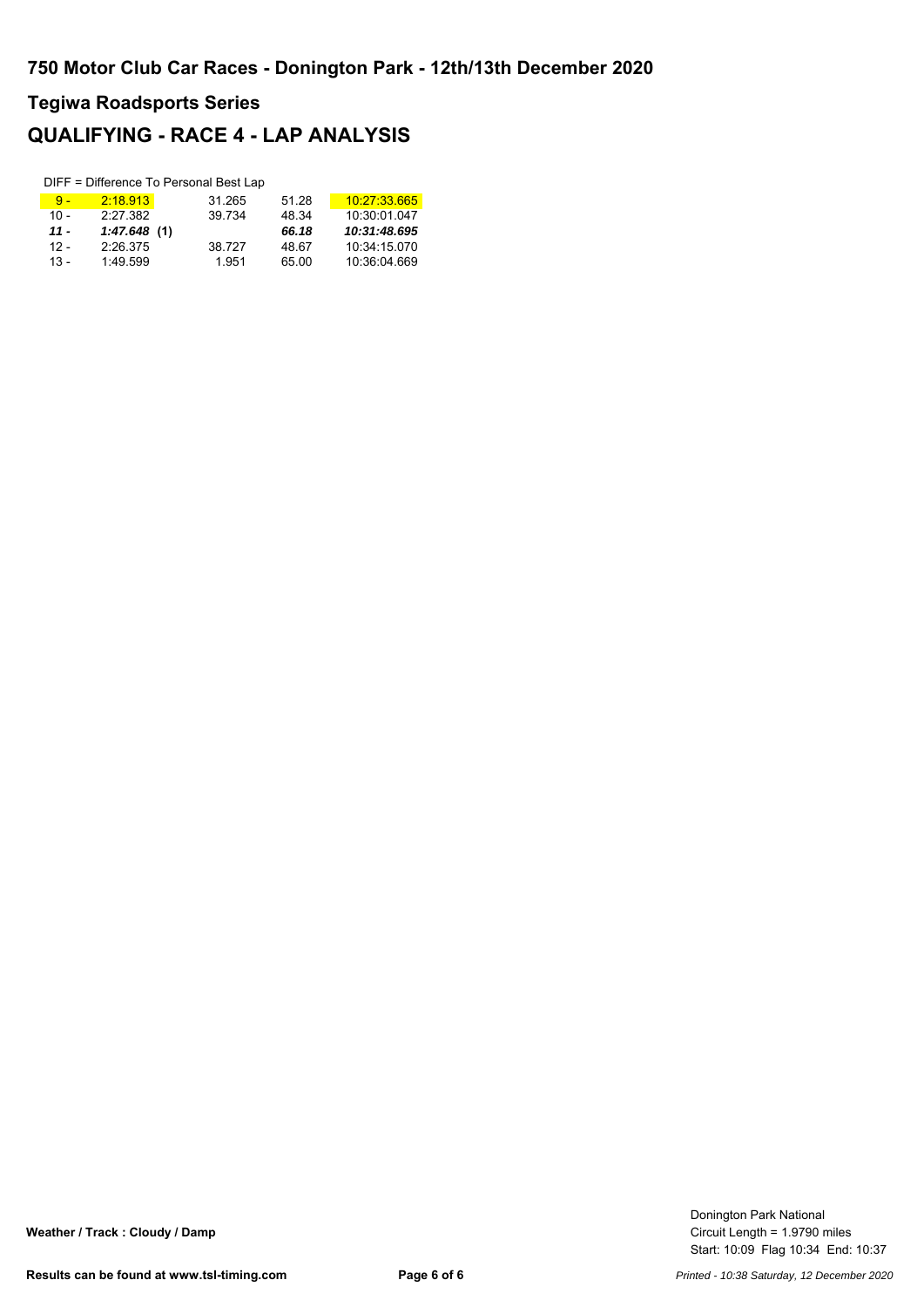### **QUALIFYING - RACE 4 - STATISTICS**

| <b>Competitors Started</b>    | 39                        |
|-------------------------------|---------------------------|
| <b>Planned Start</b>          | 2020-12-12 @ 10:15:00.000 |
| <b>Actual Start</b>           | 2020-12-12 @ 10:09:50.539 |
| <b>Finish Time</b>            | 2020-12-12 @ 10:34:53.907 |
| <b>Track Length</b>           | 1.9790mi.                 |
| <b>Total Laps</b>             | 500                       |
| <b>Total Distance Covered</b> | 989.5336mi.               |

#### **Session Fastest Lap History**

| NO. | CL             | NAME                   | LAP TIME | TIME OF DAY  | LAP | <b>VEHICLE</b>     |
|-----|----------------|------------------------|----------|--------------|-----|--------------------|
| 95  | C              | <b>Andy BAYLIE</b>     | 1:36.957 | 10:11:42.582 |     | Honda Civic        |
| 95  | С              | <b>Andy BAYLIE</b>     | 1:35.211 | 10:13:17.793 | 2   | Honda Civic        |
| 95  | С              | <b>Andy BAYLIE</b>     | 1:34.296 | 10:14:52.088 | 3   | Honda Civic        |
| 78  | C.             | <b>Jonathan PACKER</b> | 1:33.288 | 10:15:44.106 | 3   | Honda Civic Type R |
| 65  | A              | <b>GARDNER / MILLS</b> | 1:32.303 | 10:20:22.431 | 6   | BMW M3             |
| 78  | С              | <b>Jonathan PACKER</b> | 1:31.308 | 10:21:57.013 |     | Honda Civic Type R |
| 16  | $\overline{A}$ | <b>Nick VAUGHAN</b>    | 1:30.443 | 10:31:06.818 | 12  | Audi A3            |

| <b>Flag History</b> |                    |             | <b>Flag Statistics</b> |                   |                   |  |  |  |  |
|---------------------|--------------------|-------------|------------------------|-------------------|-------------------|--|--|--|--|
| <b>TYPE</b>         | <b>TIME OF DAY</b> | <b>TYPE</b> | <b>COUNT</b>           | <b>TOTAL LAPS</b> | <b>TOTAL TIME</b> |  |  |  |  |
| <b>GREEN</b>        | 10:09:50.539       | Green       |                        | 13                | 21:22.828         |  |  |  |  |
| <b>SAFETY</b>       | 10:23:31.565       | Red         |                        |                   | 0.000             |  |  |  |  |
| <b>GREEN</b>        | 10:29:33.074       | Safety Car  |                        |                   | 6:01.509          |  |  |  |  |
| <b>FINISH</b>       | 10:34:53.907       | <b>FCY</b>  |                        |                   | 0.000             |  |  |  |  |

**Weather / Track : Cloudy / Damp**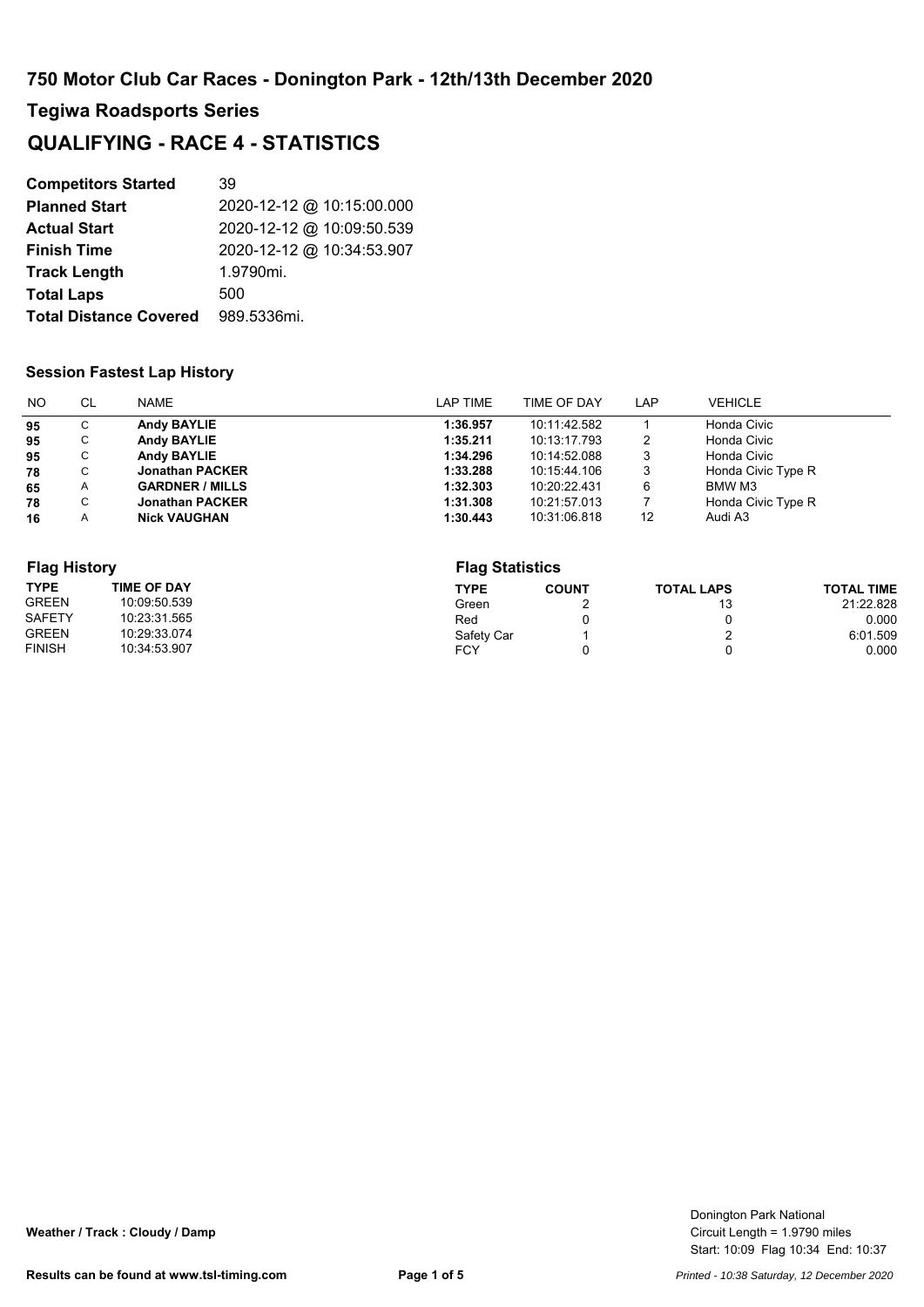#### **QUALIFYING - RACE 4 - STATISTICS**

#### **CLASS : A** 6 Starters

#### **Fastest Lap History**

#### NO NAME **NAME** NAME TIME TIME OF DAY LAP VEHICLE **16 Nick VAUGHAN 1:40.577 10:11:48.407** 1 Audi A3<br>**16 Nick VAUGHAN 1:35.566 10:13:23.973** 2 Audi A3 **16 Nick VAUGHAN 1:35.566** 10:13:23.973 2 Audi A3 **1:35.545** 10:14:59.519 3 Audi A3<br> **1:33.303** 10:16:13.333 3 Audi A3<br> **1:33.303** 10:16:13.333 3 Porsche Cayman **25 Darren BALL 1:33.303** 10:16:13.333 3 Porsche Cayman **65 GARDNER / MILLS 1:32.303** 10:20:22.431 6 BMW M3 **16 Nick VAUGHAN 1:31.439** 10:22:48.921 8 Audi A3 **1:30.443** 10:31:06.818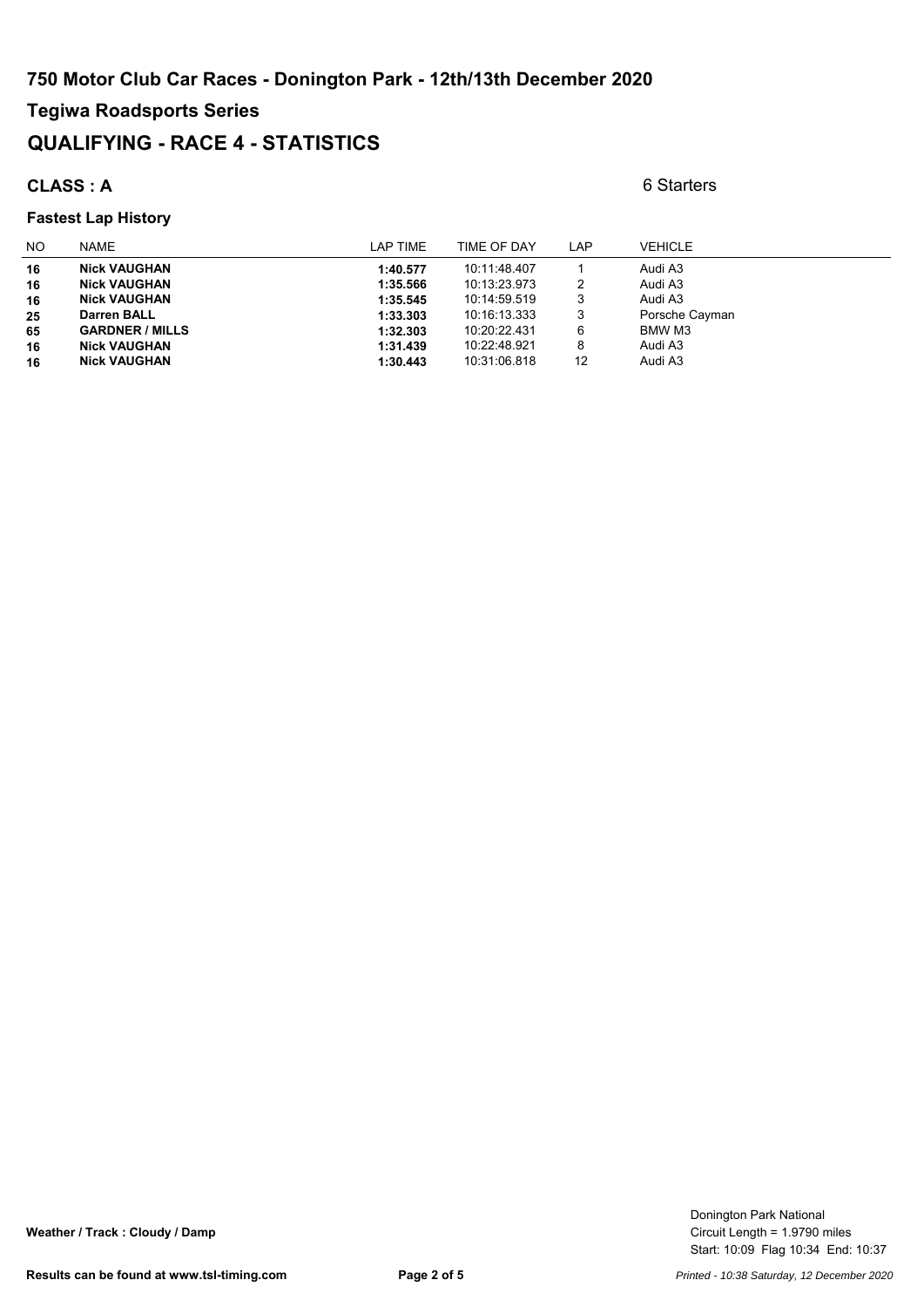### **QUALIFYING - RACE 4 - STATISTICS**

#### **CLASS : B** 8 Starters

#### **Fastest Lap History**

| NO. | <b>NAME</b>             | LAP TIME | TIME OF DAY  | LAP | <b>VEHICLE</b>            |
|-----|-------------------------|----------|--------------|-----|---------------------------|
| 211 | KIRK / KIRK             | 1:44.194 | 10:11:52.861 |     | Renault Clio 182          |
| 14  | <b>FREEMAN / MUNDAY</b> | 1:39.846 | 10:12:13.164 |     | Honda Civic Type R        |
| 45  | <b>CAMP / CAMP</b>      | 1:39.033 | 10:12:38.396 |     | Honda Civic / Ford Fiesta |
| 211 | KIRK / KIRK             | 1:38.977 | 10:13:31.837 | 2   | Renault Clio 182          |
| 14  | <b>FREEMAN / MUNDAY</b> | 1:35.411 | 10:13:48.478 | 2   | Honda Civic Type R        |
| 14  | <b>FREEMAN / MUNDAY</b> | 1:35.132 | 10:17:00.012 | 4   | Honda Civic Type R        |
| 45  | <b>CAMP / CAMP</b>      | 1:35.068 | 10:17:28.019 | 4   | Honda Civic / Ford Fiesta |
| 14  | <b>FREEMAN / MUNDAY</b> | 1:34.383 | 10:34:52.532 | 13  | Honda Civic Type R        |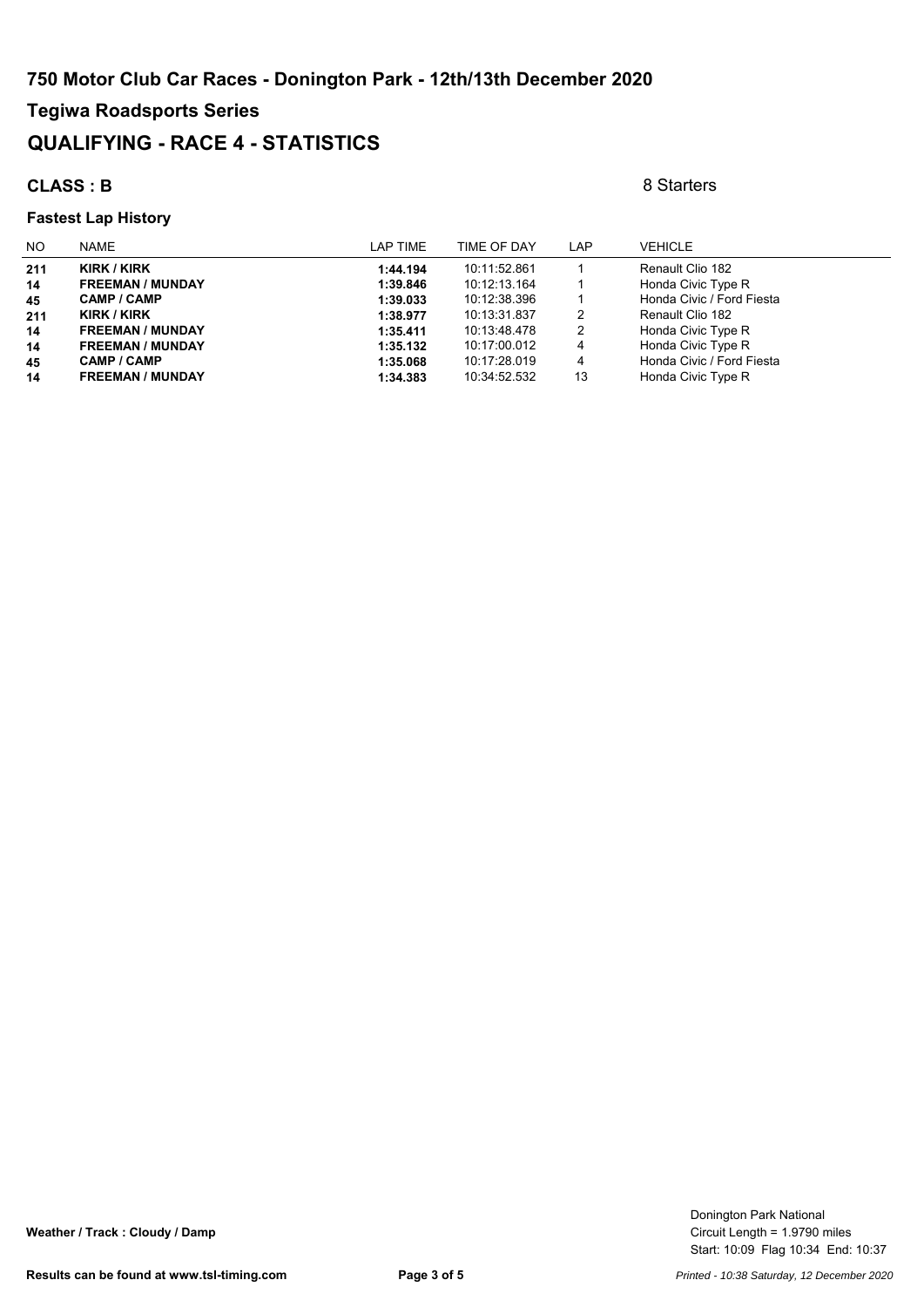### **QUALIFYING - RACE 4 - STATISTICS**

#### **CLASS : C** 14 Starters

#### **Fastest Lap History**

#### NO NAME **NAME** NAME TIME TIME OF DAY LAP VEHICLE **95 Andy BAYLIE 1:36.957** 10:11:42.582 1 Honda Civic **95 Andy BAYLIE 1:35.211** 10:13:17.793 2 Honda Civic **956 10:14:52.088 11:34.296 10:14:52.088 10:14:52.088 Honda Civic<br>
<b>9 Jonathan PACKER** 1:33.288 10:15:44.106 3 Honda Civic Type R **78 Jonathan PACKER 1:33.288** 10:15:44.106 3 Honda Civic Type R **78 Jonathan PACKER 1:32.940** 10:20:25.703 6 Honda Civic Type R **78 Jonathan PACKER 1:31.308** 10:21:57.013 7 Honda Civic Type R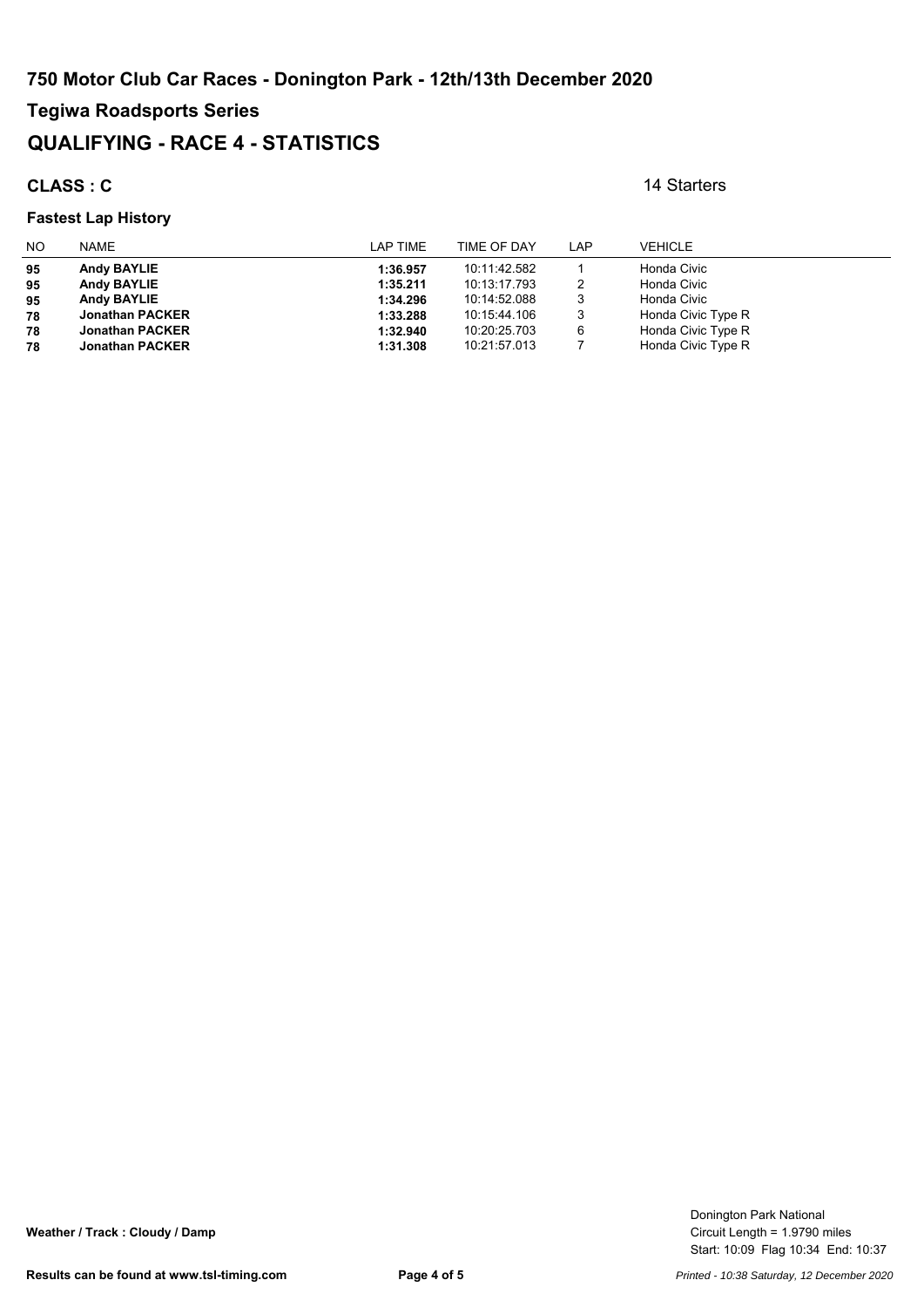#### **QUALIFYING - RACE 4 - STATISTICS**

#### **CLASS : D** 11 Starters

#### **Fastest Lap History**

#### NO NAME **NAME** NO NAME TIME TIME OF DAY LAP VEHICLE **127 BLAKE / MUNRO 1:53.262** 10:11:59.447 1 Mazda MX5 **213 COGSWELL / GILLAM 1:49.119** 10:12:18.334 1 Nissan Almera GTi **1 DRINKWATER / READ 1:47.042 10:12:34.616** 1<br>**1:46.757 10:12:35.961** 1 **44 KING / REECE 1:46.757** 10:12:35.961 1 Mazda MX5 / Mazda MX5 **2130 COGSWELL / GILLAM 1:44.367** 10:14:02.701 2<br>**2133548** 10:15:58.190 1:43.548 10:15:58.190 **230 HOLLAND / SMITH 1:43.548** 10:15:58.190 3 Mazda MX5 / Mazda MX5 **230 HOLLAND / SMITH 1:42.318** 10:17:40.508 4 Mazda MX5 / Mazda MX5 **44 KING / REECE 1:41.346** 10:17:50.244 4 Mazda MX5 / Mazda MX5 **230 HOLLAND / SMITH 1:40.825** 10:31:39.442 11 Mazda MX5 / Mazda MX5 **221 JOHNSON / HANCY 1:39.488** 10:31:54.097 11 Mazda MX5 / Mazda MX5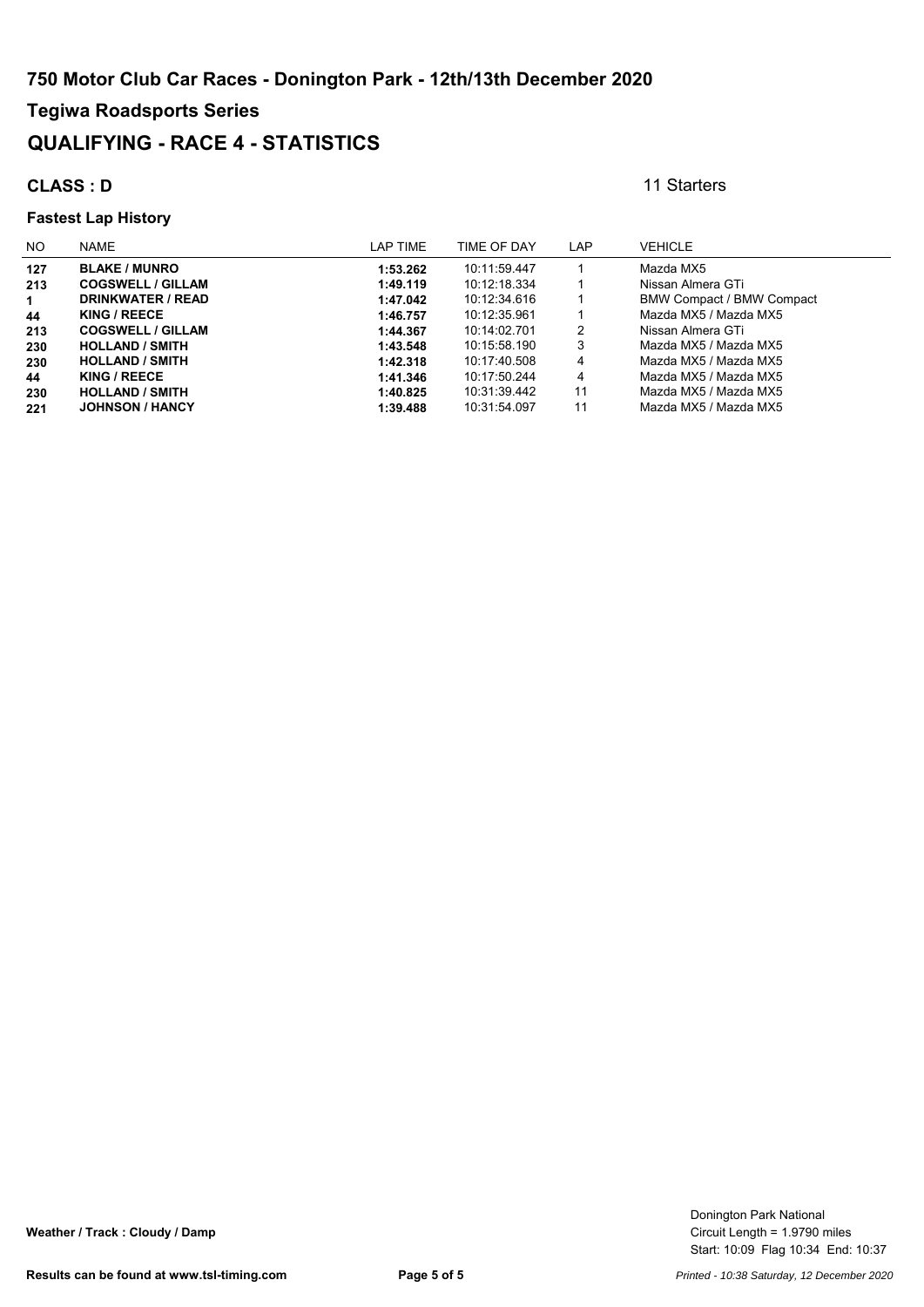### **Tegiwa Roadsports Series**

### **RACE 4 - GRID (45 minutes)**

| 39 191 3:47.648                                    |                                                           |
|----------------------------------------------------|-----------------------------------------------------------|
| 1:46.924<br>22 Chris FANTANA<br>37                 | 1:47.573<br>12 Andrew WOODBINE<br>38                      |
| 1:45.085<br>28 BANKS / STREET<br>35                | 1:45.642<br>127 BLAKE / MUNRO<br>36                       |
| 1:43.838<br>226 Paul SUBBIANI<br>33                | 1:44.096<br>5<br>34<br>Anthony SEDDON                     |
| $126$ Jonathan HAYES<br>31                         | 117 Sam DAFFIN<br>32                                      |
| $29$ 316 $\frac{1:42.452}{\text{lvor MAIRS}}$      | 30 178 <sup>1:42.566</sup>                                |
| 122 Nick WILLIAMSON<br>27                          | 28 213 <sup>1:42.071</sup><br>COGSWELL / GILLAM           |
| 1:41.346<br>44 KING / REECE<br>25                  | 1:41.527<br>26<br>1<br>DRINKWATER / READ                  |
| 1:40.271<br>13<br>23<br>SHEAD / WATERS             | 1:40.727<br>230 HOLLAND / SMITH<br>24                     |
| 1:39.488<br>221 JOHNSON / HANCY<br>21              | 1:40.102<br>23 Matt CREED<br>22                           |
| 1:39.319<br>15<br>19<br>Colin GILLESPIE            | 1:39.356<br>20 911 ARCHER / ARCHER                        |
| 1:38.307<br>211 KIRK / KIRK<br>17 <sup>1</sup>     | 18 251 1:39.299                                           |
| 1:37.742<br>20 Nick GOUGH<br>15                    | 1:38.298<br>89<br>16<br>James ALFORD                      |
| 1:36.824<br>13 666 Samantha BOWLER                 | 1:37.162<br>77<br>14<br>JONES / CLUTTON                   |
| 1:35.542<br>21<br>11<br>Josh JOHNSON               | 1:35.944<br>36 Sam McKEE<br>$12 \overline{ }$             |
| $\mathbf{I}$<br>1:35.068<br>45<br>9<br>CAMP / CAMP | 1:35.227<br>47<br>10 <sup>1</sup><br>JONES / RODGERS (R1) |
| 1:34.262<br>34<br>David GRIFFIN                    | 1:34.383<br>14 FREEMAN / MUNDAY<br>8                      |
| 1:33.436<br>165 Warren ALLEN<br>5                  | 1:33.945<br>95<br>6<br>Andy BAYLIE                        |
| 1:32.303<br>65<br><b>GARDNER / MILLS</b>           | 1:33.303<br>25<br>4<br>Darren BALL                        |
| 1:30.443<br>16<br>Nick VAUGHAN<br>Pole             | 1:31.308<br>78<br>$\overline{2}$<br>Jonathan PACKER       |

Circuit Length = 1.9790 miles Donington Park National

**These results are provisional until the conclusion of any judicial and technical matters.**

Clerk Of Course : Steward : Steward : Steward : Timekeeper : Richard Evans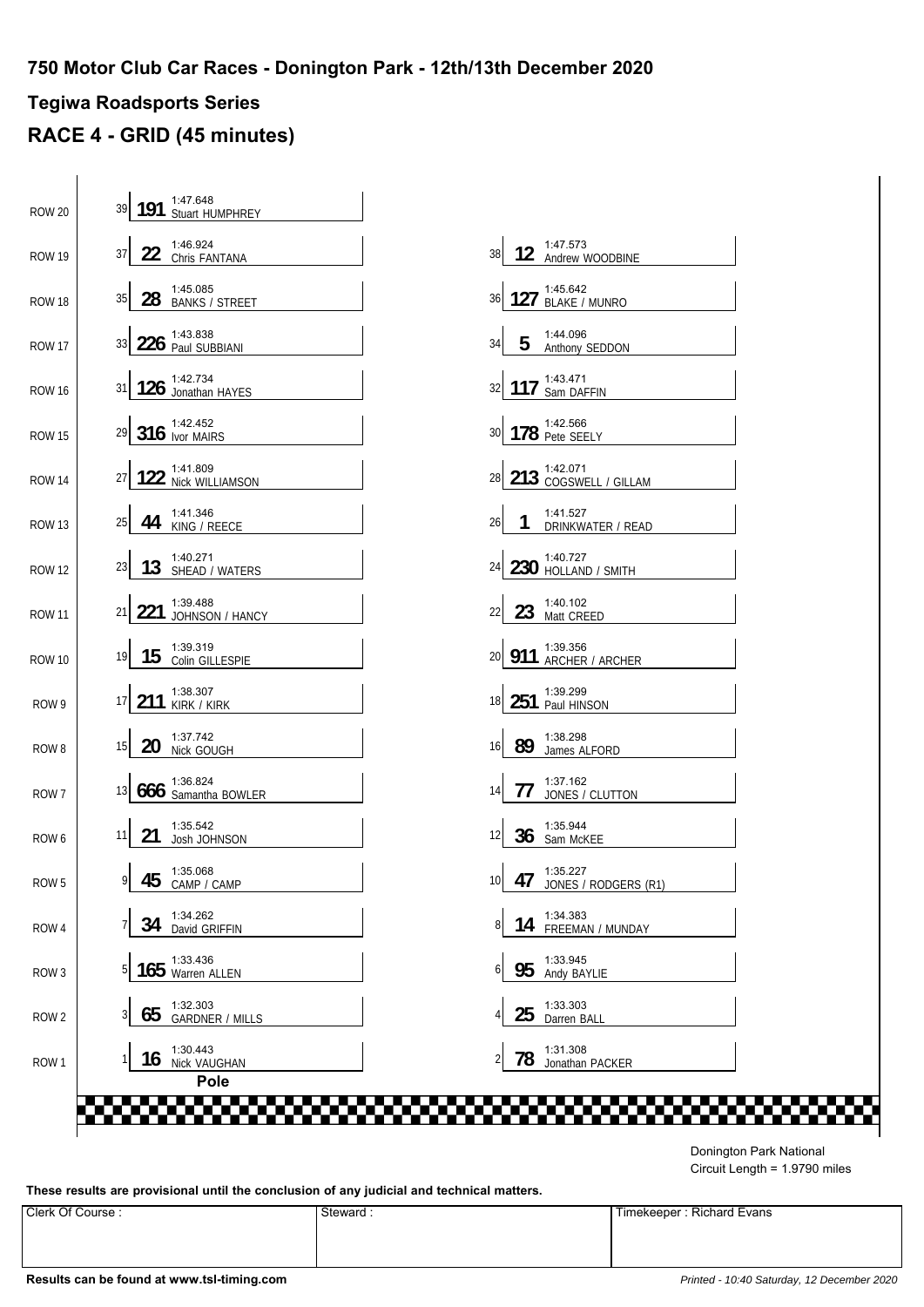### **Tegiwa Roadsports Series RACE 4 - CLASSIFICATION**

| POS          | <b>NO</b> | <b>CL</b>      | PIC NAME                               | <b>ENTRY</b>                     | LAPS | <b>TIME</b> | GAP      | <b>DIFF</b> | <b>MPH</b> | <b>BEST</b> | ON             |
|--------------|-----------|----------------|----------------------------------------|----------------------------------|------|-------------|----------|-------------|------------|-------------|----------------|
| $\mathbf{1}$ | 78        | $\mathsf C$    | 1 Jonathan PACKER                      | Honda Civic Type R               | 28   | 45:08.813   |          |             | 73.59      | 1:31.290    | 13             |
| 2            | 16        | Α              | 1 Nick VAUGHAN                         | Audi A3                          | 28   | 45:22.386   | 13.573   | 13.573      | 73.22      | 1:30.470    | 14             |
| 3            | 165       | Α              | 2 Warren ALLEN                         | Porsche Cayman                   | 28   | 45:23.528   | 14.715   | 1.142       | 73.19      | 1:29.314    | 27             |
| 4            | 65*       | $\overline{A}$ | 3 GARDNER / MILLS                      | BMW <sub>M3</sub>                | 28   | 45:38.267   | 29.454   | 14.739      | 72.80      | 1:29.569    | 28             |
| 5            | 34        | A              | 4 David GRIFFIN                        | <b>BMW E36 M3</b>                | 28   | 45:59.752   | 50.939   | 21.485      | 72.23      | 1:32.605    | 5              |
| 6            | 95        | C              | 2 Andy BAYLIE                          | Honda Civic                      | 28   | 46:06.912   | 58.099   | 7.160       | 72.04      | 1:32.276    | $\,$ 5 $\,$    |
| 7            | 48        | Α              | 5 JONES / RODGERS                      | Seat Supercopa                   | 28   | 46:25.205   | 1:16.392 | 18.293      | 71.57      | 1:30.546    | 27             |
| 8            | 21        | B              | Josh JOHNSON<br>$\mathbf{1}$           | VW Golf GTI MK5                  | 27   | 45:13.659   | 1 Lap    | 1 Lap       | 70.83      | 1:34.189    | $\overline{4}$ |
| 9            | 77        | $\mathsf C$    | 3 JONES / CLUTTON                      | <b>VW Golf</b>                   | 27   | 45:21.226   | 1 Lap    | 7.567       | 70.64      | 1:31.711    | 27             |
| 10           | 666       | $\mathsf C$    | Samantha BOWLER<br>4                   | Mini Cooper S                    | 27   | 45:25.058   | 1 Lap    | 3.832       | 70.54      | 1:33.824    | 21             |
| 11           | 36        | $\mathsf C$    | 5 Sam McKEE                            | <b>BMW E36 328i</b>              | 27   | 45:39.596   | 1 Lap    | 14.538      | 70.16      | 1:34.054    | 27             |
| 12           | 23        | C              | 6 Matt CREED                           | Renault Clio 200                 | 27   | 46:05.490   | 1 Lap    | 25.894      | 69.50      | 1:34.572    | 16             |
| 13           | 20        | B              | 2 Nick GOUGH                           | Audi TT                          | 27   | 46:26.623   | 1 Lap    | 21.133      | 68.98      | 1:37.022    | 26             |
| 14           | 211       | B              | 3 KIRK/KIRK                            | Renault Clio 182                 | 27   | 46:26.908   | 1 Lap    | 0.285       | 68.97      | 1:36.491    | 11             |
| 15           | 13        | B              | 4 SHEAD / WATERS                       | <b>BMW Compact</b>               | 26   | 45:16.480   | 2 Laps   | 1 Lap       | 68.14      | 1:37.070    | 20             |
| 16           | 251       | $\mathsf C$    | 7 Paul HINSON                          | Toyota MR2                       | 26   | 45:21.384   | 2 Laps   | 4.904       | 68.01      | 1:36.475    | 26             |
| 17           | 911       | B              | 5 ARCHER / ARCHER                      | Porsche Boxster                  | 26   | 45:47.062   | 2 Laps   | 25.678      | 67.38      | 1:37.474    | 25             |
| 18           | 15        | B              | 6 Colin GILLESPIE                      | Porsche Cayman S                 | 26   | 45:58.012   | 2 Laps   | 10.950      | 67.11      | 1:36.634    | 25             |
| 19           | 230       | D              | <b>HOLLAND / SMITH</b><br>$\mathbf{1}$ | Mazda MX5 / Mazda MX5            | 26   | 46:10.275   | 2 Laps   | 12.263      | 66.81      | 1:38.901    | 26             |
| 20           | 1         | D              | 2 DRINKWATER / READ                    | <b>BMW Compact / BMW Compact</b> | 26   | 46:24.391   | 2 Laps   | 14.116      | 66.47      | 1:38.679    | 25             |
| 21           | 213       | D              | 3 COGSWELL / GILLAM                    | Nissan Almera GTi                | 25   | 45:06.790   | 3 Laps   | 1 Lap       | 65.75      | 1:40.916    | 9              |
| 22           | 221       | D              | 4 JOHNSON / HANCY                      | Mazda MX5 / Mazda MX5            | 25   | 45:09.491   | 3 Laps   | 2.701       | 65.68      | 1:38.937    | 10             |
| 23           | 178       | $\mathsf C$    | 8 Pete SEELY                           | Toyota MR2                       | 25   | 45:32.369   | 3 Laps   | 22.878      | 65.13      | 1:41.063    | 16             |
| 24           | 44        | D              | 5 KING / REECE                         | Mazda MX5 / Mazda MX5            | 25   | 45:34.416   | 3 Laps   | 2.047       | 65.08      | 1:40.363    | 10             |
| 25           | 126       | $\mathsf{C}$   | Jonathan HAYES<br>9                    | <b>BMW 318 Ti</b>                | 25   | 45:41.114   | 3 Laps   | 6.698       | 64.92      | 1:41.677    | 25             |
| 26           | 5         | D              | 6 Anthony SEDDON                       | <b>BMW 116i</b>                  | 25   | 46:00.538   | 3 Laps   | 19.424      | 64.47      | 1:42.973    | 24             |
| 27           | 122       | $\mathbb C$    | 10 Nick WILLIAMSON                     | Toyota MR2                       | 25   | 46:11.905   | 3 Laps   | 11.367      | 64.20      | 1:38.972    | 25             |
| 28           | 117       | D              | 7 Sam DAFFIN                           | <b>Ford Fiesta</b>               | 25   | 46:24.747   | 3 Laps   | 12.842      | 63.91      | 1:43.793    | 24             |
| 29           | 127       | D              | 8 BLAKE / MUNRO                        | Mazda MX5                        | 25   | 46:25.452   | 3 Laps   | 0.705       | 63.89      | 1:43.036    | 23             |
| 30           | 28        | D              | <b>BANKS / STREET</b><br>9             | <b>BMW 116i</b>                  | 25   | 46:35.790   | 3 Laps   | 10.338      | 63.65      | 1:42.389    | 25             |
| 31           | 22        | D              | 10 Chris FANTANA                       | Mazda MX5 MK1                    | 24   | 45:39.374   | 4 Laps   | 1 Lap       | 62.37      | 1:46.789    | $\overline{4}$ |
| 32           | 12        | D              | 11 Andrew WOODBINE                     | <b>BMW 116i</b>                  | 24   | 45:52.444   | 4 Laps   | 13.070      | 62.07      | 1:45.659    | 23             |
| 33           | 226       | $\mathsf{C}$   | 11 Paul SUBBIANI                       | BMW 318Ti                        | 24   | 46:22.191   | 4 Laps   | 29.747      | 61.41      | 1:46.327    | 22             |
| 34           | 25        | Α              | 6 Darren BALL                          | Porsche Cayman                   | 23   | 46:10.091   | 5 Laps   | 1 Lap       | 59.10      | 1:32.348    | 9              |
| 35           | 191 $*$ C |                | 12 Stuart HUMPHREY                     | Mazda MX5 MK3                    | 22   | 45:28.377   | 6 Laps   | 1 Lap       | 57.39      | 1:46.138    | 21             |
|              |           |                |                                        | <b>NOT CLASSIFIED</b>            |      |             |          |             |            |             |                |
| <b>DNF</b>   | 45        | B              | CAMP / CAMP                            | Honda Civic / Ford Fiesta        | 21   | 36:16.468   | 7 Laps   | 1 Lap       | 68.68      | 1:31.535    | 14             |
| <b>DNF</b>   | 316       | $\mathbb C$    | <b>Ivor MAIRS</b>                      | Mazda MX5                        | 21   | 37:59.135   | 7 Laps   | 1:42.667    | 65.58      | 1:39.356    | 18             |
| DNF          | 14        | B              | <b>FREEMAN / MUNDAY</b>                | Honda Civic Type R               | 19   | 32:27.409   | 9 Laps   | 2 Laps      | 69.44      | 1:33.220    | 13             |
| <b>DNF</b>   | 89        | $\mathsf{C}$   | James ALFORD                           | BMW E46 330                      | 19   | 33:45.138   | 9 Laps   | 1:17.729    | 66.77      | 1:35.692    | 18             |
|              |           |                |                                        | <b>FASTEST LAP</b>               |      |             |          |             |            |             |                |
|              |           |                |                                        |                                  |      |             |          |             |            |             |                |
|              | 165 A     |                | <b>Warren ALLEN</b>                    | Porsche Cayman                   | 27   | 1:29.314    |          | 79.77 mph   |            | 128.37 kph  |                |
|              | 78 C      |                | Jonathan PACKER                        | Honda Civic Type R               | 13   | 1:31.290    |          | 78.04 mph   |            | 125.59 kph  |                |
|              | 45        | B              | CAMP / CAMP                            | Honda Civic / Ford Fiesta        | 14   | 1:31.535    |          | 77.83 mph   |            | 125.26 kph  |                |
|              |           | 1 <sub>D</sub> | <b>DRINKWATER / READ</b>               | <b>BMW Compact / BMW Compact</b> | 25   | 1:38.679    |          | 72.20 mph   |            | 116.19 kph  |                |

**#65 - 32 Second penalty - Pit Lane Speed #191 - 5 Second penalty - Track Limits**

#### **Weather / Track : Cloudy / Damp**

These results are provisional until the conclusion of any judicial and technical matters. Start: 13:12 Flag 13:57 End: 14:00

Circuit Length = 1.9790 miles Donington Park National

Clerk Of Course : Steward : Steward : Steward : Steward : Steward : Steward : Steward : Steward : Steward : Steward : Steward : Steward : Steward : Steward : Steward : Steward : Steward : Steward : Steward : Steward : Stew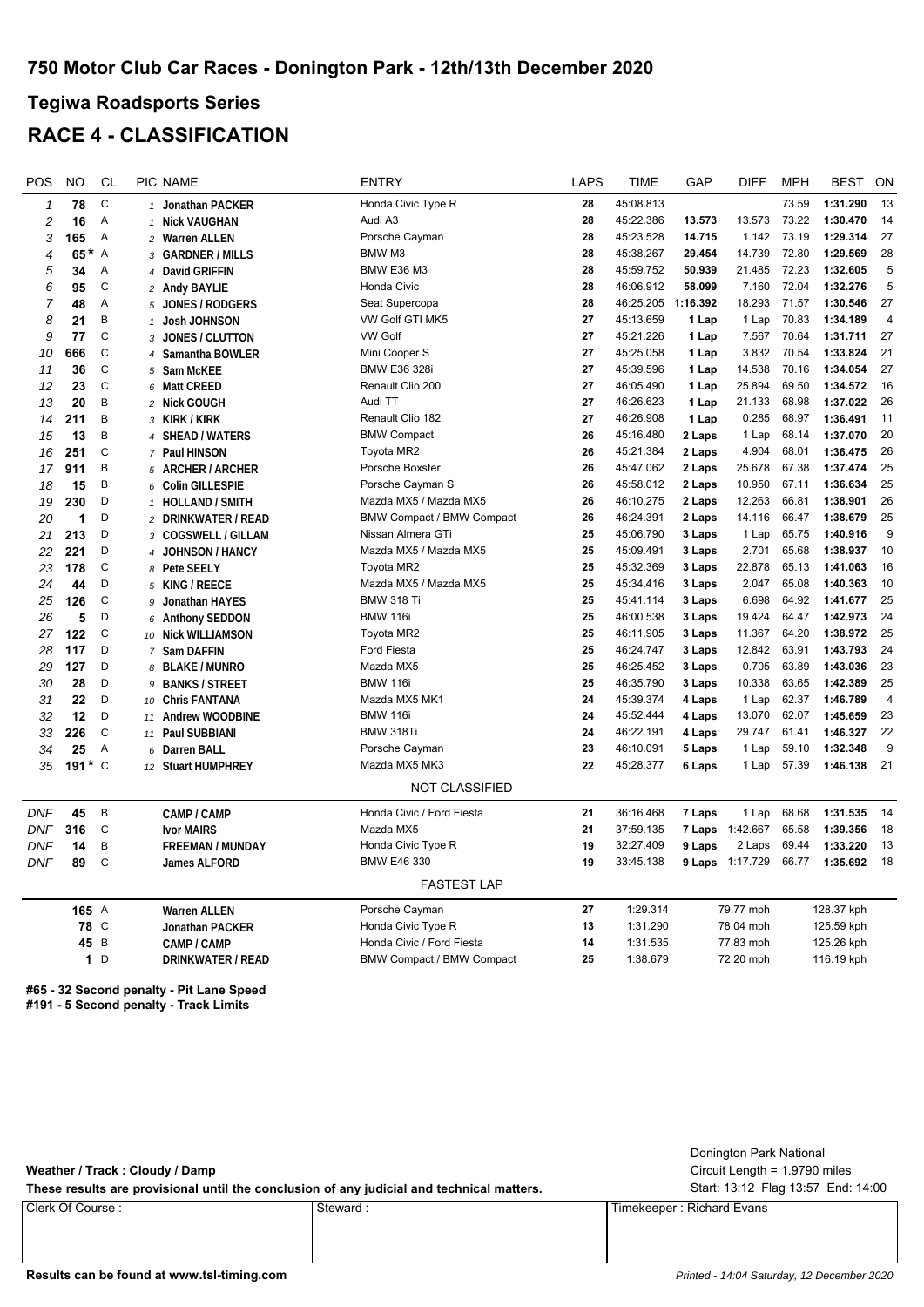### **Tegiwa Roadsports Series**

| LAP <sub>1</sub> |               | @ 13:14:13.386  | LAP <sub>2</sub> |        | @ 13:15:47.321  | LAP <sub>3</sub> |          | @13:17:19.210   | LAP <sub>4</sub> |               | @ 13:18:51.156  | LAP <sub>5</sub> |               | @ 13:20:22.786  |
|------------------|---------------|-----------------|------------------|--------|-----------------|------------------|----------|-----------------|------------------|---------------|-----------------|------------------|---------------|-----------------|
| NO.              | <b>BEHIND</b> | <b>LAP TIME</b> | <b>NO</b>        |        | BEHIND LAP TIME | NO               |          | BEHIND LAP TIME | <b>NO</b>        | <b>BEHIND</b> | <b>LAP TIME</b> | NO.              | <b>BEHIND</b> | <b>LAP TIME</b> |
| 16               |               | 1:33.636        | 78               |        | 1:33.042        | 78               |          | 1:31.889        | 78               |               | 1:31.946        | 78               |               | 1:31.630        |
| 78               | 0.893         | 1:34.529        | 16               | 1.252  | 1:35.187        | 65               | 2.949    | 1:33.397        | 65               | 2.113         | 1:31.110        | 12               | 1 Lap         | 1:48.111        |
| 65               | 1.826         | 1:35.462        | 65               | 1.441  | 1:33.550        | 16               | 3.343    | 1:33.980        | 25               | 5.279         | 1:33.113        | 65               | 1.117         | 1:30.634        |
| 25               | 2.406         | 1:36.042        | 25               | 1.865  | 1:33.394        | 25               | 4.112    | 1:34.136        | 95               | 6.367         | 1:33.698        | 25               | 6.169         | 1:32.520        |
| 95               | 3.025         | 1:36.661        | 95               | 2.412  | 1:33.322        | 95               | 4.615    | 1:34.092        | 34               | 8.072         | 1:33.729        | 95               | 7.013         | 1:32.276        |
| 34               | 5.246         | 1:38.882        | 34               | 5.265  | 1:33.954        | 34               | 6.289    | 1:32.913        | 45               | 8.537         | 1:33.248        | 34               | 9.047         | 1:32.605        |
| 14               | 5.287         | 1:38.923        | 45               | 6.017  | 1:34.096        | 45               | 7.235    | 1:33.107        | 165              | 9.248         | 1:32.833        | 45               | 9.767         | 1:32.860        |
| 45               | 5.856         | 1:39.492        | 165              | 7.281  | 1:34.349        | 165              | 8.361    | 1:32.969        | 16               | 10.972        | 1:39.575        | 165              | 11.284        | 1:33.666        |
| 165              | 6.867         | 1:40.503        | 36               | 9.964  | 1:36.821        | 36               | 14.466   | 1:36.391        | 21               | 16.733        | 1:34.189        | 16               | 12.959        | 1:33.617        |
| 36               | 7.078         | 1:40.714        | 21               | 11.356 | 1:36.653        | 21               | 14.490   | 1:35.023        | 48               | 18.945        | 1:35.034        | 21               | 20.127        | 1:35.024        |
| 48               | 8.165         | 1:41.801        | 48               | 12.173 | 1:37.943        | 48               | 15.857   | 1:35.573        | 36               | 19.753        | 1:37.233        | 48               | 22.989        | 1:35.674        |
| 21               | 8.638         | 1:42.274        | 666              | 13.377 | 1:38.007        | 666              | 17.484   | 1:35.996        | 666              | 21.142        | 1:35.604        | 36               | 25.085        | 1:36.962        |
| 666              | 9.305         | 1:42.941        | 20               | 14.418 | 1:38.466        | 20               | 20.653   | 1:38.124        | 20               | 26.596        | 1:37.889        | 666              | 25.328        | 1:35.816        |
| 20               | 9.887         | 1:43.523        | 77               | 21.837 | 1:42.518        | 14               | 25.255   | 1:34.290        | 14               | 28.025        | 1:34.716        | 14               | 30.710        | 1:34.315        |
| 77               | 13.254        | 1:46.890        | 14               | 22.854 | 1:51.502        | 77               | 30.023   | 1:40.075        | 77               | 38.888        | 1:40.811        | 20               | 32.976        | 1:38.010        |
| 211              | 14.607        | 1:48.243        | 211              | 23.328 | 1:42.656        | 211              | 31.650   | 1:40.211        | 211              | 39.116        | 1:39.412        | 13               | 48.268        | 1:39.249        |
| 15               | 17.331        | 1:50.967        | 122              | 1 Lap  | 3:33.203        | 13               | 33.632   | 1:39.619        | 13               | 40.649        | 1:38.963        | ${\bf 77}$       | 48.655        | 1:41.397        |
| 13               | 17.849        | 1:51.485        | 13               | 25.902 | 1:41.988        | 89               | 34.195   | 1:39.562        | 89               | 40.946        | 1:38.697        | 211              | 49.162        | 1:41.676        |
| 89               | 18.022        | 1:51.658        | 89               | 26.522 | 1:42.435        | 911              | 37.674   | 1:41.401        | 23               | 44.185        | 1:38.122        | 89               | 49.592        | 1:40.276        |
| 23               | 18.312        | 1:51.948        | 15               | 27.646 | 1:44.250        | 23               | 38.009   | 1:41.309        | 911              | 45.035        | 1:39.307        | 23               | 49.837        | 1:37.282        |
| 251              | 18.841        | 1:52.477        | 911              | 28.162 | 1:42.855        | 15               | 39.435   | 1:43.678        | 15               | 48.489        | 1:41.000        | 911              | 51.992        | 1:38.587        |
| 911              | 19.242        | 1:52.878        | 23               | 28.589 | 1:44.212        | 251              | 39.903   | 1:42.699        | 251              | 50.193        | 1:42.236        | 15               | 57.787        | 1:40.928        |
| 221              | 19.986        | 1:53.622        | 251              | 29.093 | 1:44.187        | 122              | 1 Lap    | 1:46.623        | 221              | 50.910        | 1:42.339        | 221              | 59.603        | 1:40.323        |
| 230              | 20.209        | 1:53.845        | 221              | 29.673 | 1:43.622        | 221              | 40.517   | 1:42.733        | 230              | 51.093        | 1:41.883        | 251              | 1:00.272      | 1:41.709        |
| 213              | 20.554        | 1:54.190        | 230              | 29.847 | 1:43.573        | 230              | 41.156   | 1:43.198        | 44               | 52.016        | 1:41.278        | 44               | 1:01.786      | 1:41.400        |
| 44               | 21.594        | 1:55.230        | 213              | 30.295 | 1:43.676        | 213              | 41.605   | 1:43.199        | 213              | 52.242        | 1:42.583        | 230              | 1:02.242      | 1:42.779        |
| 1                | 21.812        | 1:55.448        | $\mathbf{1}$     | 31.078 | 1:43.201        | 1                | 42.434   | 1:43.245        | 122              | 1 Lap         | 1:45.666        | 213              | 1:02.248      | 1:41.636        |
| 316              | 22.580        | 1:56.216        | 316              | 32.227 | 1:43.582        | 44               | 42.684   | 1:42.031        | 316              | 55.757        | 1:44.241        | 122              | 1 Lap         | 1:42.665        |
| 126              | 26.903        | 2:00.539        | 44               | 32.542 | 1:44.883        | 316              | 43.462   | 1:43.124        | 1                | 56.465        | 1:45.977        | 1                | 1:07.434      | 1:42.599        |
| 226              | 28.180        | 2:01.816        | 126              | 37.931 | 1:44.963        | 126              | 51.044   | 1:45.002        | 126              | 1:05.325      | 1:46.227        | 316              | 1:07.712      | 1:43.585        |
| 117              | 28.956        | 2:02.592        | 5                | 41.238 | 1:46.016        | 5                | 55.035   | 1:45.686        | 5                | 1:08.583      | 1:45.494        | 126              | 1:18.640      | 1:44.945        |
| 5                | 29.157        | 2:02.793        | 117              | 43.839 | 1:48.818        | 117              | 57.196   | 1:45.246        | 117              | 1:10.772      | 1:45.522        | 5                | 1:22.509      | 1:45.556        |
| 127              | 30.460        | 2:04.096        | 127              | 45.408 | 1:48.883        | 178              | 59.696   | 1:44.687        | 178              | 1:11.092      | 1:43.342        | 178              | 1:24.340      | 1:44.878        |
| 22               | 30.963        | 2:04.599        | 22               | 46.207 | 1:49.179        | 127              | 59.925   | 1:46.406        | 127              | 1:14.167      | 1:46.188        | 117              | 1:25.919      | 1:46.777        |
| 28               | 32.077        | 2:05.713        | 28               | 46.862 | 1:48.720        | 22               | 1:02.996 | 1:48.678        | 22               | 1:17.839      | 1:46.789        | 127              | 1:28.306      | 1:45.769        |
| 178              | 35.104        | 2:08.740        | 178              | 46.898 | 1:45.729        | 28               | 1:04.448 | 1:49.475        | 28               | 1:20.044      | 1:47.542        | 22               | 1:33.649      | 1:47.440        |
| 191              | 37.415        | 2:11.051        | 191              | 53.646 | 1:50.166        | 191              | 1:10.491 | 1:48.734        | 191              | 1:27.930      | 1:49.385        |                  |               |                 |
| 12               | 38.215        | 2:11.851        | 226              | 55.779 | 2:01.534        | 226              | 1:13.499 | 1:49.609        | 226              | 1:29.636      | 1:48.083        |                  |               |                 |
|                  |               |                 | 12               | 56.981 | 1:52.701        | 12               | 1:15.704 | 1:50.612        |                  |               |                 |                  |               |                 |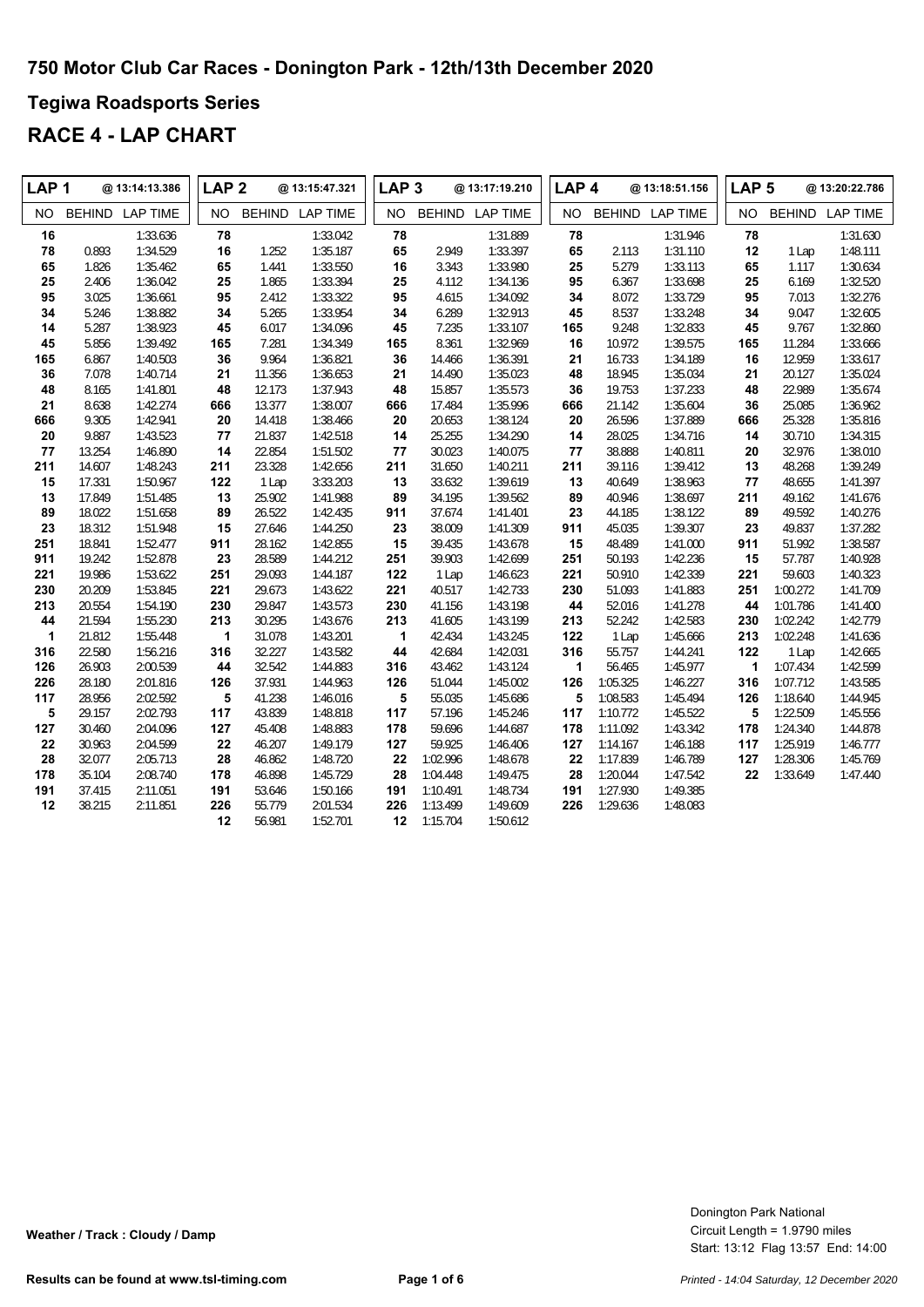### **Tegiwa Roadsports Series**

| LAP <sub>6</sub> |          | @ 13:21:56.779  | LAP <sub>7</sub> |          | @ 13:23:28.845  | LAP <sub>8</sub> |          | @ 13:25:00.898  | LAP <sub>9</sub> |          | @ 13:26:34.015  | <b>LAP 10</b> |          | @ 13:28:06.298  |
|------------------|----------|-----------------|------------------|----------|-----------------|------------------|----------|-----------------|------------------|----------|-----------------|---------------|----------|-----------------|
| NO.              |          | BEHIND LAP TIME | NO.              |          | BEHIND LAP TIME | NO.              |          | BEHIND LAP TIME | <b>NO</b>        |          | BEHIND LAP TIME | NO.           |          | BEHIND LAP TIME |
| 78               |          | 1:33.993        | 78               |          | 1:32.066        | 78               |          | 1:32.053        | 78               |          | 1:33.117        | 65            |          | 1:32.016        |
| 65               | 0.773    | 1:33.649        | 65               | 1.939    | 1:33.232        | 65               | 2.006    | 1:32.120        | 65               | 0.267    | 1:31.378        | 78            | 0.733    | 1:33.016        |
| 28               | 1 Lap    | 1:48.064        | 5                | 1 Lap    | 1:46.317        | 126              | 1 Lap    | 1:46.710        | 122              | 2 Laps   | 1:43.207        | 251           | 1 Lap    | 1:41.501        |
| 25               | 5.397    | 1:33.221        | 178              | 1 Lap    | 1:45.411        | 25               | 11.345   | 1:35.709        | $\mathbf{1}$     | 1 Lap    | 1:42.688        | 221           | 1 Lap    | 1:42.091        |
| 95               | 7.366    | 1:34.346        | 117              | 1 Lap    | 1:45.639        | 95               | 13.643   | 1:36.638        | 316              | 1 Lap    | 1:43.997        | 44            | 1 Lap    | 1:41.280        |
| 34               | 8.136    | 1:33.082        | 25               | 7.689    | 1:34.358        | 45               | 14.429   | 1:35.447        | 25               | 10.576   | 1:32.348        | 15            | 1 Lap    | 1:45.310 P      |
| 45               | 8.938    | 1:33.164        | 127              | 1 Lap    | 1:46.242        | 178              | 1 Lap    | 1:44.855        | 95               | 13.360   | 1:32.834        | 230           | 1 Lap    | 1:40.853        |
| 165              | 10.367   | 1:33.076        | 95               | 9.058    | 1:33.758        | 34               | 16.714   | 1:37.968        | 45               | 14.541   | 1:33.229        | 213           | 1 Lap    | 1:40.916        |
| 191              | 1 Lap    | 1:50.045        | 34               | 10.799   | 1:34.729        | 16               | 17.114   | 1:35.568        | 16               | 16.545   | 1:32.548        | 122           | 2 Laps   | 1:42.199        |
| 226              | 1 Lap    | 1:49.270        | 45               | 11.035   | 1:34.163        | 165              | 17.384   | 1:37.228        | 34               | 16.742   | 1:33.145        | 25            | 12.396   | 1:34.103        |
| 16               | 13.471   | 1:34.505        | 165              | 12.209   | 1:33.908        | 5                | 1 Lap    | 1:47.005        | 165              | 18.510   | 1:34.243        | $\mathbf{1}$  | 1 Lap    | 1:42.590        |
| 12               | 1 Lap    | 1:50.242        | 16               | 13.599   | 1:32.194        | 117              | 1 Lap    | 1:48.350        | 191              | 3 Laps   | 4:49.156        | 95            | 14.774   | 1:33.697        |
| 21               | 20.429   | 1:34.295        | 22               | 1 Lap    | 1:48.950        | 127              | 1 Lap    | 1:47.563        | 126              | 1 Lap    | 1:46.897        | 45            | 16.609   | 1:34.351        |
| 48               | 24.150   | 1:35.154        | 28               | 1 Lap    | 1:48.322        | 21               | 28.654   | 1:37.107        | 178              | 1 Lap    | 1:42.703        | 34            | 19.314   | 1:34.855        |
| 36               | 26.562   | 1:35.470        | 21               | 23.600   | 1:35.237        | 22               | 1 Lap    | 1:48.667        | ${\bf 5}$        | 1 Lap    | 1:45.163        | 165           | 19.667   | 1:33.440        |
| 666              | 27.740   | 1:36.405        | 226              | 1 Lap    | 1:46.637        | 28               | 1 Lap    | 1:46.991        | 21               | 31.978   | 1:36.441        | 316           | 1 Lap    | 1:45.042        |
| 14               | 30.372   | 1:33.655        | 48               | 29.457   | 1:37.373        | 48               | 36.396   | 1:38.992        | 117              | 1 Lap    | 1:45.618        | 16            | 22.017   | 1:37.755        |
| 20               | 36.774   | 1:37.791        | 36               | 30.586   | 1:36.090        | 14               | 37.365   | 1:36.862        | 127              | 1 Lap    | 1:45.903        | 126           | 1 Lap    | 1:42.790        |
| 13               | 54.641   | 1:40.366        | 666              | 31.445   | 1:35.771        | 36               | 38.150   | 1:39.617        | 14               | 39.740   | 1:35.492        | 21            | 36.015   | 1:36.320        |
| 211              | 55.005   | 1:39.836        | 14               | 32.556   | 1:34.250        | 666              | 39.135   | 1:39.743        | 48               | 41.647   | 1:38.368        | 178           | 1 Lap    | 1:42.402        |
| 77               | 55.307   | 1:40.645        | 12               | 1 Lap    | 1:50.908        | 226              | 1 Lap    | 1:48.172        | 36               | 43.119   | 1:38.086        | 14            | 41.540   | 1:34.083        |
| 23               | 55.996   | 1:40.152        | 20               | 43.577   | 1:38.869        | 20               | 50.070   | 1:38.546        | 666              | 44.043   | 1:38.025        | 48            | 45.402   | 1:36.038        |
| 89               | 56.499   | 1:40.900        | 13               | 1:02.089 | 1:39.514        | 12               | 1 Lap    | 1:49.476        | 22               | 1 Lap    | 1:47.052        | 5             | 1 Lap    | 1:48.640        |
| 15               | 1:05.834 | 1:42.040        | 211              | 1:02.611 | 1:39.672        | 23               | 1:09.477 | 1:36.958        | 28               | 1 Lap    | 1:48.005        | 191           | 3 Laps   | 1:54.366        |
| 221              | 1:06.445 | 1:40.835        | 23               | 1:04.572 | 1:40.642        | 211              | 1:10.138 | 1:39.580        | 20               | 54.327   | 1:37.374        | 36            | 46.757   | 1:35.921        |
| 251              | 1:07.041 | 1:40.762        | 77               | 1:05.148 | 1:41.907        | 13               | 1:10.387 | 1:40.351        | 226              | 1 Lap    | 1:47.583        | 666           | 47.196   | 1:35.436        |
| 911              | 1:08.247 | 1:50.248        | 89               | 1:05.610 | 1:41.177        | 77               | 1:13.358 | 1:40.263        | 12               | 1 Lap    | 1:47.487        | 117           | 1 Lap    | 1:46.692        |
| 44               | 1:08.823 | 1:41.030        | 15               | 1:15.065 | 1:41.297        | 89               | 1:13.636 | 1:40.079        | 23               | 1:11.450 | 1:35.090        | 127           | 1 Lap    | 1:45.645        |
| 230              | 1:10.308 | 1:42.059        | 221              | 1:16.563 | 1:42.184        | 15               | 1:24.281 | 1:41.269        | 211              | 1:13.954 | 1:36.933        | 20            | 59.939   | 1:37.895        |
| 213              | 1:10.987 | 1:42.732        | 251              | 1:16.800 | 1:41.825        | 911              | 1:25.170 | 1:39.874        | 13               | 1:15.613 | 1:38.343        | 22            | 1 Lap    | 1:47.709        |
| 122              | 1 Lap    | 1:42.690        | 911              | 1:17.349 | 1:41.168        | 221              | 1:25.768 | 1:41.258        | 77               | 1:20.373 | 1:40.132        | 28            | 1 Lap    | 1:47.207        |
| 1                | 1:15.675 | 1:42.234        | 44               | 1:17.681 | 1:40.924        | 251              | 1:26.330 | 1:41.583        | 89               | 1:21.040 | 1:40.521        | 23            | 1:17.066 | 1:37.899        |
| 316              | 1:17.454 | 1:43.735        | 230              | 1:20.766 | 1:42.524        | 44               | 1:26.947 | 1:41.319        | 911              | 1:31.534 | 1:39.481        | 211           | 1:19.889 | 1:38.218        |
| 126              | 1:28.432 | 1:43.785        | 213              | 1:22.084 | 1:43.163        | 230              | 1:30.701 | 1:41.988        |                  |          |                 | 13            | 1:21.399 | 1:38.069        |
|                  |          |                 | 122              | 1 Lap    | 1:42.532        | 213              | 1:31.407 | 1:41.376        |                  |          |                 | 12            | 1 Lap    | 1:50.758        |
|                  |          |                 | 1                | 1:25.155 | 1:41.546        |                  |          |                 |                  |          |                 | 89            | 1:28.470 | 1:39.713        |
|                  |          |                 | 316              | 1:29.499 | 1:44.111        |                  |          |                 |                  |          |                 |               |          |                 |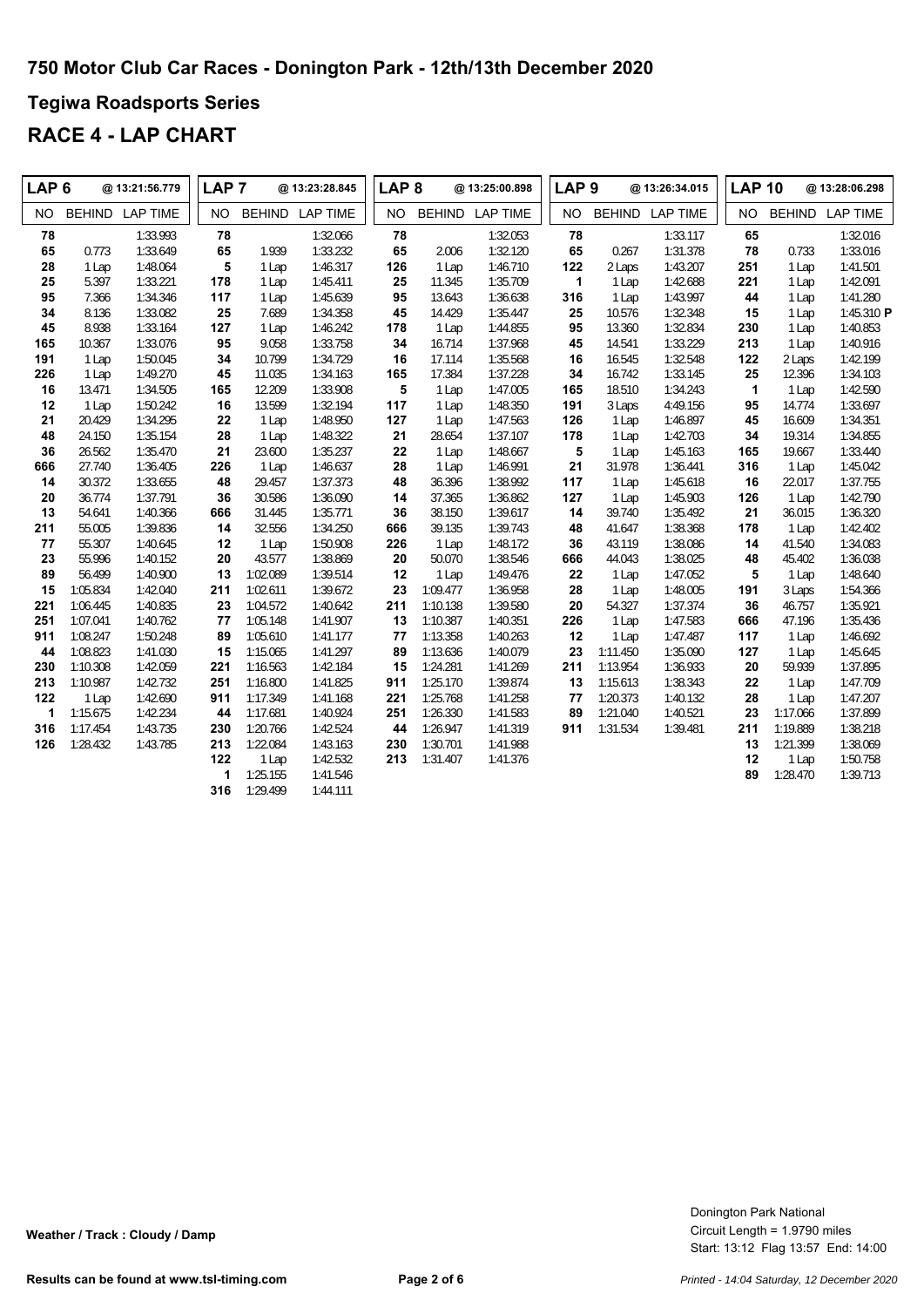### **Tegiwa Roadsports Series**

| <b>LAP 11</b> |          | @ 13:29:38.482  | <b>LAP 12</b> |          | @13:31:10.212         | <b>LAP 13</b> |          | @ 13:32:41.502  | <b>LAP 14</b> |               | @ 13:34:13.292  | <b>LAP 15</b> |          | @ 13:35:45.305  |
|---------------|----------|-----------------|---------------|----------|-----------------------|---------------|----------|-----------------|---------------|---------------|-----------------|---------------|----------|-----------------|
| NO.           |          | BEHIND LAP TIME | <b>NO</b>     |          | BEHIND LAP TIME       | <b>NO</b>     | BEHIND   | <b>LAP TIME</b> | <b>NO</b>     | <b>BEHIND</b> | <b>LAP TIME</b> | <b>NO</b>     |          | BEHIND LAP TIME |
| 78            |          | 1:31.451        | 78            |          | 1:31.730              | 78            |          | 1:31.290        | 78            |               | 1:31.790        | 65            |          | 1:31.806        |
| 65            | 0.372    | 1:32.556        | 65            | 0.224    | 1:31.582              | 65            | 1.068    | 1:32.134        | 65            | 0.207         | 1:30.929        | 78            | 0.987    | 1:33.000        |
| 226           | 2 Laps   | 2:06.685        | 89            | 1 Lap    | 1:37.455              | 13            | 1 Lap    | 1:39.938        | 211           | 1 Lap         | 1:37.680        | 23            | 1 Lap    | 1:39.546 P      |
| 77            | 1 Lap    | 1:45.779 P      | 12            | 2 Laps   | 1:48.997              | 22            | 2 Laps   | 1:49.039        | 127           | 2 Laps        | 1:45.990        | 5             | 2 Laps   | 1:44.943        |
| 911           | 1 Lap    | 1:38.581        | 911           | 1 Lap    | 1:39.756              | 28            | 2 Laps   | 1:52.185 P      | 13            | 1 Lap         | 1:39.131        | 211           | 1 Lap    | 1:37.110        |
| 221           | 1 Lap    | 1:38.937        | 25            | 17.176   | 1:33.848              | 89            | 1 Lap    | 1:38.040        | 89            | 1 Lap         | 1:41.299 P      | 13            | 1 Lap    | 1:37.900        |
| 251           | 1 Lap    | 1:40.403        | 221           | 1 Lap    | 1:39.907              | 25            | 20.191   | 1:34.305        | 22            | 2 Laps        | 1:48.015        | 127           | 2 Laps   | 1:44.257        |
| 44            | 1 Lap    | 1:40.363        | 251           | 1 Lap    | 1:39.333              | 95            | 22.523   | 1:34.799        | 25            | 21.312        | 1:32.911        | 16            | 23.728   | 1:31.784        |
| 25            | 15.058   | 1:34.846        | 95            | 19.014   | 1:33.636              | 45            | 22.732   | 1:34.389        | 45            | 22.477        | 1:31.535        | 25            | 24.583   | 1:35.284 P      |
| 230           | 1 Lap    | 1:42.952        | 45            | 19.633   | 1:33.726              | 16            | 25.277   | 1:33.922        | 16            | 23.957        | 1:30.470        | 45            | 24.981   | 1:34.517        |
| 95            | 17.108   | 1:34.518        | 34            | 22.272   | 1:33.956              | 34            | 25.754   | 1:34.772        | 95            | 25.498        | 1:34.765        | 95            | 27.086   | 1:33.601        |
| 213           | 1 Lap    | 1:42.570        | 16            | 22.645   | 1:32.750              | 165           | 26.175   | 1:33.359        | 165           | 27.094        | 1:32.709        | 117           | 3 Laps   | 3:42.027        |
| 45            | 17.637   | 1:33.212        | 226           | 2 Laps   | 1:54.006              | 221           | 1 Lap    | 1:41.201        | 77            | 2 Laps        | 1:33.736        | 165           | 30.590   | 1:35.509 P      |
| 34            | 20.046   | 1:32.916        | 44            | 1 Lap    | 1:44.807 $\textsf{P}$ | 251           | 1 Lap    | 1:40.546        | 34            | 33.869        | 1:39.905 P      | 77            | 2 Laps   | 1:33.584        |
| 165           | 20.771   | 1:33.288        | 165           | 24.106   | 1:35.065              | 77            | 2 Laps   | 3:29.017        | 251           | 1 Lap         | 1:38.170        | 22            | 2 Laps   | 1:50.238        |
| 16            | 21.625   | 1:31.792        | 230           | 1 Lap    | 1:41.676              | 911           | 1 Lap    | 1:47.247 $P$    | 221           | 1 Lap         | 1:42.938 P      | 191           | 5 Laps   | 3:46.210        |
| 122           | 2 Laps   | 1:42.183        | 213           | 1 Lap    | 1:42.295              | 12            | 2 Laps   | 1:51.695        | 12            | 2 Laps        | 1:46.512        | 251           | 1 Lap    | 1:42.625 P      |
| 1             | 1 Lap    | 1:42.485        | 1             | 1 Lap    | 1:41.786              | 230           | 1 Lap    | 1:42.338        | 230           | 1 Lap         | 1:44.049 P      | 28            | 3 Laps   | 3:40.931        |
| 316           | 1 Lap    | 1:41.841        | 122           | 2 Laps   | 1:46.871 P            | 213           | 1 Lap    | 1:42.826        | 213           | 1 Lap         | 1:45.094 P      | $\mathbf{1}$  | 1 Lap    | 1:41.662        |
| 21            | 39.059   | 1:35.228        | 316           | 1 Lap    | 1:42.907              | 1             | 1 Lap    | 1:41.493        | $\mathbf{1}$  | 1 Lap         | 1:41.351        | 12            | 2 Laps   | 1:51.608 P      |
| 14            | 43.490   | 1:34.134        | 21            | 42.800   | 1:35.471              | 226           | 2 Laps   | 1:55.188 P      | 14            | 54.308        | 1:38.542 P      | 911           | 2 Laps   | 3:43.577        |
| 126           | 1 Lap    | 1:44.054        | 14            | 45.626   | 1:33.866              | 21            | 47.135   | 1:35.625        | 21            | 54.886        | 1:39.541 P      | 666           | 1:09.571 | 1:35.673        |
| 178           | 1 Lap    | 1:43.201        | 15            | 2 Laps   | 3:52.188              | 14            | 47.556   | 1:33.220        | 122           | 3 Laps        | 3:31.414        | 36            | 1:10.546 | 1:36.256        |
| 48            | 47.478   | 1:34.260        | 48            | 54.283   | 1:38.535 P            | 316           | 1 Lap    | 1:42.017        | 666           | 1:05.911      | 1:36.672        | 316           | 1 Lap    | 1:42.129        |
| 36            | 50.076   | 1:35.503        | 36            | 55.727   | 1:37.381              | 666           | 1:01.029 | 1:36.439        | 316           | 1 Lap         | 1:45.207        | 122           | 3 Laps   | 1:42.704        |
| 666           | 50.376   | 1:35.364        | 666           | 55.880   | 1:37.234              | 36            | 1:01.975 | 1:37.538        | 36            | 1:06.303      | 1:36.118        | 15            | 2 Laps   | 1:40.777        |
| 5             | 1 Lap    | 1:45.357        | 178           | 1 Lap    | 1:42.142              | 15            | 2 Laps   | 1:42.578        | 44            | 2 Laps        | 3:48.974        | 44            | 2 Laps   | 1:46.756        |
| 117           | 1 Lap    | 1:46.406        | 126           | 1 Lap    | 1:44.433              | 178           | 1 Lap    | 1:41.360        | 15            | 2 Laps        | 1:41.003        | 48            | 1 Lap    | 1:35.427        |
| 191           | 3 Laps   | 1:53.587        | 5             | 1 Lap    | 1:44.588              | 126           | 1 Lap    | 1:43.594        | 178           | 1 Lap         | 1:41.072        |               |          |                 |
| 20            | 1:07.975 | 1:40.220        | 20            | 1:13.811 | 1:37.566              | 20            | 1:21.281 | 1:38.760        | 126           | 1 Lap         | 1:43.409        |               |          |                 |
| 127           | 1 Lap    | 1:50.591        | 117           | 1 Lap    | 1:51.653 $P$          | 5             | 1 Lap    | 1:45.339        | 48            | 1 Lap         | 3:36.458        |               |          |                 |
| 22            | 1 Lap    | 1:47.515        | 127           | 1 Lap    | 1:46.455              | 23            | 1:29.654 | 1:36.034        | 20            | 1:29.123      | 1:39.632        |               |          |                 |
| 28            | 1 Lap    | 1:47.287        | 23            | 1:24.910 | 1:36.570              |               |          |                 |               |               |                 |               |          |                 |
| 23            | 1:20.070 | 1:35.188        | 191           | 3 Laps   | 1:53.352 P            |               |          |                 |               |               |                 |               |          |                 |
| 211           | 1:24.196 | 1:36.491        | 211           | 1:29.660 | 1:37.194              |               |          |                 |               |               |                 |               |          |                 |
| 13            | 1:26.286 | 1:37.071        |               |          |                       |               |          |                 |               |               |                 |               |          |                 |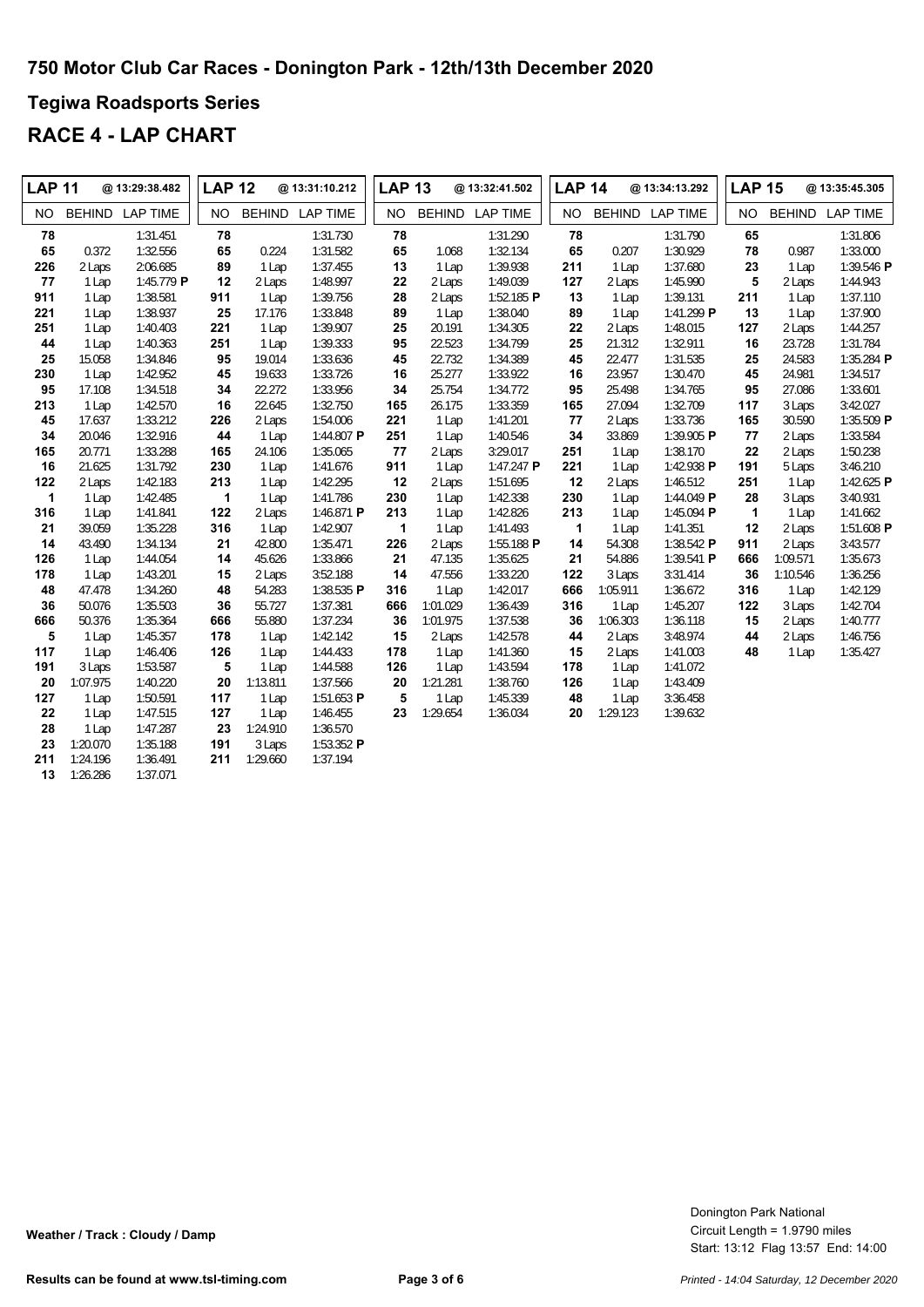### **Tegiwa Roadsports Series**

### **RACE 4 - LAP CHART**

| <b>LAP 16</b> |                  | @ 13:37:16.556         | <b>LAP 17</b> |                   | @ 13:38:47.063           | <b>LAP 18</b><br>@ 13:40:18.786 |                  |                      | <b>LAP 19</b><br>@ 13:41:54.389 |                    |                      | 251       | 1 Lap              | 1:38.056               |
|---------------|------------------|------------------------|---------------|-------------------|--------------------------|---------------------------------|------------------|----------------------|---------------------------------|--------------------|----------------------|-----------|--------------------|------------------------|
| NO.           |                  | BEHIND LAP TIME        | NO.           |                   | BEHIND LAP TIME          | NO.                             |                  | BEHIND LAP TIME      | NO.                             |                    | BEHIND LAP TIME      | 25<br>117 | 3:04.472<br>2 Laps | 1:54.700 P<br>1:45.784 |
| 65            |                  | 1:31.251               | 65            |                   | 1:30.507                 | 65                              |                  | 1:31.723             | 65                              |                    | 1:35.603 P           | 127<br>14 | 2 Laps<br>3:12.770 | 1:45.661<br>1:33.581   |
| 178           | 2 Laps           | 1:47.110 P             | 14            | 2 Laps            | 3:42.771                 | 122                             | 4 Laps           | 1:40.699             | 911                             | 3 Laps             | 1:40.199             | 48        | 3:13.415           | 1:33.153               |
| 78<br>226     | 2.121<br>4 Laps  | 1:32.385<br>3:52.957   | 78<br>48      | 3.986<br>2 Laps   | 1:32.372<br>1:35.358     | 230<br>14                       | 3 Laps<br>2 Laps | 1:42.051<br>1:34.804 | 14<br>48                        | 2 Laps<br>2 Laps   | 1:34.006<br>1:35.152 | 911       | 1 Lap              | 1:37.661               |
| 20            | 1 Lap            | 1:39.822               | 44            | 3 Laps            | 1:46.799                 | 316                             | 2 Laps           | 1:43.697 P           | $\mathbf{1}$                    | 2 Laps             | 1:47.864 P           | 28        | 2 Laps             | 1:46.635               |
| 126           | 2 Laps           | 1:49.762 P             | 213           | 3 Laps            | 3:54.911                 | 48                              | 2 Laps           | 1:34.299             | 221                             | 3 Laps             | 1:44.118             | 45        | 3:27.688           | 1:49.687               |
| 211           | 1 Lap            | 1:37.622               | 226           | 4 Laps            | 1:49.370                 | 78                              | 9.086            | 1:36.823 P           | 230                             | 3 Laps             | 1:41.309             |           |                    |                        |
| 13<br>5       | 1 Lap            | 1:37.943<br>1:48.462 P | 20<br>211     | 1 Lap             | 1:49.551 P<br>1:43.002 P | 15<br>12                        | 3 Laps           | 1:41.572             | 122                             | 4 Laps             | 1:42.041<br>1:38.975 |           |                    |                        |
| 16            | 2 Laps<br>24.701 | 1:32.224               | 16            | 1 Lap<br>30.813   | 1:36.619 P               | 44                              | 4 Laps<br>3 Laps | 3:44.845<br>1:44.895 | 15<br>12                        | 3 Laps<br>4 Laps   | 1:48.198             |           |                    |                        |
| 95            | 28.463           | 1:32.628               | 13            | 1 Lap             | 1:42.153 $\blacksquare$  | 213                             | 3 Laps           | 1:42.698             | 44                              | 3 Laps             | 1:43.783             |           |                    |                        |
| 127           | 2 Laps           | 1:43.466               | 95            | 36.465            | 1:38.509 P               | 178                             | 3 Laps           | 3:35.759             | 213                             | 3 Laps             | 1:42.750             |           |                    |                        |
| 45            | 30.965           | 1:37.235 P             | 77            | 2 Laps            | 1:33.617                 | 77                              | 2 Laps           | 1:32.743             | 77                              | 2 Laps             | 1:33.352             |           |                    |                        |
| 77<br>117     | 2 Laps<br>3 Laps | 1:33.751<br>1:45.246   | 23<br>127     | 2 Laps<br>2 Laps  | 3:35.579<br>1:49.426 P   | 226<br>23                       | 4 Laps<br>2 Laps | 1:49.734<br>1:34.572 | 178<br>23                       | 3 Laps<br>2 Laps   | 1:41.063<br>1:35.781 |           |                    |                        |
| 22            | 2 Laps           | 1:47.835               | 117           | 3 Laps            | 1:45.176                 | 126                             | 3 Laps           | 3:43.841             | 16                              | 1 Lap              | 3:23.895             |           |                    |                        |
| 191           | 5 Laps           | 1:47.614               | 25            | 1 Lap             | 3:38.780                 | 5                               | 3 Laps           | 3:34.223             | 20                              | 2 Laps             | 3:33.965             |           |                    |                        |
| 28            | 3 Laps           | 1:46.180               | 34            | 1 Lap             | 1:33.140                 | 165                             | 1 Lap            | 1:32.320             | 211                             | 2 Laps             | 3:30.766             |           |                    |                        |
| 34            | 1 Lap            | 3:29.487               | 165           | 1 Lap             | 3:34.806                 | 34                              | 1 Lap            | 1:33.815             | 226                             | 4 Laps             | 1:50.246             |           |                    |                        |
| 89<br>221     | 2 Laps<br>2 Laps | 3:48.041<br>3:38.198   | 89<br>251     | 2 Laps<br>2 Laps  | 1:38.956<br>3:33.319     | 25<br>117                       | 1 Lap<br>3 Laps  | 1:38.953<br>1:45.836 | 165<br>126                      | 1 Lap<br>3 Laps    | 1:30.610<br>1:43.568 |           |                    |                        |
| 1             | 1 Lap            | 1:41.890               | 28            | 3 Laps            | 1:47.488                 | 89                              | 2 Laps           | 1:37.160             | 34                              | 1 Lap              | 1:33.714             |           |                    |                        |
| 36            | 1:15.773         | 1:36.478               | 22            | 2 Laps            | 1:52.415 $\blacksquare$  | 251                             | 2 Laps           | 1:38.297             | 95                              | 1 Lap              | 3:35.125             |           |                    |                        |
| 666           | 1:16.250         | 1:37.930               | 191           | 5 Laps            | 1:50.627                 | 45                              | 1 Lap            | 3:57.202             | 5                               | 3 Laps             | 1:44.966             |           |                    |                        |
| 21<br>911     | 1 Lap<br>2 Laps  | 3:26.344<br>1:39.997   | 666<br>21     | 1:22.419<br>1 Lap | 1:36.676<br>1:35.177     | 21<br>28                        | 1 Lap<br>3 Laps  | 1:35.307<br>1:45.209 | 25<br>13                        | 1 Lap<br>2 Laps    | 1:36.540<br>3:43.950 |           |                    |                        |
| 230           | 2 Laps           | 3:38.414               | 36            | 1:24.308          | 1:39.042 P               | 666                             | 1:31.065         | 1:40.369 P           | 89                              | 2 Laps             | 1:37.514             |           |                    |                        |
| 316           | 1 Lap            | 1:40.558               | $\mathbf{1}$  | 1 Lap             | 1:43.387                 | 191                             | 5 Laps           | 1:48.934             | 117                             | 3 Laps             | 1:45.241             |           |                    |                        |
| 122           | 3 Laps           | 1:41.518               | 911           | 2 Laps            | 1:39.740                 |                                 |                  |                      | 251                             | 2 Laps             | 1:37.548             |           |                    |                        |
| 15            | 2 Laps           | 1:39.735               | 221           | 2 Laps            | 1:47.645                 |                                 |                  |                      | 21                              | 1 Lap              | 1:34.737             |           |                    |                        |
|               |                  |                        |               |                   |                          |                                 |                  |                      | 127<br>45                       | 3 Laps<br>1 Lap    | 3:43.626<br>1:47.667 |           |                    |                        |
|               |                  |                        |               |                   |                          |                                 |                  |                      | 14                              | 1 Lap              | 1:34.397             |           |                    |                        |
|               |                  |                        |               |                   |                          |                                 |                  |                      | 28                              | 3 Laps             | 1:44.702             |           |                    |                        |
|               |                  |                        |               |                   |                          |                                 |                  |                      | 48                              | 1 Lap              | 1:33.462             |           |                    |                        |
|               |                  |                        |               |                   |                          |                                 |                  |                      | 911<br>191                      | 2 Laps<br>5 Laps   | 1:40.181<br>1:48.358 |           |                    |                        |
|               |                  |                        |               |                   |                          |                                 |                  |                      | 22                              | 3 Laps             | 3:38.854             |           |                    |                        |
|               |                  |                        |               |                   |                          |                                 |                  |                      | 221                             | 2 Laps             | 1:42.879             |           |                    |                        |
|               |                  |                        |               |                   |                          |                                 |                  |                      | 230                             | 2 Laps             | 1:39.595             |           |                    |                        |
|               |                  |                        |               |                   |                          |                                 |                  |                      | 15                              | 2 Laps             | 1:38.810             |           |                    |                        |
|               |                  |                        |               |                   |                          |                                 |                  |                      | 122<br>78                       | 3 Laps<br>2:01.456 | 1:41.024<br>3:27.973 |           |                    |                        |
|               |                  |                        |               |                   |                          |                                 |                  |                      | 36                              | 1 Lap              | 3:45.480             |           |                    |                        |
|               |                  |                        |               |                   |                          |                                 |                  |                      | 316                             | 2 Laps             | 3:31.764             |           |                    |                        |
|               |                  |                        |               |                   |                          |                                 |                  |                      | 77                              | 1 Lap              | 1:32.704             |           |                    |                        |
|               |                  |                        |               |                   |                          |                                 |                  |                      | 213<br>44                       | 2 Laps<br>2 Laps   | 1:43.274<br>1:46.415 |           |                    |                        |
|               |                  |                        |               |                   |                          |                                 |                  |                      | 23                              | 1 Lap              | 1:36.275             |           |                    |                        |
|               |                  |                        |               |                   |                          |                                 |                  |                      | 12                              | 3 Laps             | 1:49.353             |           |                    |                        |
|               |                  |                        |               |                   |                          |                                 |                  |                      | 16                              | 2:18.986           | 1:31.604             |           |                    |                        |
|               |                  |                        |               |                   |                          |                                 |                  |                      | 20                              | 1 Lap              | 1:38.771             |           |                    |                        |
|               |                  |                        |               |                   |                          |                                 |                  |                      | 211<br>165                      | 1 Lap<br>2:31.168  | 1:39.148<br>1:31.926 |           |                    |                        |
|               |                  |                        |               |                   |                          |                                 |                  |                      | 178                             | 2 Laps             | 1:54.060             |           |                    |                        |
|               |                  |                        |               |                   |                          |                                 |                  |                      | 34                              | 2:36.944           | 1:34.016             |           |                    |                        |
|               |                  |                        |               |                   |                          |                                 |                  |                      | 95                              | 2:39.217           | 1:34.953             |           |                    |                        |
|               |                  |                        |               |                   |                          |                                 |                  |                      | 126                             | 2 Laps             | 1:43.904             |           |                    |                        |
|               |                  |                        |               |                   |                          |                                 |                  |                      | 226<br>13                       | 3 Laps<br>1 Lap    | 1:49.018<br>1:38.321 |           |                    |                        |
|               |                  |                        |               |                   |                          |                                 |                  |                      | 5                               | 2 Laps             | 1:43.845             |           |                    |                        |
|               |                  |                        |               |                   |                          |                                 |                  |                      | 89                              | 1 Lap              | 1:35.692             |           |                    |                        |
|               |                  |                        |               |                   |                          |                                 |                  |                      | 21                              | 3:01.093           | 1:35.739             |           |                    |                        |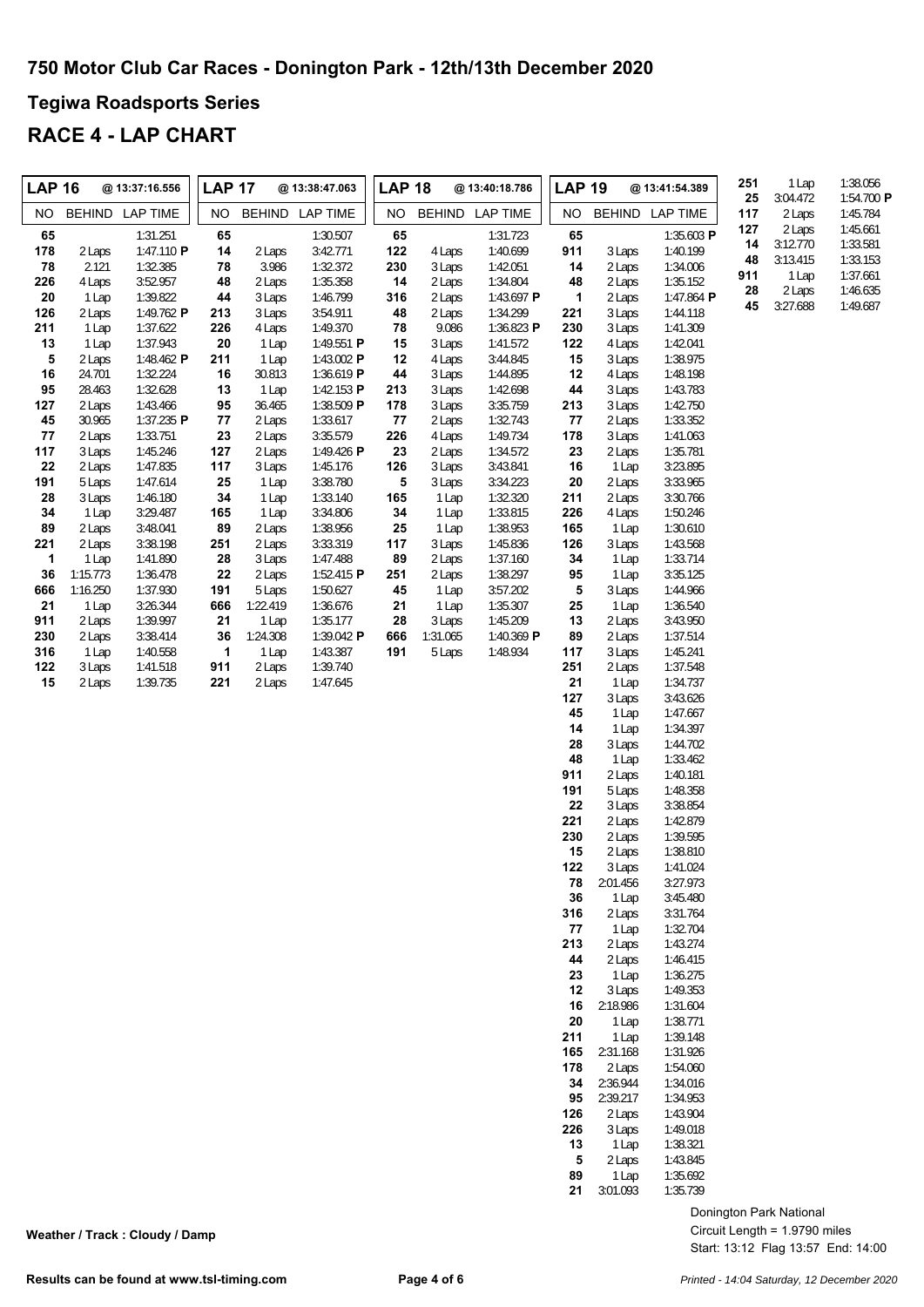### **Tegiwa Roadsports Series**

| <b>LAP 20</b> |               | @ 13:45:25.006  | <b>LAP 21</b> |          | @ 13:46:58.537  | <b>LAP 22</b> |          | @ 13:48:31.667  | <b>LAP 23</b> |               | @ 13:50:02.610  | <b>LAP 24</b> |               | @ 13:51:35.621  |
|---------------|---------------|-----------------|---------------|----------|-----------------|---------------|----------|-----------------|---------------|---------------|-----------------|---------------|---------------|-----------------|
| <b>NO</b>     | <b>BEHIND</b> | <b>LAP TIME</b> | <b>NO</b>     |          | BEHIND LAP TIME | <b>NO</b>     |          | BEHIND LAP TIME | <b>NO</b>     | <b>BEHIND</b> | <b>LAP TIME</b> | <b>NO</b>     | <b>BEHIND</b> | <b>LAP TIME</b> |
| 65            |               | 3:30.617        | 65            |          | 1:33.531        | 65            |          | 1:33.130        | 65            |               | 1:30.943        | 65            |               | 1:33.011        |
| 15            | 2 Laps        | 1:39.113        | 78            | 3.399    | 1:32.772        | 117           | 3 Laps   | 1:46.833        | 226           | 4 Laps        | 1:46.407        | 78            | 4.682         | 1:32.967        |
| 230           | 2 Laps        | 1:41.863        | 666           | 1 Lap    | 1:35.494        | 78            | 2.214    | 1:31.945        | 78            | 4.726         | 1:33.455        | 5             | 3 Laps        | 1:44.838        |
| 666           | 1 Lap         | 3:37.595        | 15            | 2 Laps   | 1:38.700        | 127           | 3 Laps   | 1:45.839        | 911           | 2 Laps        | 1:39.573        | 666           | 1 Lap         | 1:35.950        |
| 78            | 4.158         | 1:33.319        | 28            | 3 Laps   | 1:44.805        | 666           | 1 Lap    | 1:33.824        | 666           | 1 Lap         | 1:34.812        | 77            | 1 Lap         | 1:32.829        |
| 122           | 3 Laps        | 1:43.323        | 230           | 2 Laps   | 1:40.541        | 77            | 1 Lap    | 1:34.587        | 77            | 1 Lap         | 1:33.331        | 911           | 2 Laps        | 1:41.883        |
| 191           | 5 Laps        | 1:49.231        | 77            | 1 Lap    | 1:33.552        | 36            | 1 Lap    | 1:36.459        | 117           | 3 Laps        | 1:45.128        | 226           | 4 Laps        | 1:48.506        |
| 22            | 3 Laps        | 1:48.959        | 45            | 1 Lap    | 1:47.186        | 230           | 2 Laps   | 1:40.980        | 127           | 3 Laps        | 1:44.746        | 16            | 18.446        | 1:32.434        |
| 36            | 1 Lap         | 1:36.106        | 36            | 1 Lap    | 1:37.621        | 28            | 3 Laps   | 1:44.108        | 16            | 19.023        | 1:31.490        | 36            | 1 Lap         | 1:37.014        |
| 77            | 1 Lap         | 1:32.857        | 122           | 3 Laps   | 1:40.475        | 16            | 18.476   | 1:33.077        | 36            | 1 Lap         | 1:34.850        | 165           | 27.800        | 1:32.466        |
| 1             | 2 Laps        | 3:34.527        | 16            | 18.529   | 1:32.132        | 15            | 2 Laps   | 1:46.399        | 15            | 2 Laps        | 1:37.812        | 117           | 3 Laps        | 1:46.578        |
| 221           | 2 Laps        | 1:51.374        | 316           | 2 Laps   | 1:40.886        | 122           | 3 Laps   | 1:42.239        | 230           | 2 Laps        | 1:40.950        | 127           | 3 Laps        | 1:46.115        |
| 316           | 2 Laps        | 1:39.356        | 191           | 5 Laps   | 1:47.432        | 45            | 1 Lap    | 1:46.955        | 165           | 28.345        | 1:32.240        | 15            | 2 Laps        | 1:39.044        |
| 16            | 19.928        | 1:31.559        | $\mathbf{1}$  | 2 Laps   | 1:44.218        | 316           | 2 Laps   | 1:40.499        | 122           | 3 Laps        | 1:41.845        | 230           | 2 Laps        | 1:40.446        |
| 23            | 1 Lap         | 1:35.317        | 221           | 2 Laps   | 1:46.156        | 165           | 27.048   | 1:31.539        | 28            | 3 Laps        | 1:45.859        | 122           | 3 Laps        | 1:39.074        |
| 213           | 2 Laps        | 1:43.083        | 22            | 3 Laps   | 1:50.797        | 1             | 2 Laps   | 1:39.979        | 316           | 2 Laps        | 1:40.641        | 23            | 1 Lap         | 1:38.021        |
| 44            | 2 Laps        | 1:43.696        | 23            | 1 Lap    | 1:35.716        | 23            | 1 Lap    | 1:38.807        | 23            | 1 Lap         | 1:36.650        | 28            | 3 Laps        | 1:44.566        |
| 165           | 31.855        | 1:31.304        | 165           | 28.639   | 1:30.315        | 191           | 5 Laps   | 1:48.256        | $\mathbf{1}$  | 2 Laps        | 1:42.089        | $\mathbf{1}$  | 2 Laps        | 1:41.616        |
| 12            | 3 Laps        | 1:46.879        | 213           | 2 Laps   | 1:42.009        | 221           | 2 Laps   | 1:45.210        | 34            | 48.404        | 1:36.090        | 34            | 49.193        | 1:33.800        |
| 20            | 1 Lap         | 1:38.538        | 44            | 2 Laps   | 1:43.563        | 22            | 3 Laps   | 1:50.352        | 95            | 50.759        | 1:36.779        | 95            | 51.069        | 1:33.321        |
| 211           | 1 Lap         | 1:39.868        | 34            | 41.741   | 1:34.739        | 34            | 43.257   | 1:34.646        | 221           | 2 Laps        | 1:46.835        | 20            | 1 Lap         | 1:39.037        |
| 34            | 40.533        | 1:34.206        | 20            | 1 Lap    | 1:38.601        | 95            | 44.923   | 1:34.569        | 191           | 5 Laps        | 1:49.282        | 221           | 2 Laps        | 1:43.976        |
| 95            | 42.142        | 1:33.542        | 95            | 43.484   | 1:34.873        | 213           | 2 Laps   | 1:42.780        | 20            | 1 Lap         | 1:38.099        | 211           | 1 Lap         | 1:39.383        |
| 178           | 2 Laps        | 1:43.181        | 211           | 1 Lap    | 1:38.319        | 20            | 1 Lap    | 1:38.784        | 211           | 1 Lap         | 1:38.064        | 213           | 2 Laps        | 1:42.638        |
| 126           | 2 Laps        | 1:41.962        | 12            | 3 Laps   | 1:48.731        | 211           | 1 Lap    | 1:37.591        | 213           | 2 Laps        | 1:42.632        | 191           | 5 Laps        | 1:49.071        |
| 13            | 1 Lap         | 1:37.337        | 178           | 2 Laps   | 1:41.545        | 44            | 2 Laps   | 1:47.651        | 22            | 3 Laps        | 1:49.642        | 22            | 3 Laps        | 1:47.782        |
| 89            | 1 Lap         | 1:35.963        | 13            | 1 Lap    | 1:37.070        | 178           | 2 Laps   | 1:42.293        | 44            | 2 Laps        | 1:46.487        | 13            | 1 Lap         | 1:38.140        |
| 226           | 3 Laps        | 1:47.809        | 126           | 2 Laps   | 1:42.989        | 13            | 1 Lap    | 1:38.086        | 13            | 1 Lap         | 1:39.967        | 48            | 1:20.724      | 1:35.266        |
| 5             | 2 Laps        | 1:44.212        | 21            | 1:10.044 | 1:38.631        | 12            | 3 Laps   | 1:48.211        | 178           | 2 Laps        | 1:43.565        | 44            | 2 Laps        | 1:45.887        |
| 21            | 1:04.944      | 1:34.468        | 251           | 1 Lap    | 1:39.103        | 21            | 1:14.395 | 1:37.481        | 48            | 1:18.469      | 1:33.908        | 21            | 1:25.222      | 1:36.393        |
| 251           | 1 Lap         | 1:37.695        | 48            | 1:16.259 | 1:33.559        | 126           | 2 Laps   | 1:43.156        | 21            | 1:21.840      | 1:38.388        | 178           | 2 Laps        | 1:43.729        |
| 48            | 1:16.231      | 1:33.433        | 5             | 2 Laps   | 1:47.117        | 48            | 1:15.504 | 1:32.375        | 12            | 3 Laps        | 1:47.835        |               |               |                 |
| 117           | 2 Laps        | 1:44.632        | 226           | 3 Laps   | 1:51.053        | 251           | 1 Lap    | 1:38.440        | 251           | 1 Lap         | 1:38.335        |               |               |                 |
| 127           | 2 Laps        | 1:44.405        | 911           | 1 Lap    | 1:39.322        | 5             | 2 Laps   | 1:42.977        | 126           | 2 Laps        | 1:45.527        |               |               |                 |
| 911           | 1 Lap         | 1:38.404        |               |          |                 |               |          |                 |               |               |                 |               |               |                 |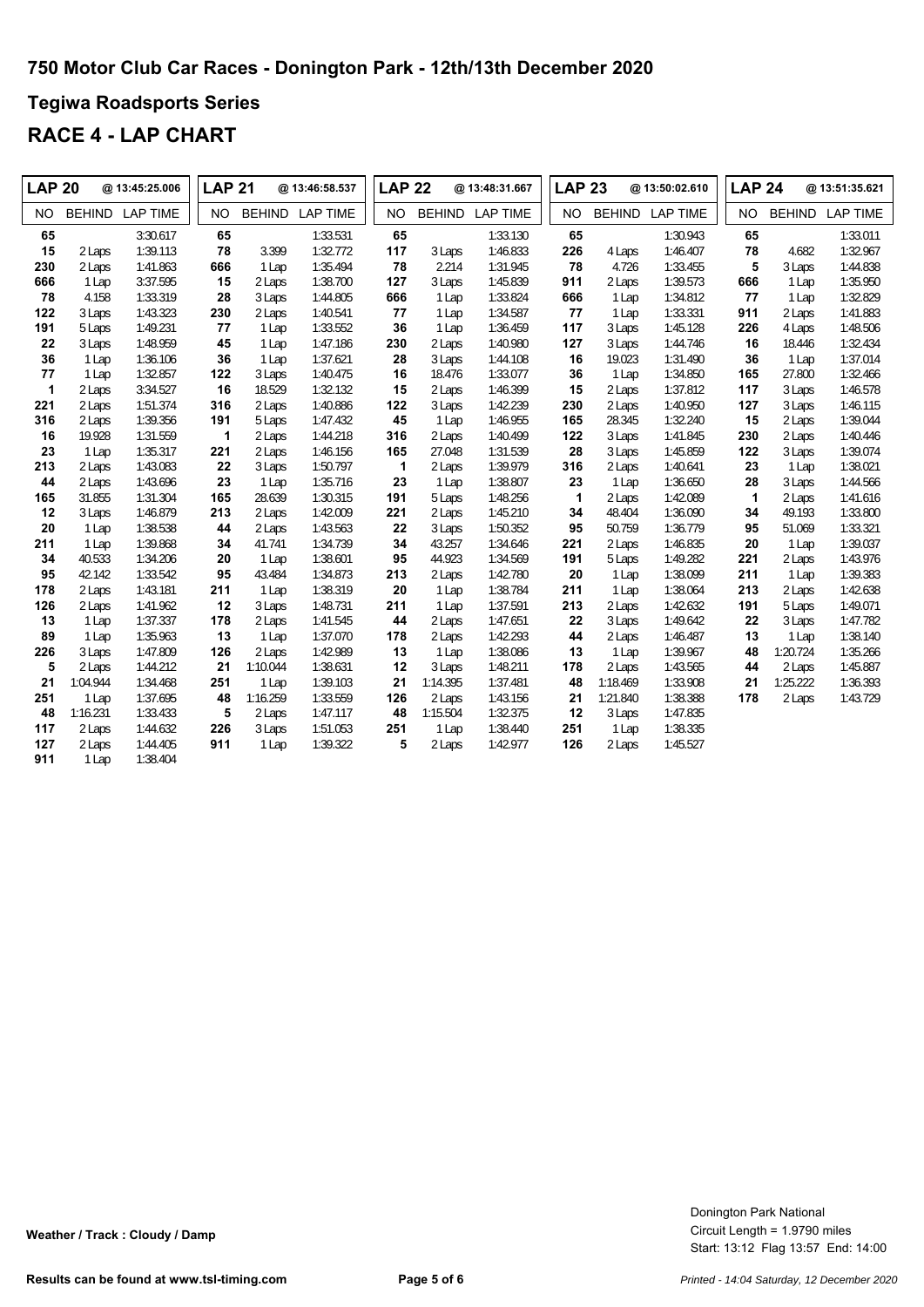### **Tegiwa Roadsports Series**

| <b>LAP 25</b> |          | @ 13:53:07.656         | <b>LAP 26</b> |          | @ 13:54:41.188  | <b>LAP 27</b> |          | @ 13:56:16.448         | <b>LAP 28</b> |          | @13:57:46.017   |
|---------------|----------|------------------------|---------------|----------|-----------------|---------------|----------|------------------------|---------------|----------|-----------------|
| <b>NO</b>     |          | <b>BEHIND LAP TIME</b> | <b>NO</b>     |          | BEHIND LAP TIME | <b>NO</b>     |          | <b>BEHIND LAP TIME</b> | <b>NO</b>     |          | BEHIND LAP TIME |
| 65            |          | 1:32.035               | 65            |          | 1:33.532        | 65            |          | 1:35.260               | 65            |          | 1:29.569        |
| 251           | 2 Laps   | 1:37.275               | 44            | 3 Laps   | 1:44.601        | 191           | 6 Laps   | 1:46.138               | 213           | 3 Laps   | 1:41.003        |
| 12            | 4 Laps   | 1:47.501               | 178           | 3 Laps   | 1:41.758        | 78            | 0.821    | 1:32.618               | 78            | 2.546    | 1:31.294        |
| 78            | 5.114    | 1:32.467               | 78            | 3.463    | 1:31.881        | 13            | 2 Laps   | 1:40.836               | 221           | 3 Laps   | 1:44.211        |
| 126           | 3 Laps   | 1:42.666               | 251           | 2 Laps   | 1:36.975        | 251           | 2 Laps   | 1:39.810               | 21            | 1 Lap    | 1:37.158        |
| 666           | 1 Lap    | 1:34.056               | 666           | 1 Lap    | 1:34.619        | 77            | 1 Lap    | 1:32.325               | 13            | 2 Laps   | 1:37.729        |
| 77            | 1 Lap    | 1:32.687               | 126           | 3 Laps   | 1:42.271        | 178           | 3 Laps   | 1:45.285               | 77            | 1 Lap    | 1:31.711        |
| 16            | 19.369   | 1:32.958               | 77            | 1 Lap    | 1:34.426        | 16            | 13.454   | 1:31.093               | 251           | 2 Laps   | 1:36.475        |
| 5             | 3 Laps   | 1:44.724               | 16            | 17.621   | 1:31.784        | 44            | 3 Laps   | 1:46.534               | 16            | 16.119   | 1:32.234        |
| 911           | 2 Laps   | 1:39.783               | 12            | 4 Laps   | 1:47.733        | 22            | 4 Laps   | 1:50.394               | 191           | 6 Laps   | 1:46.143        |
| 165           | 26.127   | 1:30.362               | 165           | 22.170   | 1:29.575        | 666           | 1 Lap    | 1:34.512               | 165           | 17.261   | 1:30.606        |
| 36            | 1 Lap    | 1:35.659               | 36            | 1 Lap    | 1:36.648        | 165           | 16.224   | 1:29.314               | 666           | 1 Lap    | 1:34.095        |
| 226           | 4 Laps   | 1:47.289               | 911           | 2 Laps   | 1:39.907        | 126           | 3 Laps   | 1:42.443               | 178           | 3 Laps   | 1:42.499        |
| 15            | 2 Laps   | 1:39.589               | 5             | 3 Laps   | 1:44.437        | 36            | 1 Lap    | 1:34.084               | 44            | 3 Laps   | 1:43.830        |
| 117           | 3 Laps   | 1:45.274               | 15            | 2 Laps   | 1:37.573        | 12            | 4 Laps   | 1:45.659               | 22            | 4 Laps   | 1:48.598        |
| 230           | 2 Laps   | 1:41.851               | 226           | 4 Laps   | 1:46.327        | 911           | 2 Laps   | 1:37.474               | 36            | 1 Lap    | 1:34.054        |
| 122           | 3 Laps   | 1:38.992               | 23            | 1 Lap    | 1:35.860        | 5             | 3 Laps   | 1:42.973               | 126           | 3 Laps   | 1:41.677        |
| 23            | 1 Lap    | 1:35.538               | 230           | 2 Laps   | 1:40.093        | 15            | 2 Laps   | 1:36.634               | 911           | 2 Laps   | 1:37.978        |
| 127           | 3 Laps   | 1:48.022               | 34            | 51.374   | 1:34.458        | 23            | 1 Lap    | 1:34.701               | 12            | 4 Laps   | 1:46.541        |
| 34            | 50.448   | 1:33.290               | 122           | 3 Laps   | 1:40.195        | 34            | 49.460   | 1:33.346               | 15            | 2 Laps   | 1:36.771        |
| 95            | 55.596   | 1:36.562               | 117           | 3 Laps   | 1:45.969        | 230           | 2 Laps   | 1:39.564               | 34            | 53.485   | 1:33.594        |
| 1             | 2 Laps   | 1:41.506               | 95            | 55.786   | 1:33.722        | 122           | 3 Laps   | 1:39.551               | 5             | 3 Laps   | 1:44.867        |
| 28            | 3 Laps   | 1:45.644               | 127           | 3 Laps   | 1:43.036        | 95            | 56.401   | 1:35.875               | 23            | 1 Lap    | 1:41.721        |
| 25            | 5 Laps   | 9:07.110               | 25            | 5 Laps   | 1:35.759        | 226           | 4 Laps   | 1:47.769               | 95            | 1:00.645 | 1:33.813        |
| 20            | 1 Lap    | 1:37.170               | 1             | 2 Laps   | 1:40.458        | 25            | 5 Laps   | 1:34.086               | 25            | 5 Laps   | 1:34.025        |
| 211           | 1 Lap    | 1:37.172               | 28            | 3 Laps   | 1:43.854        | 117           | 3 Laps   | 1:43.793               | 230           | 2 Laps   | 1:38.901        |
| 221           | 2 Laps   | 1:43.001               | 20            | 1 Lap    | 1:37.549        | 127           | 3 Laps   | 1:43.432               | 122           | 3 Laps   | 1:38.972        |
| 213           | 2 Laps   | 1:41.440               | 211           | 1 Lap    | 1:37.424        | 1             | 2 Laps   | 1:38.679               | 226           | 4 Laps   | 1:47.123        |
| 48            | 1:22.654 | 1:33.965               | 48            | 1:20.878 | 1:31.756        | 20            | 1 Lap    | 1:37.022               | $\mathbf{1}$  | 2 Laps   | 1:39.873        |
| 191           | 5 Laps   | 1:46.239               | 221           | 2 Laps   | 1:43.898        | 211           | 1 Lap    | 1:36.779               | 117           | 3 Laps   | 1:43.917        |
| 13            | 1 Lap    | 1:42.961               | 213           | 2 Laps   | 1:41.316        | 48            | 1:16.164 | 1:30.546               | 48            | 1:18.938 | 1:32.343        |
| 21            | 1:30.338 | 1:37.151               | 21            | 1:35.063 | 1:38.257        | 28            | 3 Laps   | 1:43.909               | 127           | 3 Laps   | 1:43.690        |
| 22            | 3 Laps   | 1:49.876               |               |          |                 |               |          |                        | 20            | 1 Lap    | 1:37.049        |
|               |          |                        |               |          |                 |               |          |                        | 211           | 1 Lap    | 1:36.858        |
|               |          |                        |               |          |                 |               |          |                        | 28            | 3 Laps   | 1:42.389        |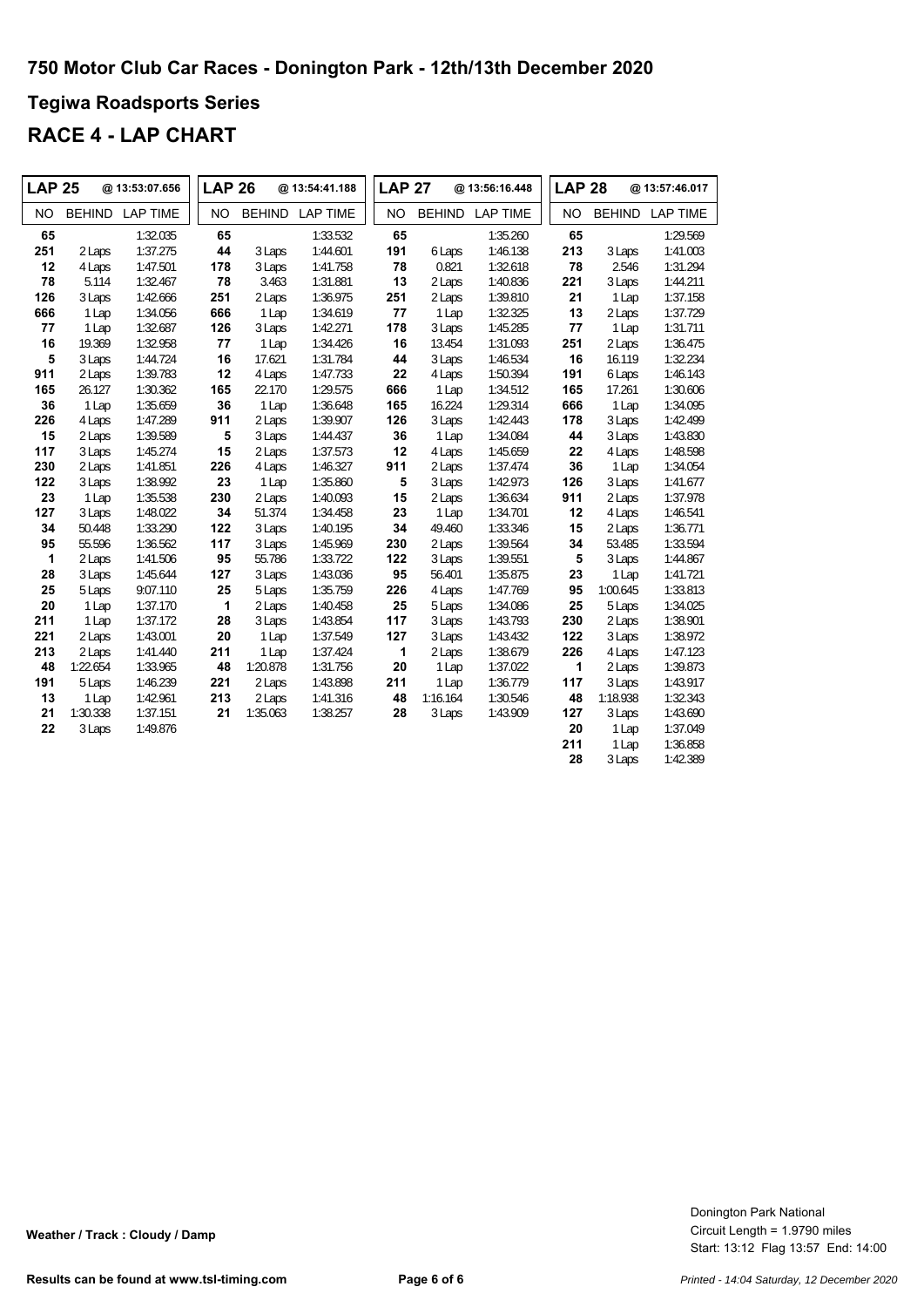### **RACE 4 - LAP ANALYSIS**

| DIFF = Difference To Personal Best Lap |
|----------------------------------------|
|                                        |

| P <sub>1</sub> | <b>78 Jonathan PACKER</b> |          |                           |              |  |  |  |
|----------------|---------------------------|----------|---------------------------|--------------|--|--|--|
| LAP            | <b>LAP TIME</b>           | DIFF     | <b>MPH</b><br>TIME OF DAY |              |  |  |  |
| 1 -            | 1:34.529                  | 3.239    | 75.36                     | 13:14:14.279 |  |  |  |
| 2 -            | 1:33.042                  | 1.752    | 76.57<br>13:15:47.321     |              |  |  |  |
| 3 -            | 1:31.889                  | 0.599    | 77.53                     | 13:17:19.210 |  |  |  |
| $4 -$          | 1:31.946                  | 0.656    | 77.48                     | 13:18:51.156 |  |  |  |
| 5 -            | 1:31.630                  | 0.340    | 77.75                     | 13:20:22.786 |  |  |  |
| 6 -            | 1:33.993                  | 2.703    | 75.79                     | 13:21:56.779 |  |  |  |
| 7 -            | 1:32.066                  | 0.776    | 77.38                     | 13:23:28.845 |  |  |  |
| 8 -            | 1:32.053                  | 0.763    | 77.39                     | 13:25:00.898 |  |  |  |
| $9 -$          | 1:33.117                  | 1.827    | 76.51                     | 13:26:34.015 |  |  |  |
| $10 -$         | 1:33.016                  | 1.726    | 76.59                     | 13:28:07.031 |  |  |  |
| $11 -$         | 1:31.451<br>(3)           | 0.161    | 77.90                     | 13:29:38.482 |  |  |  |
| $12 -$         | 1:31.730                  | 0.440    | 77.66                     | 13:31:10.212 |  |  |  |
| $13 -$         | 1:31.290<br>(1)           |          | 78.04                     | 13:32:41.502 |  |  |  |
| $14 -$         | 1:31.790                  | 0.500    | 77.61                     | 13:34:13.292 |  |  |  |
| $15 -$         | 1:33.000                  | 1.710    | 76.60                     | 13:35:46.292 |  |  |  |
| $16 -$         | 1:32.385                  | 1.095    | 77.11                     | 13:37:18.677 |  |  |  |
| $17 -$         | 1:32.372                  | 1.082    | 77.12                     | 13:38:51.049 |  |  |  |
| $18 -$         | 1:36.823<br>P             | 5.533    | 73.58                     | 13:40:27.872 |  |  |  |
| $19 -$         | 3:27.973                  | 1:56.683 | 34.25                     | 13:43:55.845 |  |  |  |
| 20 -           | 1:33.319                  | 2.029    | 76.34                     | 13:45:29.164 |  |  |  |
| $21 -$         | 1:32.772                  | 1.482    | 76.79                     | 13:47:01.936 |  |  |  |
| 22 -           | 1:31.945                  | 0.655    | 77.48                     | 13:48:33.881 |  |  |  |
| 23 -           | 1:33.455                  | 2.165    | 76.23                     | 13:50:07.336 |  |  |  |
| $24 -$         | 1:32.967                  | 1.677    | 76.63                     | 13:51:40.303 |  |  |  |
| 25 -           | 1:32.467                  | 1.177    | 77.05                     | 13:53:12.770 |  |  |  |
| 26 -           | 1:31.881                  | 0.591    | 77.54                     | 13:54:44.651 |  |  |  |
| 27 -           | 1:32.618                  | 1.328    | 76.92                     | 13:56:17.269 |  |  |  |
| 28 -           | $1:31.294$ (2)            | 0.004    | 78.04                     | 13:57:48.563 |  |  |  |
| P2             | <b>16 Nick VAUGHAN</b>    |          |                           |              |  |  |  |
| LAP            | LAP TIME                  | DIFF     | <b>MPH</b>                | TIME OF DAY  |  |  |  |
| $1 -$          | 1:33.636                  | 3.166    | 76.08                     | 13:14:13.386 |  |  |  |
| 2 -            | 1:35.187                  | 4.717    | 74.84                     | 13:15:48.573 |  |  |  |
| 3 -            | 1:33.980                  | 3.510    | 75.81                     | 13:17:22.553 |  |  |  |
| 4 -            | 1:39.575                  | 9.105    | 71.55                     | 13:19:02.128 |  |  |  |
| 5 -            | 1:33.617                  | 3.147    | 76.10                     | 13:20:35.745 |  |  |  |
| 6 -            | 1:34.505                  | 4.035    | 75.38                     | 13:22:10.250 |  |  |  |
| 7 -            | 1:32.194                  | 1.724    | 77.27                     | 13:23:42.444 |  |  |  |
| 8 -            | 1:35.568                  | 5.098    | 74.55                     | 13:25:18.012 |  |  |  |
| 9 -            | 1:32.548                  | 2.078    | 76.98                     | 13:26:50.560 |  |  |  |
| 10 -           | 1:37.755                  | 7.285    | 72.88                     | 13:28:28.315 |  |  |  |
| 11 -           | 1:31.792                  | 1.322    | 77.61                     | 13:30:00.107 |  |  |  |
| $12 -$         | 1:32.750                  | 2.280    | 76.81                     | 13:31:32.857 |  |  |  |
| $13 -$         | 1:33.922                  | 3.452    | 75.85                     | 13:33:06.779 |  |  |  |
| $14 -$         | 1:30.470(1)               |          | 78.75                     | 13:34:37.249 |  |  |  |
| $15 -$         | 1:31.784                  | 1.314    | 77.62                     | 13:36:09.033 |  |  |  |
| $16 -$         | 1:32.224                  | 1.754    | 77.25                     | 13:37:41.257 |  |  |  |
| $17 -$         | 1:36.619<br>P             | 6.149    | 73.73                     | 13:39:17.876 |  |  |  |
| $18 -$         | 3:23.895                  | 1:53.425 | 34.94                     | 13:42:41.771 |  |  |  |

19 - 1:31.604 1.134 77.77 13:44:13.375<br>20 - 1:31.559 1.089 77.81 13:45:44.934 1:31.559 1.089 77.81 13:45:44.934 21 - 1:32.132 1.662 13:47:17.066 77.33 22 - 1:33.077 2.607 13:48:50.143 76.54 23 - 1:31.490 1.020 13:50:21.633 **(3)** 77.87 24 - 1:32.434 1.964 77.07 13:51:54.067<br>25 - 1:32.958 2.488 76.64 13:53:27.025

26 - 1:31.784 1.314 77.62 13:54:58.809<br>27 - 1:31.093 (2) 0.623 78.21 13:56:29.902 1:31.093 **(2)** 0.623 78.21<br>1:32.234 1.764 77.24 28 - 1:32.234 1.764 13:58:02.136 77.24

| DIFF = Difference To Personal Best Lap |                         |             |            |              |  |  |  |  |  |
|----------------------------------------|-------------------------|-------------|------------|--------------|--|--|--|--|--|
| P <sub>3</sub>                         | <b>165 Warren ALLEN</b> |             |            |              |  |  |  |  |  |
| LAP                                    | <b>LAP TIME</b>         | <b>DIFF</b> | <b>MPH</b> | TIME OF DAY  |  |  |  |  |  |
| $1 -$                                  | 1:40.503                | 11.189      | 70.88      | 13:14:20.253 |  |  |  |  |  |
| $2-$                                   | 1:34.349                | 5.035       | 75.51      | 13:15:54.602 |  |  |  |  |  |
| $3 -$                                  | 1:32.969                | 3.655       | 76.63      | 13:17:27.571 |  |  |  |  |  |
| $4 -$                                  | 1:32.833                | 3.519       | 76.74      | 13:19:00.404 |  |  |  |  |  |
| $5 -$                                  | 1:33.666                | 4.352       | 76.06      | 13:20:34.070 |  |  |  |  |  |
| $6 -$                                  | 1:33.076                | 3.762       | 76.54      | 13:22:07.146 |  |  |  |  |  |
| 7 -                                    | 1:33.908                | 4.594       | 75.86      | 13:23:41.054 |  |  |  |  |  |
| 8 -                                    | 1:37.228                | 7.914       | 73.27      | 13:25:18.282 |  |  |  |  |  |
| $9 -$                                  | 1:34.243                | 4.929       | 75.59      | 13:26:52.525 |  |  |  |  |  |
| $10 -$                                 | 1:33.440                | 4.126       | 76.24      | 13:28:25.965 |  |  |  |  |  |
| $11 -$                                 | 1:33.288                | 3.974       | 76.37      | 13:29:59.253 |  |  |  |  |  |
| $12 -$                                 | 1:35.065                | 5.751       | 74.94      | 13:31:34.318 |  |  |  |  |  |
| $13 -$                                 | 1:33.359                | 4.045       | 76.31      | 13:33:07.677 |  |  |  |  |  |
| $14 -$                                 | 1:32.709                | 3.395       | 76.84      | 13:34:40.386 |  |  |  |  |  |
| $15 -$                                 | 1:35.509<br>P           | 6.195       | 74.59      | 13:36:15.895 |  |  |  |  |  |
| $16 -$                                 | 3:34.806                | 2:05.492    | 33.16      | 13:39:50.701 |  |  |  |  |  |
| $17 -$                                 | 1:32.320                | 3.006       | 77.17      | 13:41:23.021 |  |  |  |  |  |
| $18 -$                                 | 1:30.610                | 1.296       | 78.62      | 13:42:53.631 |  |  |  |  |  |
| $19 -$                                 | 1:31.926                | 2.612       | 77.50      | 13:44:25.557 |  |  |  |  |  |
| 20 -                                   | 1:31.304                | 1.990       | 78.03      | 13:45:56.861 |  |  |  |  |  |
| $21 -$                                 | 1:30.315<br>(3)         | 1.001       | 78.88      | 13:47:27.176 |  |  |  |  |  |
| $22 -$                                 | 1:31.539                | 2.225       | 77.83      | 13:48:58.715 |  |  |  |  |  |
| $23 -$                                 | 1:32.240                | 2.926       | 77.24      | 13:50:30.955 |  |  |  |  |  |
| $24 -$                                 | 1:32.466                | 3.152       | 77.05      | 13:52:03.421 |  |  |  |  |  |
| $25 -$                                 | 1:30.362                | 1.048       | 78.84      | 13:53:33.783 |  |  |  |  |  |
| $26 -$                                 | 1:29.575<br>(2)         | 0.261       | 79.53      | 13:55:03.358 |  |  |  |  |  |
| $27 -$                                 | 1:29.314<br>(1)         |             | 79.77      | 13:56:32.672 |  |  |  |  |  |
| $28 -$                                 | 1:30.606                | 1.292       | 78.63      | 13:58:03.278 |  |  |  |  |  |

| P4     | <b>65 GARDNER / MILLS</b> |             |            |                    |  |  |  |
|--------|---------------------------|-------------|------------|--------------------|--|--|--|
| LAP    | <b>LAP TIME</b>           | <b>DIFF</b> | <b>MPH</b> | <b>TIME OF DAY</b> |  |  |  |
| $1 -$  | 1:35.462                  | 5.893       | 74.63      | 13:14:15.212       |  |  |  |
| $2 -$  | 1:33.550                  | 3.981       | 76.15      | 13:15:48.762       |  |  |  |
| $3 -$  | 1:33.397                  | 3.828       | 76.28      | 13:17:22.159       |  |  |  |
| 4 -    | 1:31.110                  | 1.541       | 78.19      | 13:18:53.269       |  |  |  |
| $5 -$  | 1:30.634<br>(3)           | 1.065       | 78.60      | 13:20:23.903       |  |  |  |
| 6 -    | 1:33.649                  | 4.080       | 76.07      | 13:21:57.552       |  |  |  |
| 7 -    | 1:33.232                  | 3.663       | 76.41      | 13:23:30.784       |  |  |  |
| $8 -$  | 1:32.120                  | 2.551       | 77.34      | 13:25:02.904       |  |  |  |
| $9 -$  | 1:31.378                  | 1.809       | 77.96      | 13:26:34.282       |  |  |  |
| $10 -$ | 1:32.016                  | 2.447       | 77.42      | 13:28:06.298       |  |  |  |
| $11 -$ | 1:32.556                  | 2.987       | 76.97      | 13:29:38.854       |  |  |  |
| $12 -$ | 1:31.582                  | 2.013       | 77.79      | 13:31:10.436       |  |  |  |
| $13 -$ | 1:32.134                  | 2.565       | 77.32      | 13:32:42.570       |  |  |  |
| $14 -$ | 1:30.929                  | 1.360       | 78.35      | 13:34:13.499       |  |  |  |
| $15 -$ | 1:31.806                  | 2.237       | 77.60      | 13:35:45.305       |  |  |  |
| $16 -$ | 1:31.251                  | 1.682       | 78.07      | 13:37:16.556       |  |  |  |
| $17 -$ | 1:30.507<br>(2)           | 0.938       | 78.71      | 13:38:47.063       |  |  |  |
| $18 -$ | 1:31.723                  | 2.154       | 77.67      | 13:40:18.786       |  |  |  |
| $19 -$ | 1:35.603<br>P             | 6.034       | 74.52      | 13:41:54.389       |  |  |  |
| $20 -$ | 3:30.617                  | 2:01.048    | 33.82      | 13:45:25.006       |  |  |  |
| $21 -$ | 1:33.531                  | 3.962       | 76.17      | 13:46:58.537       |  |  |  |
| $22 -$ | 1:33.130                  | 3.561       | 76.50      | 13:48:31.667       |  |  |  |
| $23 -$ | 1:30.943                  | 1.374       | 78.34      | 13:50:02.610       |  |  |  |
| $24 -$ | 1:33.011                  | 3.442       | 76.59      | 13:51:35.621       |  |  |  |
| $25 -$ | 1:32.035                  | 2.466       | 77.41      | 13:53:07.656       |  |  |  |
| $26 -$ | 1:33.532                  | 3.963       | 76.17      | 13:54:41.188       |  |  |  |
| $27 -$ | 1:35.260                  | 5.691       | 74.79      | 13:56:16.448       |  |  |  |
| $28 -$ | 1:29.569<br>(1)           |             | 79.54      | 13:57:46.017       |  |  |  |

Circuit Length = 1.9790 miles Donington Park National

|  |  |  |  |  | Weather / Track : Cloudy / Damp |  |  |
|--|--|--|--|--|---------------------------------|--|--|
|--|--|--|--|--|---------------------------------|--|--|

Start: 13:12 Flag 13:57 End: 14:00

13:53:27.025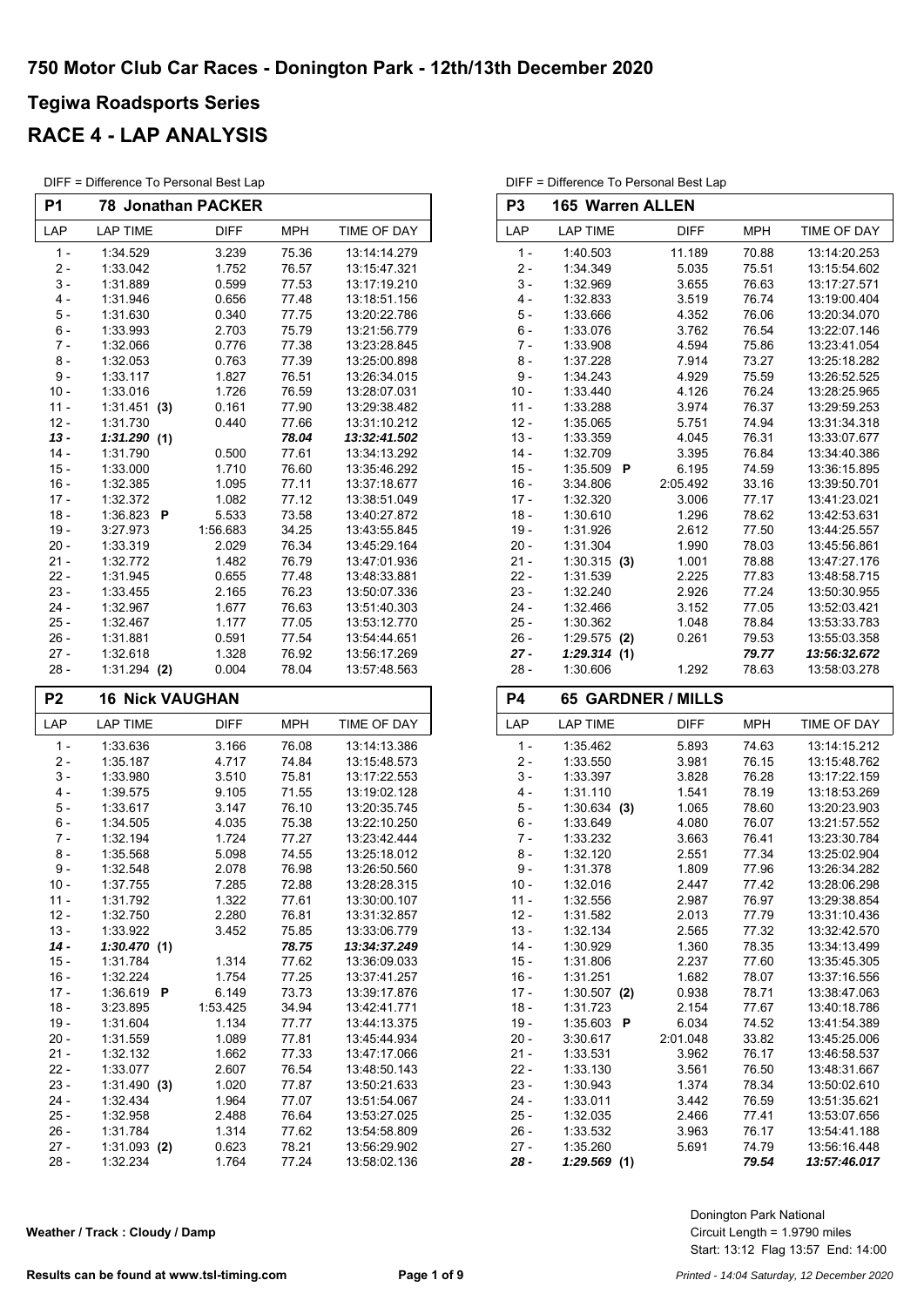### **RACE 4 - LAP ANALYSIS**

DIFF = Difference To Personal Best Lap

| Р5     | <b>34 David GRIFFIN</b> |             |            |                    |  |  |  |
|--------|-------------------------|-------------|------------|--------------------|--|--|--|
| LAP    | <b>LAP TIME</b>         | <b>DIFF</b> | <b>MPH</b> | <b>TIME OF DAY</b> |  |  |  |
| $1 -$  | 1:38.882                | 6.277       | 72.05      | 13:14:18.632       |  |  |  |
| $2 -$  | 1:33.954                | 1.349       | 75.83      | 13:15:52.586       |  |  |  |
| $3 -$  | 1:32.913<br>(2)         | 0.308       | 76.68      | 13:17:25.499       |  |  |  |
| $4 -$  | 1:33.729                | 1.124       | 76.01      | 13:18:59.228       |  |  |  |
| $5 -$  | 1:32.605<br>(1)         |             | 76.93      | 13:20:31.833       |  |  |  |
| $6 -$  | 1:33.082                | 0.477       | 76.54      | 13:22:04.915       |  |  |  |
| $7 -$  | 1:34.729                | 2.124       | 75.21      | 13:23:39.644       |  |  |  |
| $8 -$  | 1:37.968                | 5.363       | 72.72      | 13:25:17.612       |  |  |  |
| $9 -$  | 1:33.145                | 0.540       | 76.48      | 13:26:50.757       |  |  |  |
| $10 -$ | 1:34.855                | 2.250       | 75.11      | 13:28:25.612       |  |  |  |
| $11 -$ | 1:32.916<br>(3)         | 0.311       | 76.67      | 13:29:58.528       |  |  |  |
| $12 -$ | 1:33.956                | 1.351       | 75.82      | 13:31:32.484       |  |  |  |
| $13 -$ | 1:34.772                | 2.167       | 75.17      | 13:33:07.256       |  |  |  |
| $14 -$ | 1:39.905<br>P           | 7.300       | 71.31      | 13:34:47.161       |  |  |  |
| $15 -$ | 3:29.487                | 1:56.882    | 34.00      | 13:38:16.648       |  |  |  |
| $16 -$ | 1:33.140                | 0.535       | 76.49      | 13:39:49.788       |  |  |  |
| $17 -$ | 1:33.815                | 1.210       | 75.94      | 13:41:23.603       |  |  |  |
| $18 -$ | 1:33.714                | 1.109       | 76.02      | 13:42:57.317       |  |  |  |
| $19 -$ | 1:34.016                | 1.411       | 75.78      | 13:44:31.333       |  |  |  |
| $20 -$ | 1:34.206                | 1.601       | 75.62      | 13:46:05.539       |  |  |  |
| $21 -$ | 1:34.739                | 2.134       | 75.20      | 13:47:40.278       |  |  |  |
| $22 -$ | 1:34.646                | 2.041       | 75.27      | 13:49:14.924       |  |  |  |
| $23 -$ | 1:36.090                | 3.485       | 74.14      | 13:50:51.014       |  |  |  |
| $24 -$ | 1:33.800                | 1.195       | 75.95      | 13:52:24.814       |  |  |  |
| $25 -$ | 1:33.290                | 0.685       | 76.37      | 13:53:58.104       |  |  |  |
| $26 -$ | 1:34.458                | 1.853       | 75.42      | 13:55:32.562       |  |  |  |
| $27 -$ | 1:33.346                | 0.741       | 76.32      | 13:57:05.908       |  |  |  |
| 28 -   | 1:33.594                | 0.989       | 76.12      | 13:58:39.502       |  |  |  |

| P6     | 95 Andy BAYLIE  |             |            |                    |  |  |
|--------|-----------------|-------------|------------|--------------------|--|--|
| LAP    | <b>LAP TIME</b> | <b>DIFF</b> | <b>MPH</b> | <b>TIME OF DAY</b> |  |  |
| 1 -    | 1:36.661        | 4.385       | 73.70      | 13:14:16.411       |  |  |
| $2 -$  | 1:33.322        | 1.046       | 76.34      | 13:15:49.733       |  |  |
| $3 -$  | 1:34.092        | 1.816       | 75.71      | 13:17:23.825       |  |  |
| 4 -    | 1:33.698        | 1.422       | 76.03      | 13:18:57.523       |  |  |
| 5 -    | 1:32.276<br>(1) |             | 77.21      | 13:20:29.799       |  |  |
| $6 -$  | 1:34.346        | 2.070       | 75.51      | 13:22:04.145       |  |  |
| 7 -    | 1:33.758        | 1.482       | 75.98      | 13:23:37.903       |  |  |
| $8 -$  | 1:36.638        | 4.362       | 73.72      | 13:25:14.541       |  |  |
| $9-$   | 1:32.834<br>(3) | 0.558       | 76.74      | 13:26:47.375       |  |  |
| $10 -$ | 1:33.697        | 1.421       | 76.03      | 13:28:21.072       |  |  |
| $11 -$ | 1:34.518        | 2.242       | 75.37      | 13:29:55.590       |  |  |
| 12 -   | 1:33.636        | 1.360       | 76.08      | 13:31:29.226       |  |  |
| $13 -$ | 1:34.799        | 2.523       | 75.15      | 13:33:04.025       |  |  |
| $14 -$ | 1:34.765        | 2.489       | 75.18      | 13:34:38.790       |  |  |
| $15 -$ | 1:33.601        | 1.325       | 76.11      | 13:36:12.391       |  |  |
| $16 -$ | 1:32.628<br>(2) | 0.352       | 76.91      | 13:37:45.019       |  |  |
| $17 -$ | 1:38.509<br>P   | 6.233       | 72.32      | 13:39:23.528       |  |  |
| $18 -$ | 3:35.125        | 2:02.849    | 33.11      | 13:42:58.653       |  |  |
| $19 -$ | 1:34.953        | 2.677       | 75.03      | 13:44:33.606       |  |  |
| $20 -$ | 1:33.542        | 1.266       | 76.16      | 13:46:07.148       |  |  |
| $21 -$ | 1:34.873        | 2.597       | 75.09      | 13:47:42.021       |  |  |
| $22 -$ | 1:34.569        | 2.293       | 75.33      | 13:49:16.590       |  |  |
| $23 -$ | 1:36.779        | 4.503       | 73.61      | 13:50:53.369       |  |  |
| $24 -$ | 1:33.321        | 1.045       | 76.34      | 13:52:26.690       |  |  |
| $25 -$ | 1:36.562        | 4.286       | 73.78      | 13:54:03.252       |  |  |
| 26 -   | 1:33.722        | 1.446       | 76.01      | 13:55:36.974       |  |  |
| 27 -   | 1:35.875        | 3.599       | 74.31      | 13:57:12.849       |  |  |
| 28 -   | 1:33.813        | 1.537       | 75.94      | 13:58:46.662       |  |  |

| P7     | <b>48 JONES / RODGERS</b> |             |            |              |  |  |
|--------|---------------------------|-------------|------------|--------------|--|--|
| LAP    | <b>LAP TIME</b>           | <b>DIFF</b> | <b>MPH</b> | TIME OF DAY  |  |  |
| $1 -$  | 1:41.801                  | 11.255      | 69.98      | 13:14:21.551 |  |  |
| $2-$   | 1:37.943                  | 7.397       | 72.74      | 13:15:59.494 |  |  |
| $3 -$  | 1:35.573                  | 5.027       | 74.54      | 13:17:35.067 |  |  |
| $4 -$  | 1:35.034                  | 4.488       | 74.96      | 13:19:10.101 |  |  |
| $5 -$  | 1:35.674                  | 5.128       | 74.46      | 13:20:45.775 |  |  |
| $6 -$  | 1:35.154                  | 4.608       | 74.87      | 13:22:20.929 |  |  |
| $7 -$  | 1:37.373                  | 6.827       | 73.16      | 13:23:58.302 |  |  |
| $8 -$  | 1:38.992                  | 8.446       | 71.97      | 13:25:37.294 |  |  |
| 9 -    | 1:38.368                  | 7.822       | 72.42      | 13:27:15.662 |  |  |
| $10 -$ | 1:36.038                  | 5.492       | 74.18      | 13:28:51.700 |  |  |
| $11 -$ | 1:34.260                  | 3.714       | 75.58      | 13:30:25.960 |  |  |
| $12 -$ | 1:38.535<br>P             | 7.989       | 72.30      | 13:32:04.495 |  |  |
| $13 -$ | 3:36.458                  | 2:05.912    | 32.91      | 13:35:40.953 |  |  |
| $14 -$ | 1:35.427                  | 4.881       | 74.66      | 13:37:16.380 |  |  |
| $15 -$ | 1:35.358                  | 4.812       | 74.71      | 13:38:51.738 |  |  |
| $16 -$ | 1:34.299                  | 3.753       | 75.55      | 13:40:26.037 |  |  |
| $17 -$ | 1:35.152                  | 4.606       | 74.87      | 13:42:01.189 |  |  |
| $18 -$ | 1:33.462                  | 2.916       | 76.23      | 13:43:34.651 |  |  |
| $19 -$ | 1:33.153                  | 2.607       | 76.48      | 13:45:07.804 |  |  |
| $20 -$ | 1:33.433                  | 2.887       | 76.25      | 13:46:41.237 |  |  |
| $21 -$ | 1:33.559                  | 3.013       | 76.15      | 13:48:14.796 |  |  |
| $22 -$ | 1:32.375                  | 1.829       | 77.12      | 13:49:47.171 |  |  |
| $23 -$ | 1:33.908                  | 3.362       | 75.86      | 13:51:21.079 |  |  |
| $24 -$ | 1:35.266                  | 4.720       | 74.78      | 13:52:56.345 |  |  |
| $25 -$ | 1:33.965                  | 3.419       | 75.82      | 13:54:30.310 |  |  |
| 26 -   | 1:31.756<br>(2)           | 1.210       | 77.64      | 13:56:02.066 |  |  |
| $27 -$ | 1:30.546<br>(1)           |             | 78.68      | 13:57:32.612 |  |  |
| 28 -   | 1:32.343<br>(3)           | 1.797       | 77.15      | 13:59:04.955 |  |  |

DIFF = Difference To Personal Best Lap

| P8     | 21 Josh JOHNSON |             |            |              |  |  |
|--------|-----------------|-------------|------------|--------------|--|--|
| LAP    | <b>LAP TIME</b> | <b>DIFF</b> | <b>MPH</b> | TIME OF DAY  |  |  |
| $1 -$  | 1:42.274        | 8.085       | 69.66      | 13:14:22.024 |  |  |
| 2 -    | 1:36.653        | 2.464       | 73.71      | 13:15:58.677 |  |  |
| $3 -$  | 1:35.023        | 0.834       | 74.97      | 13:17:33.700 |  |  |
| $4 -$  | 1:34.189(1)     |             | 75.64      | 13:19:07.889 |  |  |
| $5 -$  | 1:35.024        | 0.835       | 74.97      | 13:20:42.913 |  |  |
| $6 -$  | 1:34.295 (2)    | 0.106       | 75.55      | 13:22:17.208 |  |  |
| $7 -$  | 1:35.237        | 1.048       | 74.80      | 13:23:52.445 |  |  |
| $8 -$  | 1:37.107        | 2.918       | 73.36      | 13:25:29.552 |  |  |
| $9 -$  | 1:36.441        | 2.252       | 73.87      | 13:27:05.993 |  |  |
| $10 -$ | 1:36.320        | 2.131       | 73.96      | 13:28:42.313 |  |  |
| $11 -$ | 1:35.228        | 1.039       | 74.81      | 13:30:17.541 |  |  |
| $12 -$ | 1:35.471        | 1.282       | 74.62      | 13:31:53.012 |  |  |
| $13 -$ | 1:35.625        | 1.436       | 74.50      | 13:33:28.637 |  |  |
| $14 -$ | 1:39.541<br>P   | 5.352       | 71.57      | 13:35:08.178 |  |  |
| $15 -$ | 3:26.344        | 1:52.155    | 34.52      | 13:38:34.522 |  |  |
| $16 -$ | 1:35.177        | 0.988       | 74.85      | 13:40:09.699 |  |  |
| $17 -$ | 1:35.307        | 1.118       | 74.75      | 13:41:45.006 |  |  |
| $18 -$ | 1:34.737        | 0.548       | 75.20      | 13:43:19.743 |  |  |
| $19 -$ | 1:35.739        | 1.550       | 74.41      | 13:44:55.482 |  |  |
| $20 -$ | 1:34.468<br>(3) | 0.279       | 75.41      | 13:46:29.950 |  |  |
| $21 -$ | 1:38.631        | 4.442       | 72.23      | 13.48.08.581 |  |  |
| $22 -$ | 1:37.481        | 3.292       | 73.08      | 13:49:46.062 |  |  |
| 23 -   | 1:38.388        | 4.199       | 72.41      | 13:51:24.450 |  |  |
| 24 -   | 1:36.393        | 2.204       | 73.91      | 13:53:00.843 |  |  |
| 25 -   | 1:37.151        | 2.962       | 73.33      | 13:54:37.994 |  |  |
| $26 -$ | 1:38.257        | 4.068       | 72.51      | 13:56:16.251 |  |  |
| $27 -$ | 1:37.158        | 2.969       | 73.33      | 13:57:53.409 |  |  |

|  |  |  |  |  | Weather / Track : Cloudy / Damp |  |  |
|--|--|--|--|--|---------------------------------|--|--|
|--|--|--|--|--|---------------------------------|--|--|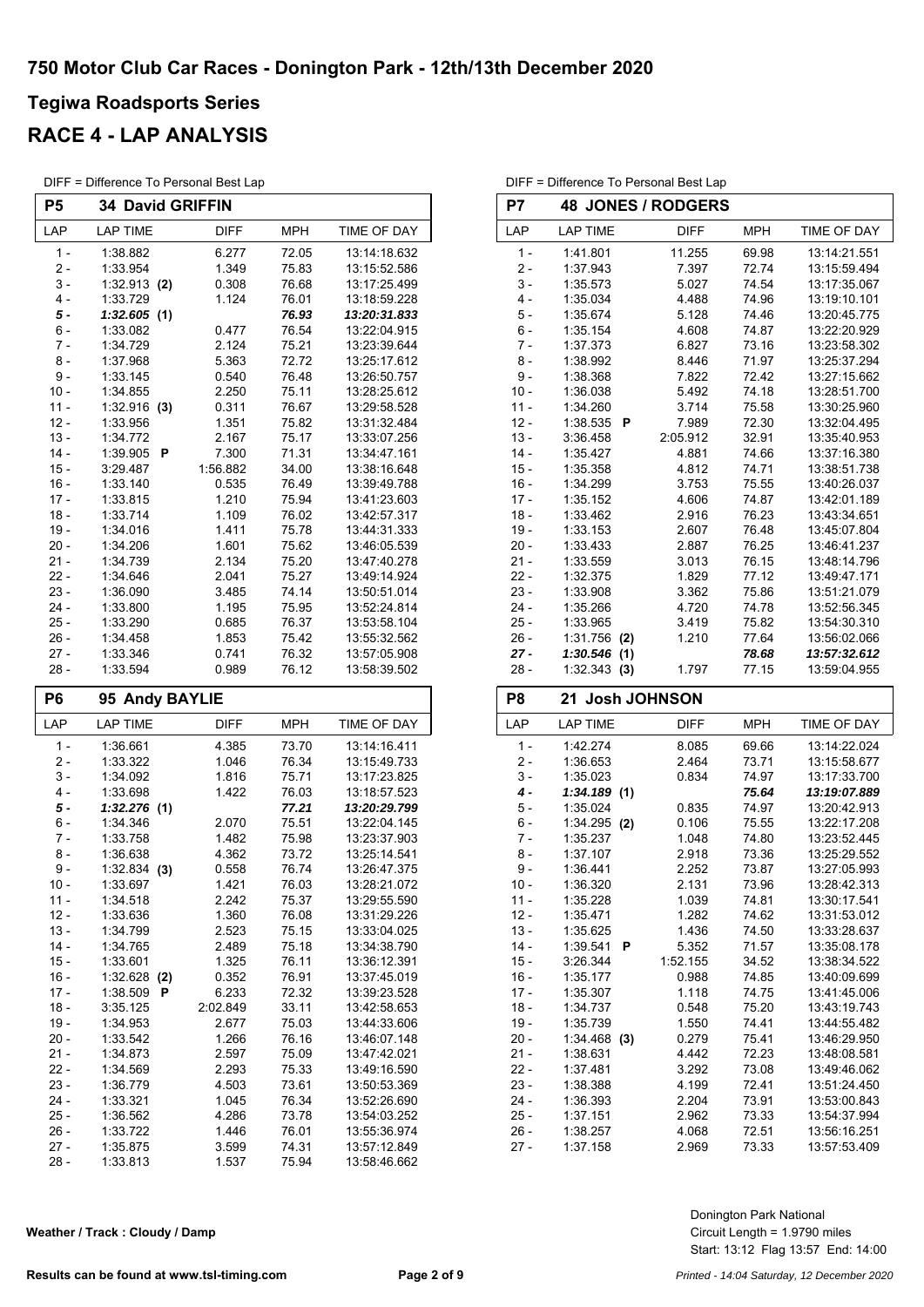### **RACE 4 - LAP ANALYSIS**

| DIFF = Difference To Personal Best Lap |
|----------------------------------------|
|                                        |

r.

| P9               |                        | 77 JONES / CLUTTON |                |                              |
|------------------|------------------------|--------------------|----------------|------------------------------|
| LAP              | <b>LAP TIME</b>        | <b>DIFF</b>        | <b>MPH</b>     | TIME OF DAY                  |
| $1 -$            | 1:46.890               | 15.179             | 66.65          | 13:14:26.640                 |
| 2 -              | 1:42.518               | 10.807             | 69.49          | 13:16:09.158                 |
| 3 -              | 1:40.075               | 8.364              | 71.19          | 13:17:49.233                 |
| $4 -$            | 1:40.811               | 9.100              | 70.67          | 13:19:30.044                 |
| 5 -              | 1:41.397               | 9.686              | 70.26          | 13:21:11.441                 |
| 6 -              | 1:40.645               | 8.934              | 70.78          | 13:22:52.086                 |
| $7 -$            | 1:41.907               | 10.196             | 69.91          | 13:24:33.993                 |
| 8 -              | 1:40.263               | 8.552              | 71.05          | 13:26:14.256                 |
| 9 -              | 1:40.132               | 8.421              | 71.15          | 13:27:54.388                 |
| $10 -$           | 1:45.779<br>P          | 14.068             | 67.35          | 13:29:40.167                 |
| $11 -$           | 3:29.017               | 1:57.306           | 34.08          | 13:33:09.184                 |
| $12 -$           | 1:33.736               | 2.025              | 76.00          | 13:34:42.920                 |
| $13 -$<br>14 -   | 1:33.584<br>1:33.751   | 1.873<br>2.040     | 76.13<br>75.99 | 13:36:16.504<br>13:37:50.255 |
| $15 -$           | 1:33.617               | 1.906              | 76.10          | 13:39:23.872                 |
| $16 -$           | 1:32.743               | 1.032              | 76.82          | 13:40:56.615                 |
| $17 -$           | 1:33.352               | 1.641              | 76.32          | 13:42:29.967                 |
| $18 -$           | 1:32.704               | 0.993              | 76.85          | 13:44:02.671                 |
| $19 -$           | 1:32.857               | 1.146              | 76.72          | 13:45:35.528                 |
| 20 -             | 1:33.552               | 1.841              | 76.15          | 13:47:09.080                 |
| $21 -$           | 1:34.587               | 2.876              | 75.32          | 13:48:43.667                 |
| $22 -$           | 1:33.331               | 1.620              | 76.33          | 13:50:16.998                 |
| 23 -             | 1:32.829               | 1.118              | 76.75          | 13:51:49.827                 |
| $24 -$           | 1:32.687<br>(3)        | 0.976              | 76.86          | 13:53:22.514                 |
| $25 -$           | 1:34.426               | 2.715              | 75.45          | 13:54:56.940                 |
| 26 -             | 1:32.325<br>(2)        | 0.614              | 77.16          | 13:56:29.265                 |
| 27 -             | 1:31.711<br>(1)        |                    | 77.68          | 13:58:00.976                 |
| <b>P10</b>       | 666 Samantha BOWLER    |                    |                |                              |
|                  |                        |                    |                |                              |
| LAP              | <b>LAP TIME</b>        | <b>DIFF</b>        | <b>MPH</b>     |                              |
|                  |                        |                    |                | TIME OF DAY                  |
| $1 -$            | 1:42.941               | 9.117              | 69.21          | 13:14:22.691                 |
| $2 -$<br>$3 -$   | 1:38.007<br>1:35.996   | 4.183              | 72.69<br>74.21 | 13:16:00.698<br>13:17:36.694 |
| $4 -$            | 1:35.604               | 2.172<br>1.780     | 74.52          | 13:19:12.298                 |
| 5 -              | 1:35.816               | 1.992              | 74.35          | 13:20:48.114                 |
| 6 -              | 1:36.405               | 2.581              | 73.90          | 13:22:24.519                 |
| 7 -              | 1:35.771               | 1.947              | 74.39          | 13:24:00.290                 |
| 8 -              | 1:39.743               | 5.919              | 71.42          | 13:25:40.033                 |
| 9 -              | 1:38.025               | 4.201              | 72.68          | 13:27:18.058                 |
| $10 -$           | 1:35.436               | 1.612              | 74.65          | 13:28:53.494                 |
| $11 -$           | 1:35.364               | 1.540              | 74.70          | 13:30:28.858                 |
| $12 -$           | 1:37.234               | 3.410              | 73.27          | 13:32:06.092                 |
| $13 -$           | 1:36.439               | 2.615              | 73.87          | 13:33:42.531                 |
| $14 -$           | 1:36.672               | 2.848              | 73.69          | 13:35:19.203                 |
| $15 -$           | 1:35.673               | 1.849              | 74.46          | 13:36:54.876                 |
| $16 -$           | 1:37.930               | 4.106              | 72.75          | 13:38:32.806                 |
| $17 -$           | 1:36.676               | 2.852              | 73.69          | 13:40:09.482                 |
| $18 -$           | 1:40.369<br>P          | 6.545              | 70.98          | 13:41:49.851                 |
| $19 -$           | 3:37.595               | 2:03.771           | 32.74          | 13:45:27.446                 |
| $20 -$           | 1:35.494               | 1.670              | 74.60          | 13:47:02.940<br>13:48:36.764 |
| $21 -$<br>$22 -$ | 1:33.824(1)            |                    | 75.93          | 13:50:11.576                 |
| 23 -             | 1:34.812<br>1:35.950   | 0.988              | 75.14          | 13:51:47.526                 |
| 24 -             | $1:34.056$ (2)         | 2.126<br>0.232     | 74.25<br>75.74 | 13:53:21.582                 |
| 25 -             | 1:34.619               | 0.795              | 75.29          | 13:54:56.201                 |
| $26 -$           | 1:34.512               | 0.688              | 75.38          | 13:56:30.713                 |
| 27 -             | $1:34.095$ (3)         | 0.271              | 75.71          | 13:58:04.808                 |
| <b>P11</b>       | <b>Sam McKEE</b><br>36 |                    |                |                              |

| Weather / Track: Cloudy / Damp |  |
|--------------------------------|--|
|--------------------------------|--|

|        | DIFF = Difference To Personal Best Lap |          |       |              |  |  |
|--------|----------------------------------------|----------|-------|--------------|--|--|
| $1 -$  | 1:40.714                               | 6.660    | 70.74 | 13:14:20.464 |  |  |
| 2 -    | 1:36.821                               | 2.767    | 73.58 | 13:15:57.285 |  |  |
| $3 -$  | 1:36.391                               | 2.337    | 73.91 | 13:17:33.676 |  |  |
| $4 -$  | 1:37.233                               | 3.179    | 73.27 | 13:19:10.909 |  |  |
| $5 -$  | 1:36.962                               | 2.908    | 73.47 | 13:20:47.871 |  |  |
| $6 -$  | 1:35.470                               | 1.416    | 74.62 | 13:22:23.341 |  |  |
| $7 -$  | 1:36.090                               | 2.036    | 74.14 | 13:23:59.431 |  |  |
| $8 -$  | 1:39.617                               | 5.563    | 71.52 | 13:25:39.048 |  |  |
| 9 -    | 1:38.086                               | 4.032    | 72.63 | 13:27:17.134 |  |  |
| $10 -$ | 1:35.921                               | 1.867    | 74.27 | 13:28:53.055 |  |  |
| $11 -$ | 1:35.503                               | 1.449    | 74.60 | 13:30:28.558 |  |  |
| $12 -$ | 1:37.381                               | 3.327    | 73.16 | 13:32:05.939 |  |  |
| $13 -$ | 1:37.538                               | 3.484    | 73.04 | 13:33:43.477 |  |  |
| $14 -$ | 1:36.118                               | 2.064    | 74.12 | 13:35:19.595 |  |  |
| $15 -$ | 1:36.256                               | 2.202    | 74.01 | 13:36:55.851 |  |  |
| 16 -   | 1:36.478                               | 2.424    | 73.84 | 13:38:32.329 |  |  |
| $17 -$ | 1:39.042<br>P                          | 4.988    | 71.93 | 13:40:11.371 |  |  |
| $18 -$ | 3:45.480                               | 2:11.426 | 31.59 | 13:43:56.851 |  |  |
| $19 -$ | 1:36.106                               | 2.052    | 74.13 | 13:45:32.957 |  |  |
| $20 -$ | 1:37.621                               | 3.567    | 72.98 | 13:47:10.578 |  |  |
| $21 -$ | 1:36.459                               | 2.405    | 73.86 | 13:48:47.037 |  |  |
| $22 -$ | 1:34.850<br>(3)                        | 0.796    | 75.11 | 13:50:21.887 |  |  |
| $23 -$ | 1:37.014                               | 2.960    | 73.43 | 13:51:58.901 |  |  |
| $24 -$ | 1:35.659                               | 1.605    | 74.47 | 13:53:34.560 |  |  |
| $25 -$ | 1:36.648                               | 2.594    | 73.71 | 13:55:11.208 |  |  |
| $26 -$ | 1:34.084<br>(2)                        | 0.030    | 75.72 | 13:56:45.292 |  |  |
| 27 -   | 1:34.054<br>(1)                        |          | 75.75 | 13:58:19.346 |  |  |

| P12    | <b>23 Matt CREED</b>     |             |            |              |
|--------|--------------------------|-------------|------------|--------------|
| LAP    | <b>LAP TIME</b>          | <b>DIFF</b> | <b>MPH</b> | TIME OF DAY  |
| $1 -$  | 1:51.948                 | 17.376      | 63.64      | 13:14:31.698 |
| $2-$   | 1:44.212                 | 9.640       | 68.36      | 13:16:15.910 |
| $3 -$  | 1:41.309                 | 6.737       | 70.32      | 13:17:57.219 |
| $4 -$  | 1:38.122                 | 3.550       | 72.61      | 13:19:35.341 |
| $5 -$  | 1:37.282                 | 2.710       | 73.23      | 13:21:12.623 |
| $6 -$  | 1:40.152                 | 5.580       | 71.13      | 13:22:52.775 |
| 7 -    | 1:40.642                 | 6.070       | 70.79      | 13:24:33.417 |
| $8 -$  | 1:36.958                 | 2.386       | 73.48      | 13:26:10.375 |
| $9 -$  | 1:35.090<br>(3)          | 0.518       | 74.92      | 13:27:45.465 |
| $10 -$ | 1:37.899                 | 3.327       | 72.77      | 13:29:23.364 |
| $11 -$ | 1:35.188                 | 0.616       | 74.84      | 13:30:58.552 |
| $12 -$ | 1:36.570                 | 1.998       | 73.77      | 13:32:35.122 |
| $13 -$ | 1:36.034                 | 1.462       | 74.18      | 13:34:11.156 |
| $14 -$ | 1:39.546<br>Р            | 4.974       | 71.57      | 13:35:50.702 |
| $15 -$ | 3:35.579                 | 2:01.007    | 33.04      | 13:39:26.281 |
| $16 -$ | 1:34.572(1)              |             | 75.33      | 13:41:00.853 |
| $17 -$ | 1:35.781                 | 1.209       | 74.38      | 13:42:36.634 |
| $18 -$ | 1:36.275                 | 1.703       | 74.00      | 13:44:12.909 |
| $19 -$ | 1:35.317                 | 0.745       | 74.74      | 13:45:48.226 |
| $20 -$ | 1:35.716                 | 1.144       | 74.43      | 13:47:23.942 |
| $21 -$ | 1:38.807                 | 4.235       | 72.10      | 13:49:02.749 |
| $22 -$ | 1:36.650                 | 2.078       | 73.71      | 13:50:39.399 |
| $23 -$ | 1:38.021                 | 3.449       | 72.68      | 13:52:17.420 |
| $24 -$ | 1:35.538                 | 0.966       | 74.57      | 13:53:52.958 |
| $25 -$ | 1:35.860                 | 1.288       | 74.32      | 13:55:28.818 |
| $26 -$ | 1:34.701<br>(2)          | 0.129       | 75.23      | 13:57:03.519 |
| 27 -   | 1:41.721                 | 7.149       | 70.04      | 13:58:45.240 |
| D1?    | <b>טט וויסט אייווע ט</b> |             |            |              |

| <b>P13</b> | <b>20 Nick GOUGH</b> |             |       |              |
|------------|----------------------|-------------|-------|--------------|
| I AP       | I AP TIMF            | <b>DIFF</b> | MPH   | TIME OF DAY  |
| 1 -        | 1.43.523             | 6.501       | 68.82 | 13:14:23.273 |
| 2 -        | 1.38.466             | 1444        | 72.35 | 13:16:01.739 |
| 3 -        | 1:38.124             | 1 1 0 2     | 72.60 | 13:17:39.863 |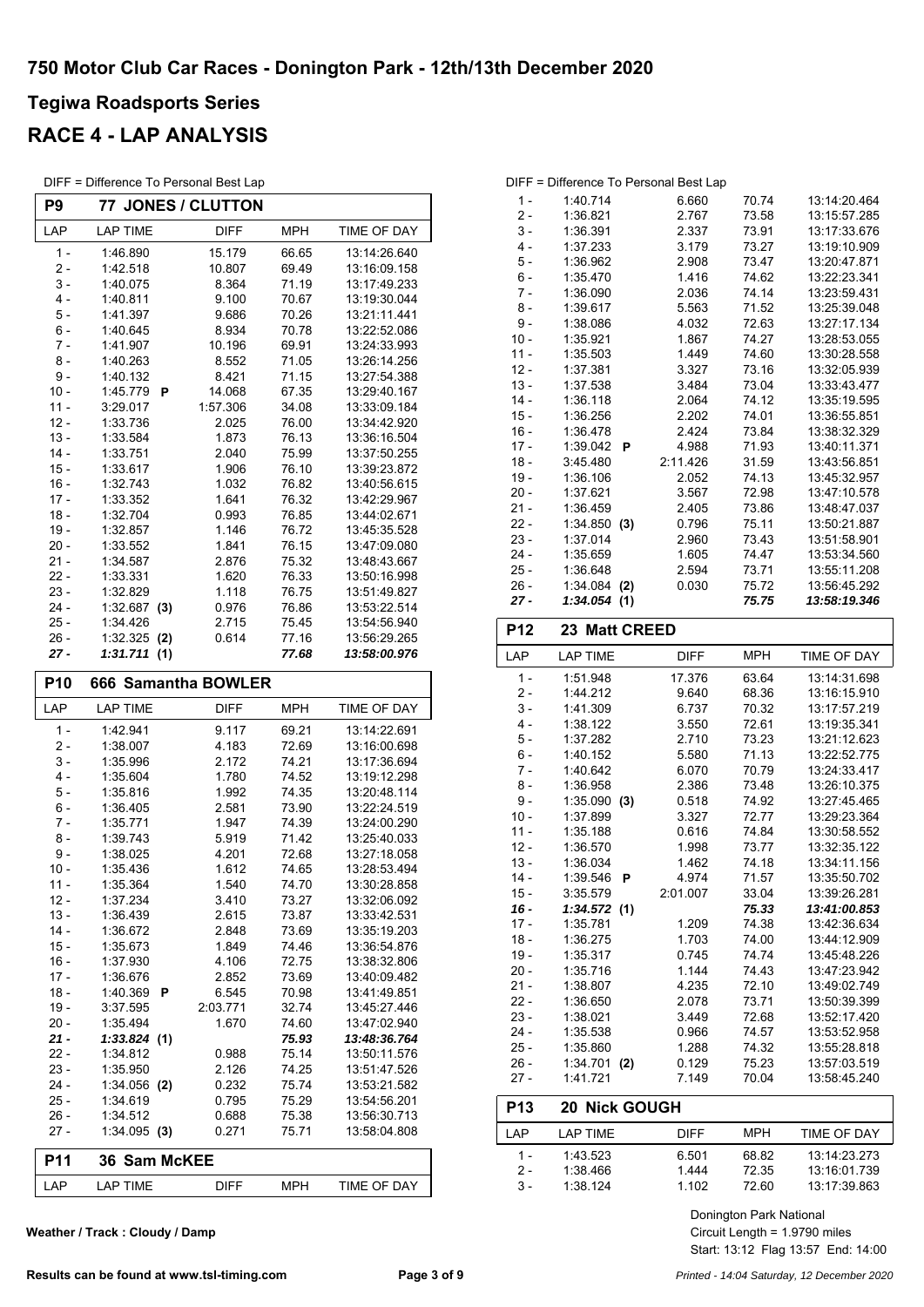### **RACE 4 - LAP ANALYSIS**

| DIFF = Difference To Personal Best Lap |                 |          |       |              |  |
|----------------------------------------|-----------------|----------|-------|--------------|--|
| 4 -                                    | 1:37.889        | 0.867    | 72.78 | 13:19:17.752 |  |
| 5 -                                    | 1:38.010        | 0.988    | 72.69 | 13:20:55.762 |  |
| 6 -                                    | 1:37.791        | 0.769    | 72.85 | 13:22:33.553 |  |
| $7 -$                                  | 1:38.869        | 1.847    | 72.06 | 13:24:12.422 |  |
| $8 -$                                  | 1:38.546        | 1.524    | 72.29 | 13:25:50.968 |  |
| $9 -$                                  | 1:37.374        | 0.352    | 73.16 | 13:27:28.342 |  |
| $10 -$                                 | 1:37.895        | 0.873    | 72.77 | 13:29:06.237 |  |
| $11 -$                                 | 1:40.220        | 3.198    | 71.09 | 13:30:46.457 |  |
| $12 -$                                 | 1:37.566        | 0.544    | 73.02 | 13:32:24.023 |  |
| $13 -$                                 | 1:38.760        | 1.738    | 72.14 | 13:34:02.783 |  |
| $14 -$                                 | 1:39.632        | 2.610    | 71.50 | 13:35:42.415 |  |
| $15 -$                                 | 1:39.822        | 2.800    | 71.37 | 13:37:22.237 |  |
| $16 -$                                 | 1:49.551<br>P   | 12.529   | 65.03 | 13:39:11.788 |  |
| $17 -$                                 | 3:33.965        | 1:56.943 | 33.29 | 13:42:45.753 |  |
| $18 -$                                 | 1:38.771        | 1.749    | 72.13 | 13:44:24.524 |  |
| $19 -$                                 | 1:38.538        | 1.516    | 72.30 | 13:46:03.062 |  |
| $20 -$                                 | 1:38.601        | 1.579    | 72.25 | 13:47:41.663 |  |
| 21 -                                   | 1:38.784        | 1.762    | 72.12 | 13:49:20.447 |  |
| $22 -$                                 | 1:38.099        | 1.077    | 72.62 | 13:50:58.546 |  |
| 23 -                                   | 1:39.037        | 2.015    | 71.93 | 13:52:37.583 |  |
| 24 -                                   | 1:37.170<br>(3) | 0.148    | 73.32 | 13:54:14.753 |  |
| 25 -                                   | 1:37.549        | 0.527    | 73.03 | 13:55:52.302 |  |
| 26 -                                   | 1:37.022(1)     |          | 73.43 | 13:57:29.324 |  |
| 27 -                                   | 1:37.049<br>(2) | 0.027    | 73.41 | 13:59:06.373 |  |

| P14        | 211 KIRK / KIRK          |             |            |                    |  |
|------------|--------------------------|-------------|------------|--------------------|--|
| LAP        | <b>LAP TIME</b>          | <b>DIFF</b> | <b>MPH</b> | <b>TIME OF DAY</b> |  |
| 1 -        | 1:48.243                 | 11.752      | 65.82      | 13:14:27.993       |  |
| $2 -$      | 1:42.656                 | 6.165       | 69.40      | 13:16:10.649       |  |
| $3 -$      | 1:40.211                 | 3.720       | 71.09      | 13:17:50.860       |  |
| 4 -        | 1:39.412                 | 2.921       | 71.66      | 13:19:30.272       |  |
| $5 -$      | 1:41.676                 | 5.185       | 70.07      | 13:21:11.948       |  |
| $6 -$      | 1:39.836                 | 3.345       | 71.36      | 13:22:51.784       |  |
| $7 -$      | 1:39.672                 | 3.181       | 71.48      | 13:24:31.456       |  |
| 8 -        | 1:39.580                 | 3.089       | 71.54      | 13:26:11.036       |  |
| $9-$       | 1:36.933                 | 0.442       | 73.50      | 13:27:47.969       |  |
| $10 -$     | 1:38.218                 | 1.727       | 72.53      | 13:29:26.187       |  |
| $11 -$     | 1:36.491<br>(1)          |             | 73.83      | 13:31:02.678       |  |
| $12 -$     | 1:37.194                 | 0.703       | 73.30      | 13:32:39.872       |  |
| $13 -$     | 1:37.680                 | 1.189       | 72.93      | 13:34:17.552       |  |
| $14 -$     | 1:37.110                 | 0.619       | 73.36      | 13:35:54.662       |  |
| $15 -$     | 1:37.622                 | 1.131       | 72.98      | 13:37:32.284       |  |
| $16 -$     | 1:43.002<br>P            | 6.511       | 69.16      | 13:39:15.286       |  |
| $17 -$     | 3:30.766                 | 1:54.275    | 33.80      | 13:42:46.052       |  |
| $18 -$     | 1:39.148                 | 2.657       | 71.85      | 13:44:25.200       |  |
| $19 -$     | 1:39.868                 | 3.377       | 71.34      | 13:46:05.068       |  |
| $20 -$     | 1:38.319                 | 1.828       | 72.46      | 13:47:43.387       |  |
| $21 -$     | 1:37.591                 | 1.100       | 73.00      | 13:49:20.978       |  |
| $22 -$     | 1:38.064                 | 1.573       | 72.65      | 13:50:59.042       |  |
| $23 -$     | 1:39.383                 | 2.892       | 71.68      | 13:52:38.425       |  |
| $24 -$     | 1:37.172                 | 0.681       | 73.31      | 13:54:15.597       |  |
| $25 -$     | 1:37.424                 | 0.933       | 73.13      | 13:55:53.021       |  |
| $26 -$     | 1:36.779<br>(2)          | 0.288       | 73.61      | 13:57:29.800       |  |
| $27 -$     | $1:36.858$ (3)           | 0.367       | 73.55      | 13:59:06.658       |  |
| <b>P15</b> | <b>13 SHEAD / WATERS</b> |             |            |                    |  |
| LAP        | <b>LAP TIME</b>          | <b>DIFF</b> | <b>MPH</b> | TIME OF DAY        |  |
| 1 -        | 1:51.485                 | 14.415      | 63.90      | 13:14:31.235       |  |
| 2 -        | 1:41.988                 | 4.918       | 69.85      | 13:16:13.223       |  |
| $3 -$      | 1:39.619                 | 2.549       | 71.51      | 13:17:52.842       |  |
| $4 -$      | 1:38.963                 | 1.893       | 71.99      | 13:19:31.805       |  |
| $5 -$      | 1:39.249                 | 2.179       | 71.78      | 13:21:11.054       |  |

6 - 1:40.366 3.296 13:22:51.420 70.98

**Weather / Track : Cloudy / Damp**

| 8 -            | 1:40.351                    | 3.281              | 70.99          | 13:26:11.285                 |
|----------------|-----------------------------|--------------------|----------------|------------------------------|
| $9 -$          | 1:38.343                    | 1.273              | 72.44          | 13:27:49.628                 |
| $10 -$         | 1:38.069                    | 0.999              | 72.64          | 13:29:27.697                 |
| $11 -$         | 1:37.071<br>(2)             | 0.001              | 73.39          | 13:31:04.768                 |
| $12 -$         | 1:39.938                    | 2.868              | 71.29          | 13:32:44.706                 |
| $13 -$         | 1:39.131                    | 2.061              | 71.87          | 13:34:23.837                 |
| $14 -$         | 1:37.900                    | 0.830              | 72.77          | 13:36:01.737                 |
| 15 -           | 1:37.943                    | 0.873              | 72.74          | 13:37:39.680                 |
| $16 -$         | 1:42.153<br>P               | 5.083              | 69.74          | 13:39:21.833                 |
| $17 -$         | 3:43.950                    | 2:06.880           | 31.81          | 13:43:05.783                 |
| $18 -$         | 1:38.321                    | 1.251              | 72.46          | 13:44:44.104                 |
| $19 -$         | 1:37.337<br>(3)             | 0.267              | 73.19          | 13:46:21.441                 |
| $20 -$         | 1:37.070(1)                 |                    | 73.39          | 13:47:58.511                 |
| 21 -           | 1:38.086                    | 1.016              | 72.63          | 13:49:36.597                 |
| $22 -$         | 1:39.967                    | 2.897              | 71.26          | 13:51:16.564                 |
| $23 -$         | 1:38.140                    | 1.070              | 72.59          | 13:52:54.704                 |
| $24 -$         | 1:42.961                    | 5.891              | 69.19          | 13:54:37.665                 |
| $25 -$         | 1:40.836                    | 3.766              | 70.65          | 13:56:18.501                 |
| 26 -           | 1:37.729                    | 0.659              | 72.90          | 13:57:56.230                 |
| <b>P16</b>     | <b>Paul HINSON</b><br>251   |                    |                |                              |
| LAP            | <b>LAP TIME</b>             | <b>DIFF</b>        | <b>MPH</b>     | TIME OF DAY                  |
| $1 -$          | 1:52.477                    | 16.002             | 63.34          | 13:14:32.227                 |
| $2 -$          | 1:44.187                    | 7.712              | 68.38          | 13:16:16.414                 |
| $3 -$          | 1:42.699                    | 6.224              | 69.37          | 13:17:59.113                 |
| 4 -            | 1:42.236                    | 5.761              | 69.68          | 13:19:41.349                 |
| 5 -            | 1:41.709                    | 5.234              | 70.04          | 13:21:23.058                 |
| $6 -$          | 1:40.762                    | 4.287              | 70.70          | 13:23:03.820                 |
| $7 -$          | 1:41.825                    | 5.350              | 69.96          | 13:24:45.645                 |
| 8 -            | 1:41.583                    | 5.108              | 70.13          | 13:26:27.228                 |
| $9-$           | 1:41.501                    | 5.026              | 70.19          | 13:28:08.729                 |
| $10 -$         | 1:40.403                    | 3.928              | 70.96          | 13:29:49.132                 |
| $11 -$         | 1:39.333                    | 2.858              | 71.72          | 13:31:28.465                 |
| $12 -$         | 1:40.546                    | 4.071              | 70.85          | 13:33:09.011                 |
| $13 -$         | 1:38.170                    | 1.695              | 72.57          | 13:34:47.181                 |
| $14 -$         | 1:42.625<br>Ρ               | 6.150              | 69.42          | 13:36:29.806                 |
| $15 -$         | 3:33.319                    | 1:56.844           | 33.39          | 13:40:03.125                 |
| $16 -$         | 1:38.297                    | 1.822              | 72.48          | 13:41:41.422                 |
| $17 -$         | 1:37.548                    | 1.073              | 73.03          | 13:43:18.970                 |
| $18 -$         | 1:38.056                    | 1.581              | 72.65          | 13:44:57.026                 |
| $19 -$         | 1:37.695                    | 1.220              | 72.92          | 13:46:34.721                 |
| $20 -$         | 1:39.103                    | 2.628              | 71.89          | 13:48:13.824                 |
| $21 -$         | 1:38.440                    | 1.965              | 72.37          | 13:49:52.264                 |
| $22 -$         | 1:38.335                    | 1.860              | 72.45          | 13:51:30.599                 |
| $23 -$         | $1:37.275$ (3)              | 0.800              | 73.24          | 13:53:07.874                 |
| 24 -           | $1:36.975$ (2)              | 0.500              | 73.46          | 13:54:44.849                 |
| $25 -$<br>26 - | 1:39.810<br>1:36.475(1)     | 3.335              | 71.38<br>73.84 | 13:56:24.659<br>13:58:01.134 |
| <b>P17</b>     | 911 ARCHER / ARCHER         |                    |                |                              |
|                |                             |                    |                |                              |
| LAP            | <b>LAP TIME</b><br>1.50.070 | DIFF<br>$4E$ $40A$ | MPH<br>62.11   | TIME OF DAY<br>12.11.22.00   |
|                |                             |                    |                |                              |

DIFF = Difference To Personal Best Lap

7 - 1:39.514 2.444 13:24:30.934 71.59

| LAP |        | <b>LAP TIME</b> | <b>DIFF</b> | <b>MPH</b> | TIME OF DAY  |
|-----|--------|-----------------|-------------|------------|--------------|
|     | 1 -    | 1:52.878        | 15.404      | 63.11      | 13:14:32.628 |
|     | $2 -$  | 1:42.855        | 5.381       | 69.26      | 13:16:15.483 |
|     | 3 -    | 1.41.401        | 3.927       | 70.26      | 13:17:56.884 |
|     | 4 -    | 1:39.307        | 1.833       | 71.74      | 13:19:36.191 |
|     | 5 -    | 1:38.587        | 1.113       | 72.26      | 13:21:14.778 |
|     | $6 -$  | 1:50.248        | 12.774      | 64.62      | 13:23:05.026 |
|     | 7 -    | 1:41.168        | 3.694       | 70.42      | 13:24:46.194 |
|     | 8 -    | 1:39.874        | 2.400       | 71.33      | 13:26:26.068 |
|     | $9 -$  | 1:39.481        | 2.007       | 71.61      | 13:28:05.549 |
|     | $10 -$ | 1:38.581        | 1.107       | 72.27      | 13:29:44.130 |
|     |        | 1:39.756        | 2.282       | 71.42      | 13:31:23.886 |
|     |        |                 |             |            |              |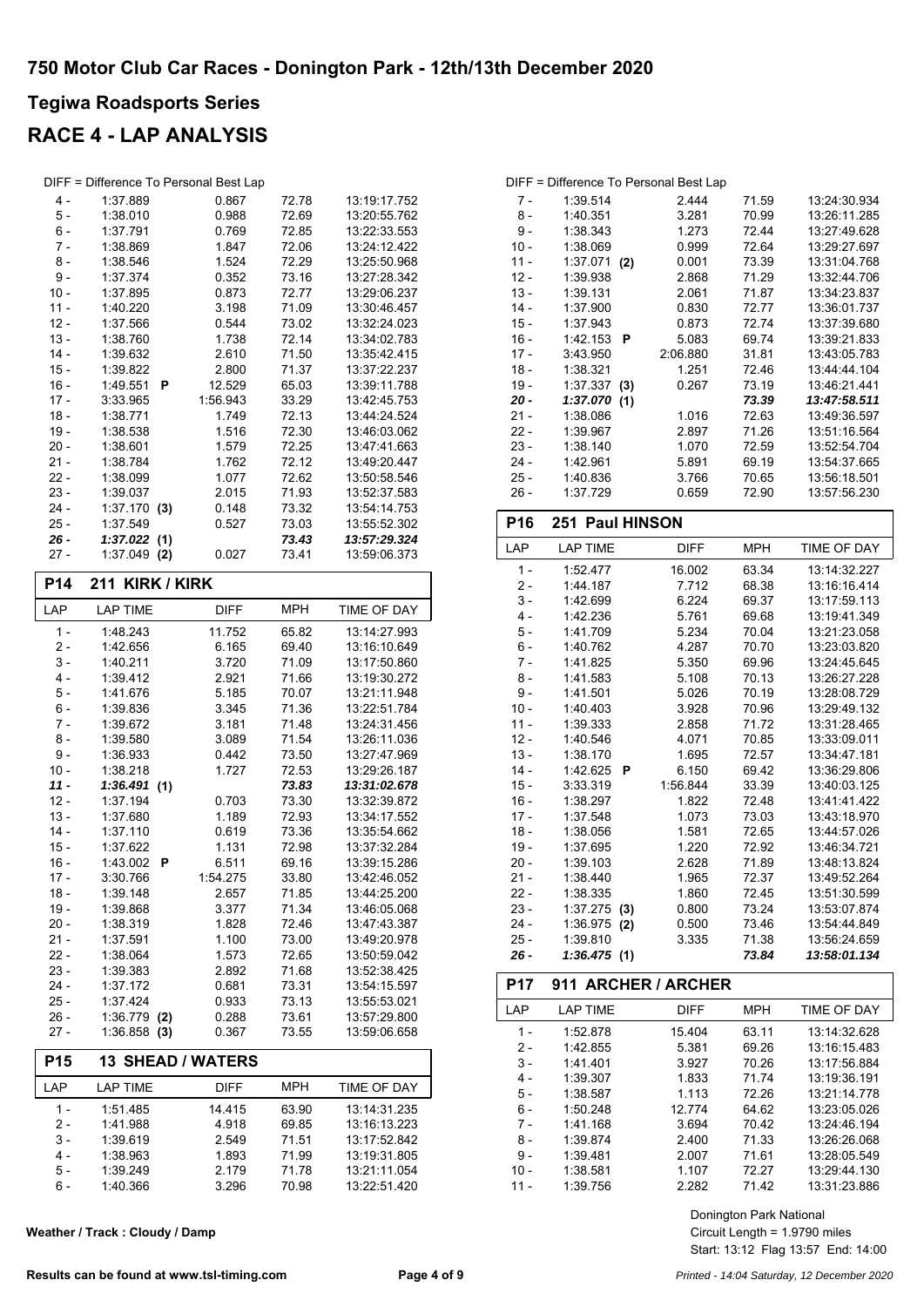### **RACE 4 - LAP ANALYSIS**

|                 | DIFF = Difference To Personal Best Lap |             |            |              |
|-----------------|----------------------------------------|-------------|------------|--------------|
| $12 -$          | 1:47.247<br>P                          | 9.773       | 66.43      | 13:33:11.133 |
| $13 -$          | 3:43.577                               | 2:06.103    | 31.86      | 13:36:54.710 |
| $14 -$          | 1:39.997                               | 2.523       | 71.24      | 13:38:34.707 |
| $15 -$          | 1:39.740                               | 2.266       | 71.43      | 13:40:14.447 |
| $16 -$          | 1:40.199                               | 2.725       | 71.10      | 13:41:54.646 |
| $17 -$          | 1:40.181                               | 2.707       | 71.11      | 13:43:34.827 |
| $18 -$          | 1:37.661<br>(2)                        | 0.187       | 72.95      | 13:45:12.488 |
| 19 -            | 1:38.404                               | 0.930       | 72.40      | 13:46:50.892 |
| $20 -$          | 1:39.322                               | 1.848       | 71.73      | 13:48:30.214 |
| 21 -            | 1:39.573                               | 2.099       | 71.55      | 13:50:09.787 |
| $22 -$          | 1:41.883                               | 4.409       | 69.92      | 13:51:51.670 |
| $23 -$          | 1:39.783                               | 2.309       | 71.40      | 13:53:31.453 |
| 24 -            | 1:39.907                               | 2.433       | 71.31      | 13:55:11.360 |
| 25 -            | 1:37.474(1)                            |             | 73.09      | 13:56:48.834 |
| $26 -$          | 1:37.978<br>(3)                        | 0.504       | 72.71      | 13:58:26.812 |
|                 |                                        |             |            |              |
| <b>P18</b>      | <b>15 Colin GILLESPIE</b>              |             |            |              |
| LAP             | <b>LAP TIME</b>                        | <b>DIFF</b> | <b>MPH</b> | TIME OF DAY  |
| $1 -$           | 1:50.967                               | 14.333      | 64.20      | 13:14:30.717 |
| $2 -$           | 1:44.250                               | 7.616       | 68.34      | 13:16:14.967 |
| 3 -             | 1:43.678                               | 7.044       | 68.71      | 13:17:58.645 |
| $4 -$           | 1:41.000                               | 4.366       | 70.54      | 13:19:39.645 |
| 5 -             | 1:40.928                               | 4.294       | 70.59      | 13:21:20.573 |
| 6 -             | 1:42.040                               | 5.406       | 69.82      | 13:23:02.613 |
| $7 -$           | 1:41.297                               | 4.663       | 70.33      | 13:24:43.910 |
| 8 -             | 1:41.269                               | 4.635       | 70.35      | 13:26:25.179 |
| 9 -             | 1:45.310<br>P                          | 8.676       | 67.65      | 13:28:10.489 |
| $10 -$          | 3:52.188                               | 2:15.554    | 30.68      | 13:32:02.677 |
| $11 -$          | 1:42.578                               | 5.944       | 69.45      | 13:33:45.255 |
| $12 -$          | 1:41.003                               | 4.369       | 70.53      | 13:35:26.258 |
| $13 -$          | 1:40.777                               | 4.143       | 70.69      | 13:37:07.035 |
| $14 -$          | 1:39.735                               | 3.101       | 71.43      | 13:38:46.770 |
| $15 -$          | 1:41.572                               | 4.938       | 70.14      | 13:40:28.342 |
| $16 -$          | 1:38.975                               | 2.341       | 71.98      | 13:42:07.317 |
| $17 -$          | 1:38.810                               | 2.176       | 72.10      | 13:43:46.127 |
| $18 -$          | 1:39.113                               | 2.479       | 71.88      | 13:45:25.240 |
| 19 -            | 1:38.700                               | 2.066       | 72.18      | 13:47:03.940 |
| 20 -            | 1:46.399                               | 9.765       | 66.96      | 13:48:50.339 |
| 21 -            | 1:37.812                               | 1.178       | 72.84      | 13:50:28.151 |
| $22 -$          | 1:39.044                               | 2.410       | 71.93      | 13:52:07.195 |
| 23 -            | 1:39.589                               | 2.955       | 71.54      | 13:53:46.784 |
| 24 -            | 1:37.573<br>(3)                        | 0.939       | 73.01      | 13:55:24.357 |
| 25 -            | 1:36.634<br>(1)                        |             | 73.72      | 13:57:00.991 |
| 26 -            | 1:36.771 (2)                           | 0.137       | 73.62      | 13:58:37.762 |
| P <sub>19</sub> | 230 HOLLAND / SMITH                    |             |            |              |
| LAP             | <b>LAP TIME</b>                        | DIFF        | <b>MPH</b> | TIME OF DAY  |
| $1 -$           | 1:53.845                               | 14.944      | 62.58      | 13:14:33.595 |
| $2 -$           | 1:43.573                               | 4.672       | 68.78      | 13:16:17.168 |
| 3 -             | 1:43.198                               | 4.297       | 69.03      | 13:18:00.366 |
| 4 -             | 1:41.883                               | 2.982       | 69.92      | 13:19:42.249 |
| 5 -             | 1:42.779                               | 3.878       | 69.32      | 13:21:25.028 |
| 6 -             | 1:42.059                               | 3.158       | 69.80      | 13:23:07.087 |
| $7 -$           | 1:42.524                               | 3.623       | 69.49      | 13:24:49.611 |
| 8 -             | 1:41.988                               | 3.087       | 69.85      | 13:26:31.599 |
| 9 -             | 1:40.853                               | 1.952       | 70.64      | 13:28:12.452 |
| $10 -$          | 1:42.952                               | 4.051       | 69.20      | 13:29:55.404 |
| $11 -$          | 1:41.676                               | 2.775       | 70.07      | 13:31:37.080 |
|                 |                                        |             |            |              |
| $12 -$          | 1:42.338                               | 3.437       | 69.61      | 13:33:19.418 |
| $13 -$          | 1:44.049<br>P                          | 5.148       | 68.47      | 13:35:03.467 |
| $14 -$          | 3:38.414                               | 1:59.513    | 32.61      | 13:38:41.881 |
| $15 -$          | 1:42.051                               | 3.150       | 69.81      | 13:40:23.932 |

**Weather / Track : Cloudy / Damp**

| DIFF = Difference To Personal Best Lap |                 |       |       |              |  |
|----------------------------------------|-----------------|-------|-------|--------------|--|
| $17 -$                                 | $1:39.595$ (3)  | 0.694 | 71.53 | 13:43:44.836 |  |
| $18 -$                                 | 1:41.863        | 2.962 | 69.94 | 13:45:26.699 |  |
| $19 -$                                 | 1:40.541        | 1.640 | 70.86 | 13:47:07.240 |  |
| $20 -$                                 | 1:40.980        | 2.079 | 70.55 | 13:48:48.220 |  |
| $21 -$                                 | 1:40.950        | 2.049 | 70.57 | 13:50:29.170 |  |
| $22 -$                                 | 1:40.446        | 1.545 | 70.93 | 13:52:09.616 |  |
| $23 -$                                 | 1:41.851        | 2.950 | 69.95 | 13:53:51.467 |  |
| $24 -$                                 | 1:40.093        | 1.192 | 71.18 | 13:55:31.560 |  |
| $25 -$                                 | 1:39.564<br>(2) | 0.663 | 71.55 | 13:57:11.124 |  |
| - 26                                   | 1:38.901        |       | 72.03 | 13:58:50.025 |  |
|                                        |                 |       |       |              |  |

| P <sub>20</sub> | 1 DRINKWATER / READ |             |            |              |  |
|-----------------|---------------------|-------------|------------|--------------|--|
| LAP             | <b>LAP TIME</b>     | <b>DIFF</b> | <b>MPH</b> | TIME OF DAY  |  |
| $1 -$           | 1:55.448            | 16.769      | 61.71      | 13:14:35.198 |  |
| $2 -$           | 1:43.201            | 4.522       | 69.03      | 13:16:18.399 |  |
| 3 -             | 1:43.245            | 4.566       | 69.00      | 13:18:01.644 |  |
| 4 -             | 1:45.977            | 7.298       | 67.22      | 13:19:47.621 |  |
| 5 -             | 1:42.599            | 3.920       | 69.44      | 13:21:30.220 |  |
| $6 -$           | 1:42.234            | 3.555       | 69.68      | 13:23:12.454 |  |
| $7 -$           | 1:41.546            | 2.867       | 70.16      | 13:24:54.000 |  |
| $8 -$           | 1:42.688            | 4.009       | 69.38      | 13:26:36.688 |  |
| 9 -             | 1:42.590            | 3.911       | 69.44      | 13:28:19.278 |  |
| $10 -$          | 1:42.485            | 3.806       | 69.51      | 13:30:01.763 |  |
| $11 -$          | 1:41.786            | 3.107       | 69.99      | 13:31:43.549 |  |
| $12 -$          | 1:41.493            | 2.814       | 70.19      | 13:33:25.042 |  |
| $13 -$          | 1:41.351            | 2.672       | 70.29      | 13:35:06.393 |  |
| $14 -$          | 1:41 662            | 2.983       | 70.08      | 13:36:48.055 |  |
| $15 -$          | 1:41.890            | 3.211       | 69.92      | 13:38:29.945 |  |
| $16 -$          | 1:43.387            | 4.708       | 68.91      | 13:40:13.332 |  |
| $17 -$          | 1:47.864<br>P       | 9.185       | 66.05      | 13:42:01.196 |  |
| $18 -$          | 3.34527             | 1:55.848    | 33.21      | 13:45:35.723 |  |
| $19 -$          | 1:44.218            | 5.539       | 68.36      | 13:47:19.941 |  |
| $20 -$          | 1:39.979<br>(3)     | 1.300       | 71.26      | 13:48:59.920 |  |
| $21 -$          | 1:42.089            | 3.410       | 69.78      | 13:50:42.009 |  |
| $22 -$          | 1:41.616            | 2.937       | 70.11      | 13:52:23.625 |  |
| $23 -$          | 1:41.506            | 2.827       | 70.18      | 13:54:05.131 |  |
| $24 -$          | 1:40.458            | 1.779       | 70.92      | 13:55:45.589 |  |
| 25 -            | 1:38.679<br>(1)     |             | 72.20      | 13:57:24.268 |  |
| $26 -$          | 1:39.873<br>(2)     | 1.194       | 71.33      | 13:59:04.141 |  |

#### **P21 213 COGSWELL / GILLAM**

| LAP    | <b>LAP TIME</b> | <b>DIFF</b> | <b>MPH</b> | TIME OF DAY  |
|--------|-----------------|-------------|------------|--------------|
| $1 -$  | 1:54.190        | 13.274      | 62.39      | 13:14:33.940 |
| 2 -    | 1:43.676        | 2.760       | 68.72      | 13:16:17.616 |
| $3 -$  | 1:43.199        | 2.283       | 69.03      | 13:18:00.815 |
| 4 -    | 1:42.583        | 1.667       | 69.45      | 13:19:43.398 |
| 5 -    | 1:41.636        | 0.720       | 70.09      | 13:21:25.034 |
| $6 -$  | 1:42.732        | 1.816       | 69.35      | 13:23:07.766 |
| $7 -$  | 1:43.163        | 2.247       | 69.06      | 13:24:50.929 |
| 8 -    | 1:41.376        | 0.460       | 70.27      | 13:26:32.305 |
| 9 -    | 1:40.916(1)     |             | 70.59      | 13:28:13.221 |
| $10 -$ | 1:42.570        | 1.654       | 69.46      | 13:29:55.791 |
| $11 -$ | 1:42.295        | 1.379       | 69.64      | 13:31:38.086 |
| $12 -$ | 1:42.826        | 1.910       | 69.28      | 13:33:20.912 |
| $13 -$ | 1:45.094<br>P   | 4.178       | 67.79      | 13:35:06.006 |
| $14 -$ | 3:54.911        | 2:13.995    | 30.32      | 13:39:00.917 |
| $15 -$ | 1:42.698        | 1.782       | 69.37      | 13:40:43.615 |
| $16 -$ | 1:42.750        | 1.834       | 69.33      | 13:42:26.365 |
| $17 -$ | 1:43.274        | 2.358       | 68.98      | 13:44:09.639 |
| $18 -$ | 1:43.083        | 2.167       | 69.11      | 13:45:52.722 |
| $19 -$ | 1:42.009        | 1.093       | 69.84      | 13:47:34.731 |
| $20 -$ | 1:42.780        | 1.864       | 69.31      | 13:49:17.511 |
| 21 -   | 1:42.632        | 1.716       | 69.41      | 13:51:00.143 |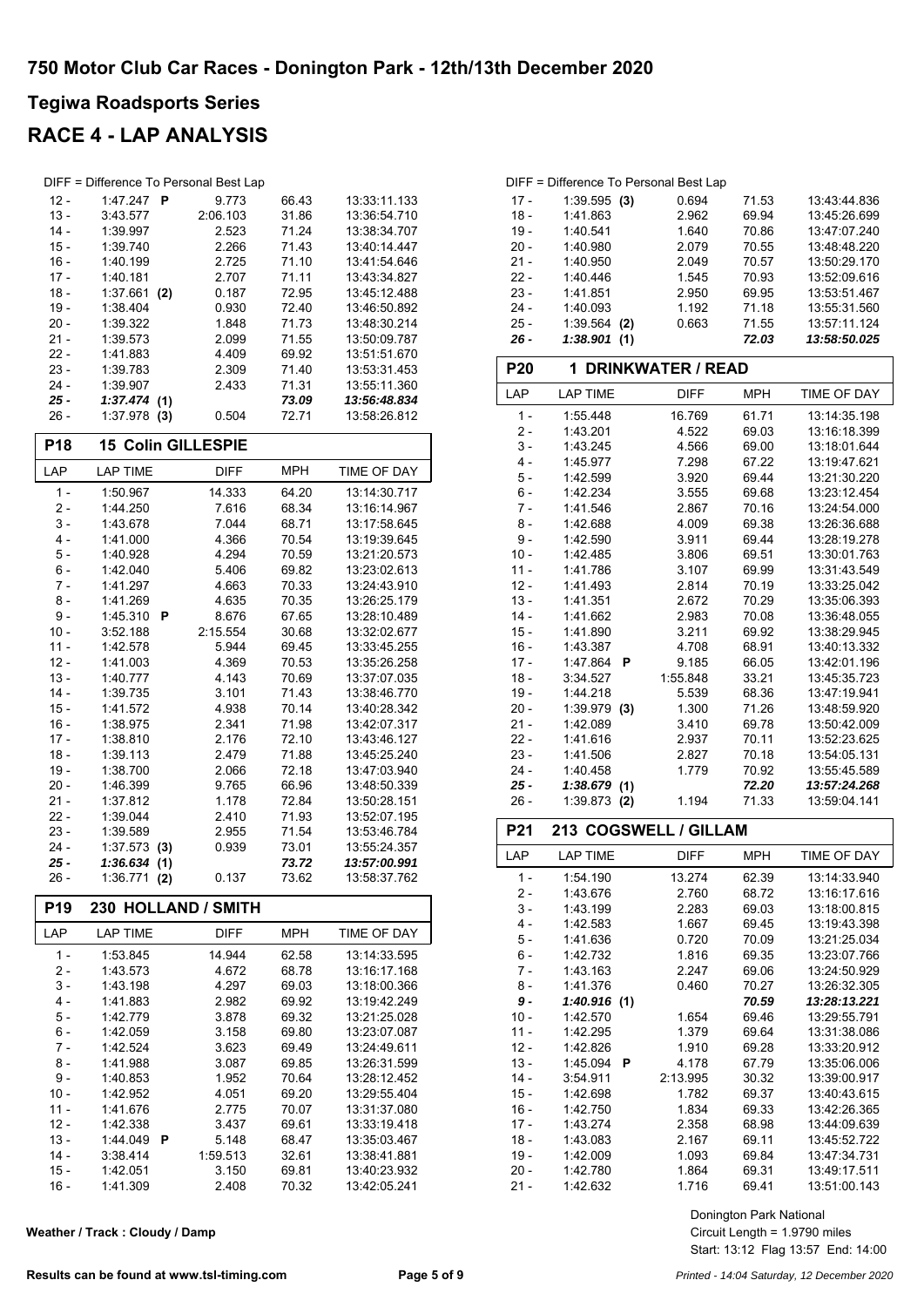### **RACE 4 - LAP ANALYSIS**

|                  | DIFF = Difference To Personal Best Lap |                |                |                              |
|------------------|----------------------------------------|----------------|----------------|------------------------------|
| $22 -$           | 1:42.638                               | 1.722          | 69.41          | 13:52:42.781                 |
| $23 -$           | 1:41.440                               | 0.524          | 70.23          | 13:54:24.221                 |
| $24 -$           | $1:41.316$ (3)                         | 0.400          | 70.32          | 13:56:05.537                 |
| 25 -             | $1:41.003$ (2)                         | 0.087          | 70.53          | 13:57:46.540                 |
|                  |                                        |                |                |                              |
| <b>P22</b>       | 221 JOHNSON / HANCY                    |                |                |                              |
| LAP              | <b>LAP TIME</b>                        | <b>DIFF</b>    | <b>MPH</b>     | TIME OF DAY                  |
| $1 -$            | 1:53.622                               | 14.685         | 62.70          | 13:14:33.372                 |
| 2 -              | 1:43.622                               | 4.685          | 68.75          | 13:16:16.994                 |
| 3 -              | 1:42.733                               | 3.796          | 69.35          | 13:17:59.727                 |
| $4 -$            | 1:42.339                               | 3.402          | 69.61          | 13:19:42.066                 |
| 5 -              | 1:40.323<br>(3)                        | 1.386          | 71.01          | 13:21:22.389                 |
| 6 -              | 1:40.835                               | 1.898          | 70.65          | 13:23:03.224                 |
| 7 -              | 1:42.184                               | 3.247          | 69.72          | 13:24:45.408                 |
| 8 -              | 1:41.258                               | 2.321          | 70.36          | 13:26:26.666                 |
| 9 -              | 1:42.091                               | 3.154          | 69.78          | 13:28:08.757                 |
| 10 -             | 1:38.937(1)                            |                | 72.01          | 13:29:47.694                 |
| $11 -$           | 1:39.907<br>(2)                        | 0.970          | 71.31          | 13:31:27.601                 |
| $12 -$           | 1:41.201                               | 2.264          | 70.40          | 13:33:08.802                 |
| $13 -$           | 1:42.938<br>P                          | 4.001          | 69.21          | 13:34:51.740                 |
| 14 -             | 3:38.198                               | 1:59.261       | 32.65          | 13:38:29.938                 |
| $15 -$           | 1:47.645                               | 8.708          | 66.18          | 13:40:17.583                 |
| $16 -$<br>$17 -$ | 1:44.118                               | 5.181<br>3.942 | 68.42<br>69.25 | 13:42:01.701<br>13:43:44.580 |
| $18 -$           | 1:42.879<br>1:51.374                   | 12.437         | 63.97          | 13:45:35.954                 |
| 19 -             | 1:46.156                               | 7.219          | 67.11          | 13:47:22.110                 |
| 20 -             | 1:45.210                               | 6.273          | 67.71          | 13:49:07.320                 |
| 21 -             | 1:46.835                               | 7.898          | 66.68          | 13:50:54.155                 |
| 22 -             | 1:43.976                               | 5.039          | 68.52          | 13:52:38.131                 |
| $23 -$           | 1:43.001                               | 4.064          | 69.17          | 13:54:21.132                 |
|                  |                                        |                |                |                              |
|                  |                                        |                |                |                              |
| 24 -<br>25 -     | 1:43.898<br>1:44.211                   | 4.961<br>5.274 | 68.57<br>68.36 | 13:56:05.030<br>13:57:49.241 |
|                  |                                        |                |                |                              |
| P <sub>23</sub>  | 178 Pete SEELY                         |                |                |                              |
| LAP              | <b>LAP TIME</b>                        | <b>DIFF</b>    | <b>MPH</b>     | TIME OF DAY                  |
| $1 -$            | 2:08.740                               | 27.677         | 55.34          | 13:14:48.490                 |
| 2 -              | 1:45.729                               | 4.666          | 67.38          | 13:16:34.219                 |
| 3 -              | 1:44.687                               | 3.624          | 68.05          | 13:18:18.906                 |
| 4 -              | 1:43.342                               | 2.279          | 68.94          | 13:20:02.248                 |
| 5 -              | 1:44.878                               | 3.815          | 67.93          | 13:21:47.126                 |
| 6 -              | 1:45.411                               | 4.348          | 67.58          | 13:23:32.537                 |
| 7 -              | 1:44.855                               | 3.792          | 67.94          | 13:25:17.392                 |
| 8 -              | 1:42.703                               | 1.640          | 69.37          | 13:27:00.095                 |
| 9 -              | 1:42.402                               | 1.339          | 69.57          | 13:28:42.497                 |
| $10 -$           | 1:43.201                               | 2.138          | 69.03          | 13:30:25.698                 |
| $11 -$           | 1:42.142                               | 1.079          | 69.75          | 13:32:07.840                 |
| $12 -$           | 1:41.360<br>(3)                        | 0.297          | 70.29          | 13:33:49.200                 |
| $13 -$           | 1:41.072<br>(2)                        | 0.009          | 70.49          | 13:35:30.272                 |
| 14 -             | 1:47.110<br>P                          | 6.047          | 66.51          | 13:37:17.382                 |
| $15 -$<br>$16 -$ | 3:35.759                               | 1:54.696       | 33.02<br>70.49 | 13:40:53.141<br>13:42:34.204 |
| $17 -$           | 1:41.063(1)<br>1:54.060                | 12.997         | 62.46          | 13:44:28.264                 |
| 18 -             | 1:43.181                               | 2.118          | 69.04          | 13:46:11.445                 |
| $19 -$           | 1:41.545                               | 0.482          | 70.16          | 13:47:52.990                 |
| $20 -$           | 1:42.293                               | 1.230          | 69.64          | 13:49:35.283                 |
| 21 -             | 1:43.565                               | 2.502          | 68.79          | 13:51:18.848                 |
| 22 -             | 1:43.729                               | 2.666          | 68.68          | 13:53:02.577                 |
| $23 -$           | 1:41.758                               | 0.695          | 70.01          | 13:54:44.335                 |
| 24 -             | 1:45.285                               | 4.222          | 67.67          | 13:56:29.620                 |

| <b>P24</b>       | <b>44 KING / REECE</b>  |                |                       |                              |  |
|------------------|-------------------------|----------------|-----------------------|------------------------------|--|
| LAP              | <b>LAP TIME</b>         | <b>DIFF</b>    | <b>MPH</b>            | TIME OF DAY                  |  |
| 1 -              | 1:55.230                | 14.867         | 61.82                 | 13:14:34.980                 |  |
| $2 -$            | 1:44.883                | 4.520          | 67.92                 | 13:16:19.863                 |  |
| $3 -$            | 1:42.031                | 1.668          | 69.82                 | 13:18:01.894                 |  |
| 4 -              | 1:41.278                | 0.915          | 70.34                 | 13:19:43.172                 |  |
| $5 -$            | 1:41.400                | 1.037          | 70.26                 | 13:21:24.572                 |  |
| 6 -              | 1:41.030<br>(3)         | 0.667          | 70.52                 | 13:23:05.602                 |  |
| 7 -              | 1:40.924<br>(2)         | 0.561          | 70.59                 | 13:24:46.526                 |  |
| 8 -              | 1:41.319                | 0.956          | 70.31                 | 13:26:27.845                 |  |
| 9 -              | 1:41.280                | 0.917          | 70.34                 | 13:28:09.125                 |  |
| 10 -             | 1:40.363(1)             |                | 70.98                 | 13:29:49.488                 |  |
| $11 -$           | 1:44.807<br>Р           | 4.444          | 67.97                 | 13:31:34.295                 |  |
| $12 -$           | 3:48.974                | 2:08.611       | 31.11                 | 13:35:23.269                 |  |
| $13 -$           | 1:46.756                | 6.393          | 66.73                 | 13:37:10.025                 |  |
| $14 -$           | 1:46.799                | 6.436          | 66.71                 | 13:38:56.824                 |  |
| $15 -$           | 1:44.895                | 4.532          | 67.92                 | 13:40:41.719                 |  |
| $16 -$           | 1:43.783                | 3.420          | 68.64                 | 13:42:25.502                 |  |
| $17 -$           | 1:46.415                | 6.052          | 66.95                 | 13:44:11.917                 |  |
| $18 -$           | 1:43.696                | 3.333          | 68.70                 | 13:45:55.613                 |  |
| $19 -$           | 1:43.563                | 3.200          | 68.79                 | 13:47:39.176                 |  |
| 20 -             | 1:47.651                | 7.288          | 66.18                 | 13:49:26.827                 |  |
| $21 -$           | 1:46.487                | 6.124          | 66.90                 | 13:51:13.314                 |  |
| 22 -             | 1:45.887                | 5.524          | 67.28                 | 13:52:59.201                 |  |
| $23 -$           | 1:44.601                | 4.238          | 68.11                 | 13:54:43.802                 |  |
| 24 -<br>25 -     | 1:46.534<br>1:43.830    | 6.171<br>3.467 | 66.87<br>68.61        | 13:56:30.336<br>13:58:14.166 |  |
|                  |                         |                |                       |                              |  |
| P25              | 126 Jonathan HAYES      |                |                       |                              |  |
| LAP              | <b>LAP TIME</b>         | <b>DIFF</b>    | <b>MPH</b>            | TIME OF DAY                  |  |
| $1 -$            | 2:00.539                | 18.862         | 59.10                 | 13:14:40.289                 |  |
| $2 -$            | 1:44.963                | 3.286          | 67.87                 | 13:16:25.252                 |  |
| 3 -              | 1:45.002                | 3.325          | 67.85                 | 13:18:10.254                 |  |
| 4 -              | 1:46.227                | 4.550          | 67.06                 | 13:19:56.481                 |  |
| $5 -$            | 1:44.945                | 3.268          | 67.88                 | 13:21:41.426                 |  |
| 6 -              | 1:43.785                | 2.108          | 68.64                 | 13:23:25.211                 |  |
| 7 -              | 1:46.710                | 5.033          | 66.76                 | 13:25:11.921                 |  |
| 8 -              | 1:46.897                | 5.220          | 66.64                 | 13:26:58.818                 |  |
| 9 -              | 1:42.790                | 1.113          | 69.31                 | 13:28:41.608<br>13:30:25.662 |  |
| $10 -$<br>$11 -$ | 1:44.054<br>1:44.433    | 2.377<br>2.756 | 68.47<br>68.22        | 13:32:10.095                 |  |
| $12 -$           | 1:43.594                | 1.917          | 68.77                 | 13:33:53.689                 |  |
| $13 -$           | 1:43.409                | 1.732          | 68.89                 | 13:35:37.098                 |  |
| 14 -             | 1:49.762<br>Р           | 8.085          | 64.90                 | 13:37:26.860                 |  |
| $15 -$           | 3:43.841                | 2:02.164       | 31.82                 | 13:41:10.701                 |  |
| $16 -$           | 1:43.568                | 1.891          | 68.79                 | 13:42:54.269                 |  |
| $17 -$           | 1:43.904                | 2.227          | 68.56                 | 13:44:38.173                 |  |
| $18 -$           | 1:41.962 (2)            | 0.285          | 69.87                 | 13:46:20.135                 |  |
| $19 -$           | 1:42.989                | 1.312          | 69.17                 | 13:48:03.124                 |  |
| $20 -$           | 1:43.156                | 1.479          | 69.06                 | 13:49:46.280                 |  |
| 21 -             | 1:45.527                | 3.850          | 67.51                 | 13:51:31.807                 |  |
| $22 -$           | 1:42.666                | 0.989          | 69.39                 | 13:53:14.473                 |  |
| $23 -$           | 1.42.271(3)             | 0.594          | 69.66                 | 13:54:56.744                 |  |
| 24 -             | 1:42.443                | 0.766          | 69.54                 | 13:56:39.187                 |  |
| 25 -             | 1:41.677(1)             |                | 70.07                 | 13:58:20.864                 |  |
| P <sub>26</sub>  | <b>5 Anthony SEDDON</b> |                |                       |                              |  |
| LAP              | <b>LAP TIME</b>         | DIFF           | MPH                   | TIME OF DAY                  |  |
| $1 -$            | 2:02.793                | 19.820         | 58.02                 | 13:14:42.543                 |  |
| $2 -$            | 1:46.016                | 3.043          | 67.20                 | 13:16:28.559                 |  |
| $3 -$            | 1:45.686                | 2.713          | 67.41                 | 13:18:14.245                 |  |
| 4 -              | 1:45.494                | 2.521          | 67.53                 | 13:19:59.739                 |  |
|                  |                         |                | ninaton Dork National |                              |  |

DIFF = Difference To Personal Best Lap

Donington Park National

Start: 13:12 Flag 13:57 End: 14:00 Circuit Length = 1.9790 miles

**Weather / Track : Cloudy / Damp**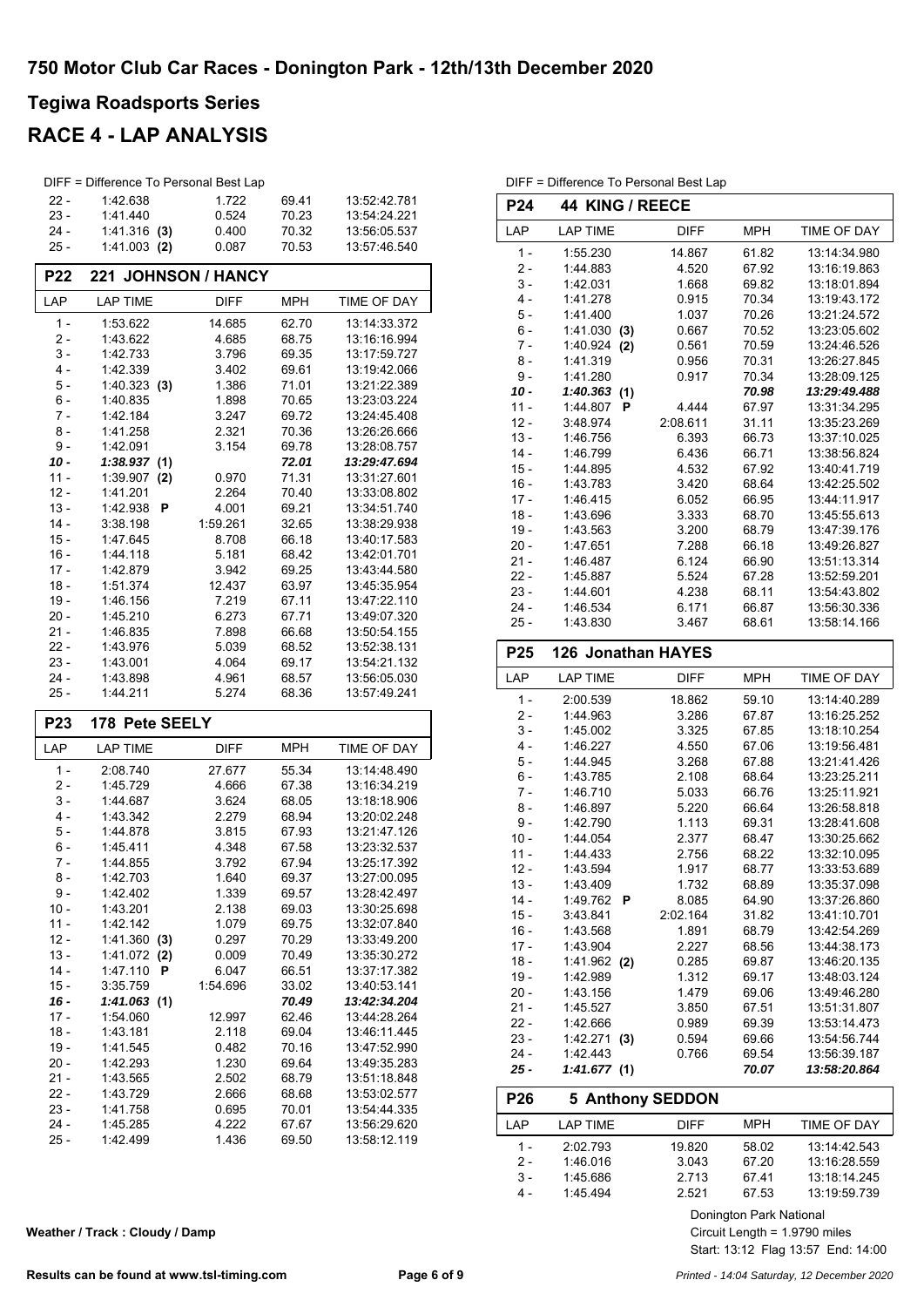### **RACE 4 - LAP ANALYSIS**

| DIFF = Difference To Personal Best Lap |                             |                |                |                              |
|----------------------------------------|-----------------------------|----------------|----------------|------------------------------|
| 5 -                                    | 1:45.556                    | 2.583          | 67.49          | 13:21:45.295                 |
| 6 -                                    | 1:46.317                    | 3.344          | 67.01          | 13:23:31.612                 |
| 7 -                                    | 1:47.005                    | 4.032          | 66.58          | 13:25:18.617                 |
| 8 -                                    | 1:45.163                    | 2.190          | 67.74          | 13:27:03.780                 |
| 9 -                                    | 1:48.640                    | 5.667          | 65.58          | 13:28:52.420                 |
| $10 -$                                 | 1:45.357                    | 2.384          | 67.62          | 13:30:37.777                 |
| $11 -$                                 | 1:44.588                    | 1.615          | 68.12          | 13:32:22.365                 |
| $12 -$                                 | 1:45.339                    | 2.366          | 67.63          | 13:34:07.704                 |
| $13 -$                                 | 1:44.943                    | 1.970          | 67.89          | 13:35:52.647                 |
| $14 -$                                 | 1:48.462<br>P               | 5.489          | 65.68          | 13:37:41.109                 |
| $15 -$                                 | 3:34.223                    | 1:51.250       | 33.25          | 13:41:15.332                 |
| $16 -$                                 | 1:44.966                    | 1.993          | 67.87          | 13:43:00.298                 |
| $17 -$                                 | 1:43.845<br>(3)             | 0.872          | 68.60          | 13:44:44.143                 |
| 18 -                                   | 1:44.212                    | 1.239          | 68.36          | 13:46:28.355                 |
| 19 -                                   | 1:47.117                    | 4.144          | 66.51          | 13:48:15.472                 |
| 20 -                                   | $1:42.977$ (2)              | 0.004          | 69.18          | 13:49:58.449                 |
| 21 -                                   | 1:44.838                    | 1.865          | 67.95          | 13:51:43.287                 |
| 22 -                                   | 1:44.724                    | 1.751          | 68.03          | 13:53:28.011                 |
| $23 -$                                 | 1:44.437                    | 1.464          | 68.21          | 13:55:12.448                 |
| 24 -                                   | 1:42.973(1)                 |                | 69.18          | 13:56:55.421                 |
| $25 -$                                 | 1:44.867                    | 1.894          | 67.93          | 13:58:40.288                 |
| <b>P27</b>                             | <b>122 Nick WILLIAMSON</b>  |                |                |                              |
| LAP                                    | <b>LAP TIME</b>             | <b>DIFF</b>    | <b>MPH</b>     | TIME OF DAY                  |
| $1 -$                                  | 3:33.203                    | 1:54.231       | 33.41          | 13:16:12.953                 |
| $2 -$                                  | 1:46.623                    | 7.651          | 66.82          | 13:17:59.576                 |
| $3 -$                                  | 1:45.666                    | 6.694          | 67.42          | 13:19:45.242                 |
| 4 -                                    | 1:42.665                    | 3.693          | 69.39          | 13:21:27.907                 |
| 5 -                                    | 1:42.690                    | 3.718          | 69.38          | 13:23:10.597                 |
| 6 -                                    | 1:42.532                    | 3.560          | 69.48          | 13:24:53.129                 |
| 7 -                                    | 1:43.207                    | 4.235          | 69.03          | 13:26:36.336                 |
| 8 -                                    | 1:42.199                    | 3.227          | 69.71          | 13:28:18.535                 |
| 9 -                                    | 1:42.183                    | 3.211          | 69.72          | 13:30:00.718                 |
| $10 -$                                 | 1:46.871<br>P               | 7.899          | 66.66          | 13:31:47.589                 |
| $11 -$                                 | 3:31.414                    | 1:52.442       | 33.69          | 13:35:19.003                 |
| $12 -$                                 | 1:42.704                    | 3.732          | 69.37          | 13:37:01.707                 |
| $13 -$                                 | 1:41.518                    | 2.546          | 70.18          | 13:38:43.225                 |
| $14 -$                                 | 1:40.699                    | 1.727          | 70.75          | 13:40:23.924                 |
| 15 -                                   | 1:42.041                    | 3.069          | 69.82          | 13:42:05.965                 |
| $16 -$                                 | 1:41.024                    | 2.052          | 70.52          | 13:43:46.989                 |
| $17 -$                                 | 1:43.323                    | 4.351          | 68.95          | 13:45:30.312                 |
| $18 -$                                 | 1:40.475                    | 1.503          | 70.90          | 13:47:10.787                 |
| $19 -$                                 | 1:42.239                    | 3.267          | 69.68          | 13:48:53.026                 |
| 20 -                                   | 1:41.845                    | 2.873          | 69.95          | 13:50:34.871                 |
| 21 -                                   | 1:39.074<br>(3)             | 0.102          | 71.91          | 13:52:13.945                 |
| $22 -$<br>$23 -$                       | 1:38.992<br>(2)<br>1:40.195 | 0.020<br>1.223 | 71.97          | 13:53:52.937                 |
| 24 -                                   |                             |                | 71.10          | 13:55:33.132<br>13:57:12.683 |
| 25 -                                   |                             |                |                |                              |
|                                        | 1:39.551                    | 0.579          | 71.56          |                              |
|                                        | 1:38.972(1)                 |                | 71.98          | 13:58:51.655                 |
| <b>P28</b>                             | 117 Sam DAFFIN              |                |                |                              |
| LAP                                    | LAP TIME                    | <b>DIFF</b>    | <b>MPH</b>     | TIME OF DAY                  |
| $1 -$                                  | 2:02.592                    | 18.799         | 58.11          | 13:14:42.342                 |
| $2 -$                                  | 1:48.818                    | 5.025          | 65.47          | 13:16:31.160                 |
| 3 -                                    | 1:45.246                    | 1.453          | 67.69          | 13:18:16.406                 |
| 4 -                                    | 1:45.522                    | 1.729          | 67.51          | 13:20:01.928                 |
| 5 -                                    | 1:46.777                    | 2.984          | 66.72          | 13:21:48.705                 |
| 6 -                                    | 1:45.639                    | 1.846          | 67.44          | 13:23:34.344                 |
| 7 -                                    | 1:48.350                    | 4.557          | 65.75          | 13:25:22.694                 |
| $8 -$                                  | 1:45.618                    | 1.825          | 67.45          | 13:27:08.312                 |
| 9 -                                    | 1:46.692                    | 2.899          | 66.77          | 13:28:55.004                 |
| $10 -$<br>$11 -$                       | 1:46.406<br>1:51.653<br>Ρ   | 2.613<br>7.860 | 66.95<br>63.81 | 13:30:41.410<br>13:32:33.063 |

**Weather / Track : Cloudy / Damp**

|        |            |     | DIFF = Difference To Personal Best Lap |       |              |
|--------|------------|-----|----------------------------------------|-------|--------------|
| $12 -$ | 3:42.027   |     | 1:58.234                               | 32.08 | 13:36:15.090 |
| $13 -$ | 1:45.246   |     | 1.453                                  | 67.69 | 13:38:00.336 |
| $14 -$ | 1:45.176   |     | 1.383                                  | 67.74 | 13:39:45.512 |
| $15 -$ | 1:45.836   |     | 2.043                                  | 67.31 | 13:41:31.348 |
| $16 -$ | 1:45.241   |     | 1.448                                  | 67.69 | 13:43:16.589 |
| $17 -$ | 1:45.784   |     | 1.991                                  | 67.35 | 13:45:02.373 |
| $18 -$ | 1.44632(3) |     | 0.839                                  | 68.09 | 13:46:47.005 |
| $19 -$ | 1:46.833   |     | 3.040                                  | 66.68 | 13:48:33.838 |
| $20 -$ | 1:45.128   |     | 1.335                                  | 67.77 | 13:50:18.966 |
| $21 -$ | 1:46.578   |     | 2.785                                  | 66.84 | 13:52:05.544 |
| $22 -$ | 1:45.274   |     | 1.481                                  | 67.67 | 13:53:50.818 |
| $23 -$ | 1:45.969   |     | 2.176                                  | 67.23 | 13:55:36.787 |
| $24 -$ | 1:43.793   | (1) |                                        | 68.64 | 13:57:20.580 |
| $25 -$ | 1:43.917   | (2) | 0.124                                  | 68.56 | 13:59:04.497 |

| P <sub>29</sub> | <b>127 BLAKE / MUNRO</b> |             |            |                    |
|-----------------|--------------------------|-------------|------------|--------------------|
| LAP             | <b>LAP TIME</b>          | <b>DIFF</b> | <b>MPH</b> | <b>TIME OF DAY</b> |
| $1 -$           | 2:04.096                 | 21.060      | 57.41      | 13:14:43.846       |
| $2 -$           | 1:48.883                 | 5.847       | 65.43      | 13:16:32.729       |
| $3 -$           | 1:46.406                 | 3.370       | 66.95      | 13:18:19.135       |
| $4 -$           | 1:46.188                 | 3.152       | 67.09      | 13:20:05.323       |
| $5 -$           | 1:45.769                 | 2.733       | 67.36      | 13:21:51.092       |
| $6 -$           | 1:46.242                 | 3.206       | 67.06      | 13:23:37.334       |
| $7 -$           | 1:47.563                 | 4.527       | 66.23      | 13:25:24.897       |
| $8 -$           | 1:45.903                 | 2.867       | 67.27      | 13:27:10.800       |
| $9 -$           | 1:45.645                 | 2.609       | 67.43      | 13:28:56.445       |
| $10 -$          | 1:50.591                 | 7.555       | 64.42      | 13:30:47.036       |
| $11 -$          | 1:46.455                 | 3.419       | 66.92      | 13:32:33.491       |
| $12 -$          | 1:45.990                 | 2.954       | 67.21      | 13:34:19.481       |
| $13 -$          | 1:44.257                 | 1.221       | 68.33      | 13:36:03.738       |
| $14 -$          | 1:43.466<br>(3)          | 0.430       | 68.85      | 13:37:47.204       |
| $15 -$          | 1:49.426<br>P            | 6.390       | 65.10      | 13:39:36.630       |
| $16 -$          | 3:43.626                 | 2:00.590    | 31.85      | 13:43:20.256       |
| $17 -$          | 1:45.661                 | 2.625       | 67.42      | 13:45:05.917       |
| $18 -$          | 1:44.405                 | 1.369       | 68.24      | 13:46:50.322       |
| $19 -$          | 1:45.839                 | 2.803       | 67.31      | 13:48:36.161       |
| $20 -$          | 1:44.746                 | 1.710       | 68.01      | 13:50:20.907       |
| $21 -$          | 1:46.115                 | 3.079       | 67.14      | 13:52:07.022       |
| $22 -$          | 1:48.022                 | 4.986       | 65.95      | 13:53:55.044       |
| $23 -$          | 1:43.036(1)              |             | 69.14      | 13:55:38.080       |
| $24 -$          | $1:43.432$ (2)           | 0.396       | 68.88      | 13:57:21.512       |
| $25 -$          | 1:43.690                 | 0.654       | 68.71      | 13:59:05.202       |
| <b>P30</b>      | <b>28 BANKS / STREET</b> |             |            |                    |
| LAP             | <b>LAP TIME</b>          | <b>DIFF</b> | <b>MPH</b> | <b>TIME OF DAY</b> |
| $1 -$           | 2:05.713                 | 23.324      | 56.67      | 13:14:45.463       |
| $2 -$           | 1:48.720                 | 6.331       | 65.53      | 13:16:34.183       |
| $3 -$           | 1:49.475                 | 7.086       | 65.08      | 13:18:23.658       |

4 - 1:47.542 5.153 66.24 13:20:11.200 5 - 1:48.064 5.675 65.92 13:21:59.264<br>6 - 1:48.322 5.933 65.77 13:23:47.586 6 - 1:48.322 5.933 13:23:47.586 65.77

8 - 1:48.005 5.616 65.96 13:27:22.582 9 - 1:47.207 4.818 66.45 13:29:09.789 10 - 1:47.287 4.898 66.40 13:30:57.076 11 - 1:52.185 **P** 9.796 63.50 13:32:49.261<br>12 - 3:40.931 1:58.542 32.24 13:36:30.192 12 - 3:40.931 1:58.542 13:36:30.192 32.24 13 - 1:46.180 3.791 67.09 13:38:16.372 14 - 1:47.488 5.099 66.28 13:40:03.860 15 - 1:45.209 2.820 67.71 13:41:49.069 16 - 1:44.702 2.313 68.04 13:43:33.771 17 - 1:46.635 4.246 66.81 13:45:20.406 18 - 1:44.805 2.416 67.97 13:47:05.211

> Start: 13:12 Flag 13:57 End: 14:00 Circuit Length = 1.9790 miles Donington Park National

13:25:34.577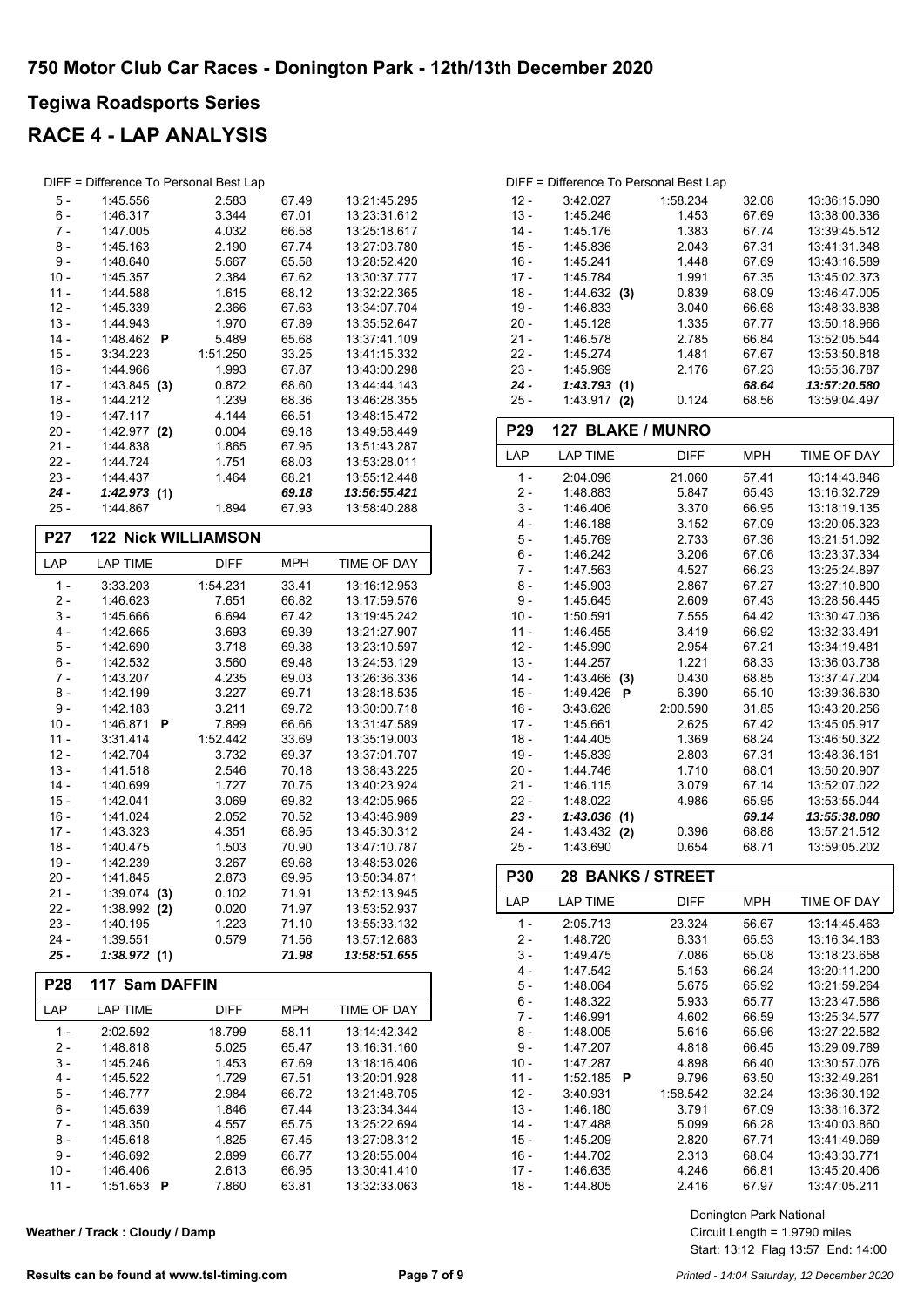### **RACE 4 - LAP ANALYSIS**

| DIFF = Difference To Personal Best Lap |                         |             |       |              |  |
|----------------------------------------|-------------------------|-------------|-------|--------------|--|
| $19 -$                                 | 1:44.108                | 1.719       | 68.43 | 13:48:49.319 |  |
| $20 -$                                 | 1:45.859                | 3.470       | 67.30 | 13:50:35.178 |  |
| $21 -$                                 | 1:44.566                | 2.177       | 68.13 | 13:52:19.744 |  |
| $22 -$                                 | 1:45.644                | 3.255       | 67.44 | 13:54:05.388 |  |
| $23 -$                                 | 1:43.854<br>(2)         | 1.465       | 68.60 | 13:55:49.242 |  |
| $24 -$                                 | 1:43.909<br>(3)         | 1.520       | 68.56 | 13:57:33.151 |  |
| $25 -$                                 | 1:42.389<br>(1)         |             | 69.58 | 13:59:15.540 |  |
| P31                                    | <b>22 Chris FANTANA</b> |             |       |              |  |
|                                        |                         |             |       |              |  |
| LAP                                    | <b>LAP TIME</b>         | <b>DIFF</b> | MPH   | TIME OF DAY  |  |
| $1 -$                                  | 2:04.599                | 17.810      | 57.18 | 13:14:44:349 |  |
| 2 -                                    | 1:49.179                | 2.390       | 65.25 | 13:16:33.528 |  |
| 3 -                                    | 1:48.678                | 1.889       | 65.55 | 13:18:22.206 |  |
| 4 -                                    | 1:46.789<br>(1)         |             | 66.71 | 13:20:08.995 |  |
| 5 -                                    | 1:47.440<br>(3)         | 0.651       | 66.31 | 13:21:56.435 |  |
| $6 -$                                  | 1:48.950                | 2.161       | 65.39 | 13:23:45.385 |  |
| 7 -                                    | 1:48.667                | 1.878       | 65.56 | 13:25:34.052 |  |
| 8 -                                    | 1:47.052<br>(2)         | 0.263       | 66.55 | 13:27:21.104 |  |

| 5 -    | 1:47.440<br>(3) | 0.651    | 66.31 | 13:21:56.435 |
|--------|-----------------|----------|-------|--------------|
| 6 -    | 1:48.950        | 2.161    | 65.39 | 13:23:45.385 |
| 7 -    | 1:48.667        | 1.878    | 65.56 | 13:25:34.052 |
| 8 -    | $1:47.052$ (2)  | 0.263    | 66.55 | 13:27:21.104 |
| 9 -    | 1:47.709        | 0.920    | 66.14 | 13.29:08.813 |
| 10 -   | 1:47.515        | 0.726    | 66.26 | 13:30:56.328 |
| $11 -$ | 1:49.039        | 2.250    | 65.34 | 13:32:45.367 |
| $12 -$ | 1:48.015        | 1.226    | 65.95 | 13:34:33.382 |
| $13 -$ | 1:50.238        | 3.449    | 64.62 | 13:36:23.620 |
| $14 -$ | 1:47.835        | 1.046    | 66.06 | 13:38:11.455 |
| $15 -$ | 1:52.415<br>-P  | 5.626    | 63.37 | 13:40:03.870 |
| $16 -$ | 3:38.854        | 1:52.065 | 32.55 | 13:43:42.724 |
| $17 -$ | 1:48.959        | 2.170    | 65.38 | 13:45:31.683 |
| 18 -   | 1:50.797        | 4.008    | 64.30 | 13:47:22.480 |
| $19 -$ | 1:50.352        | 3.563    | 64.56 | 13:49:12.832 |
| $20 -$ | 1:49.642        | 2.853    | 64.98 | 13:51:02.474 |
| 21 -   | 1:47.782        | 0.993    | 66.10 | 13:52:50.256 |
| 22 -   | 1:49.876        | 3.087    | 64.84 | 13:54:40.132 |
| 23 -   | 1:50.394        | 3.605    | 64.53 | 13:56:30.526 |
| 24 -   | 1:48.598        | 1.809    | 65.60 | 13:58:19.124 |

| <b>P32</b> | <b>12 Andrew WOODBINE</b> |             |            |              |
|------------|---------------------------|-------------|------------|--------------|
| LAP        | <b>LAP TIME</b>           | <b>DIFF</b> | <b>MPH</b> | TIME OF DAY  |
| 1 -        | 2:11.851                  | 26.192      | 54.03      | 13:14:51.601 |
| 2 -        | 1:52.701                  | 7.042       | 63.21      | 13:16:44.302 |
| $3 -$      | 1:50.612                  | 4.953       | 64.41      | 13:18:34.914 |
| 4 -        | 1:48.111                  | 2.452       | 65.90      | 13:20:23.025 |
| 5 -        | 1:50.242                  | 4.583       | 64.62      | 13:22:13.267 |
| $6-$       | 1:50.908                  | 5.249       | 64.23      | 13:24:04.175 |
| 7 -        | 1:49.476                  | 3.817       | 65.07      | 13:25:53.651 |
| 8 -        | 1:47.487                  | 1.828       | 66.28      | 13:27:41.138 |
| 9 -        | 1:50.758                  | 5.099       | 64.32      | 13:29:31.896 |
| $10 -$     | 1:48.997                  | 3.338       | 65.36      | 13:31:20.893 |
| $11 -$     | 1:51.695                  | 6.036       | 63.78      | 13:33:12.588 |
| $12 -$     | 1:46.512<br>(2)           | 0.853       | 66.89      | 13:34:59.100 |
| $13 -$     | 1:51.608<br>P             | 5.949       | 63.83      | 13:36:50.708 |
| $14 -$     | 3:44.845                  | 1:59.186    | 31.68      | 13:40:35.553 |
| $15 -$     | 1:48.198                  | 2.539       | 65.84      | 13:42:23.751 |
| $16 -$     | 1:49.353                  | 3.694       | 65.15      | 13:44:13.104 |
| $17 -$     | 1:46.879                  | 1.220       | 66.66      | 13:45:59.983 |
| $18 -$     | 1:48.731                  | 3.072       | 65.52      | 13:47:48.714 |
| $19 -$     | 1:48.211                  | 2.552       | 65.84      | 13:49:36.925 |
| $20 -$     | 1:47.835                  | 2.176       | 66.06      | 13:51:24.760 |
| $21 -$     | 1:47.501                  | 1.842       | 66.27      | 13:53:12.261 |
| 22 -       | 1:47.733                  | 2.074       | 66.13      | 13:54:59.994 |
| 23 -       | 1:45.659<br>(1)           |             | 67.43      | 13:56:45.653 |
| 24 -       | 1:46.541<br>(3)           | 0.882       | 66.87      | 13:58:32.194 |

| LAP             | <b>LAP TIME</b>       | <b>DIFF</b>  | <b>MPH</b>   | TIME OF DAY  |
|-----------------|-----------------------|--------------|--------------|--------------|
| $1 -$           | 2:01.816              | 15.489       | 58.48        | 13:14:41.566 |
| $2 -$           | 2:01.534              | 15.207       | 58.62        | 13:16:43.100 |
| $3 -$           | 1:49.609              | 3.282        | 65.00        | 13:18:32.709 |
| $4 -$           | 1:48.083              | 1.756        | 65.91        | 13:20:20.792 |
| $5 -$           | 1:49.270              | 2.943        | 65.20        | 13:22:10.062 |
| $6 -$           | 1:46.637(3)           | 0.310        | 66.81        | 13:23:56.699 |
| $7 -$           | 1:48.172              | 1.845        | 65.86        | 13:25:44.871 |
| $8 -$           | 1:47.583              | 1.256        | 66.22        | 13:27:32.454 |
| $9 -$           | 2:06.685              | 20.358       | 56.23        | 13:29:39.139 |
| $10 -$          | 1:54.006              | 7.679        | 62.49        | 13:31:33.145 |
| $11 -$          | 1:55.188<br>P         | 8.861        | 61.85        | 13:33:28.333 |
| $12 -$          | 3:52.957              | 2:06.630     | 30.58        | 13:37:21.290 |
| $13 -$          | 1:49.370              | 3.043        | 65.14        | 13:39:10.660 |
| $14 -$          | 1:49.734              | 3.407        | 64.92        | 13:41:00.394 |
| $15 -$          | 1:50.246              | 3.919        | 64.62        | 13:42:50.640 |
| $16 -$          | 1:49.018              | 2.691        | 65.35        | 13:44:39.658 |
| $17 -$          | 1:47.809              | 1.482        | 66.08        | 13:46:27.467 |
| $18 -$          | 1:51.053              | 4.726        | 64.15        | 13:48:18.520 |
| $19 -$          | $1:46.407$ (2)        | 0.080        | 66.95        | 13:50:04.927 |
| $20 -$          | 1:48.506              | 2.179        | 65.66        | 13:51:53.433 |
| $21 -$          | 1:47.289              | 0.962        | 66.40        | 13:53:40.722 |
| $22 -$          | 1:46.327(1)           |              | 67.00        | 13:55:27.049 |
| $23 -$          | 1:47.769              | 1.442        | 66.11        | 13:57:14.818 |
| 24 -            | 1:47.123              | 0.796        | 66.50        | 13:59:01.941 |
| <b>P34</b>      | <b>25 Darren BALL</b> |              |              |              |
| LAP             | <b>LAP TIME</b>       | <b>DIFF</b>  | <b>MPH</b>   | TIME OF DAY  |
| $1 -$           | 1:36.042              | 3.694        | 74.18        | 13:14:15.792 |
| $\mathcal{D}$ . | 1.33.304              | $1$ $04$ $6$ | <b>76.28</b> | 13.15.40.186 |

DIFF = Difference To Personal Best Lap **P33 226 Paul SUBBIANI**

| –‴     | .               | ו וו ש   |       | ורש ושווו    |
|--------|-----------------|----------|-------|--------------|
| $1 -$  | 1:36.042        | 3.694    | 74.18 | 13:14:15.792 |
| 2 -    | 1:33.394        | 1.046    | 76.28 | 13:15:49.186 |
| $3 -$  | 1:34.136        | 1.788    | 75.68 | 13:17:23.322 |
| 4 -    | 1:33.113        | 0.765    | 76.51 | 13:18:56.435 |
| 5 -    | 1:32.520 (2)    | 0.172    | 77.00 | 13:20:28.955 |
| $6 -$  | 1:33.221        | 0.873    | 76.42 | 13:22:02.176 |
| 7 -    | 1:34.358        | 2.010    | 75.50 | 13:23:36.534 |
| $8 -$  | 1:35.709        | 3.361    | 74.44 | 13:25:12.243 |
| $9 -$  | 1:32.348(1)     |          | 77.14 | 13:26:44.591 |
| $10 -$ | 1:34.103        | 1.755    | 75.71 | 13:28:18.694 |
| $11 -$ | 1:34.846        | 2.498    | 75.11 | 13:29:53.540 |
| $12 -$ | 1:33.848        | 1.500    | 75.91 | 13:31:27.388 |
| $13 -$ | 1:34.305        | 1.957    | 75.54 | 13:33:01.693 |
| $14 -$ | 1:32.911<br>(3) | 0.563    | 76.68 | 13.34.34.604 |
| $15 -$ | 1:35.284<br>Р   | 2.936    | 74.77 | 13:36:09.888 |
| 16 -   | 3:38.780        | 2:06.432 | 32.56 | 13:39:48.668 |
| $17 -$ | 1:38.953        | 6.605    | 72.00 | 13:41:27.621 |
| $18 -$ | 1:36.540        | 4.192    | 73.79 | 13:43:04.161 |
| $19 -$ | 1:54.700<br>P   | 22.352   | 62.11 | 13:44:58.861 |
| $20 -$ | 9:07.110        | 7:34.762 | 13.02 | 13:54:05.971 |
| 21 -   | 1:35.759        | 3.411    | 74.40 | 13:55:41.730 |
| 22 -   | 1:34.086        | 1.738    | 75.72 | 13:57:15.816 |
| 23 -   | 1:34.025        | 1.677    | 75.77 | 13:58:49.841 |

| <b>P35</b> | <b>191 Stuart HUMPHREY</b> |             |            |              |
|------------|----------------------------|-------------|------------|--------------|
| LAP        | <b>LAP TIME</b>            | <b>DIFF</b> | <b>MPH</b> | TIME OF DAY  |
| 1 -        | 2:11.051                   | 24.913      | 54.36      | 13:14:50.801 |
| 2 -        | 1:50.166                   | 4.028       | 64.67      | 13:16:40.967 |
| $3 -$      | 1:48.734                   | 2.596       | 65.52      | 13:18:29.701 |
| 4 -        | 1:49.385                   | 3.247       | 65.13      | 13:20:19.086 |
| $5 -$      | 1:50.045                   | 3.907       | 64.74      | 13:22:09.131 |
| $6 -$      | 4:49.156                   | 3:03.018    | 24.63      | 13:26:58.287 |
| 7 -        | 1:54.366                   | 8.228       | 62.29      | 13:28:52.653 |
|            |                            |             |            |              |

Circuit Length = 1.9790 miles Donington Park National

Start: 13:12 Flag 13:57 End: 14:00

**Weather / Track : Cloudy / Damp**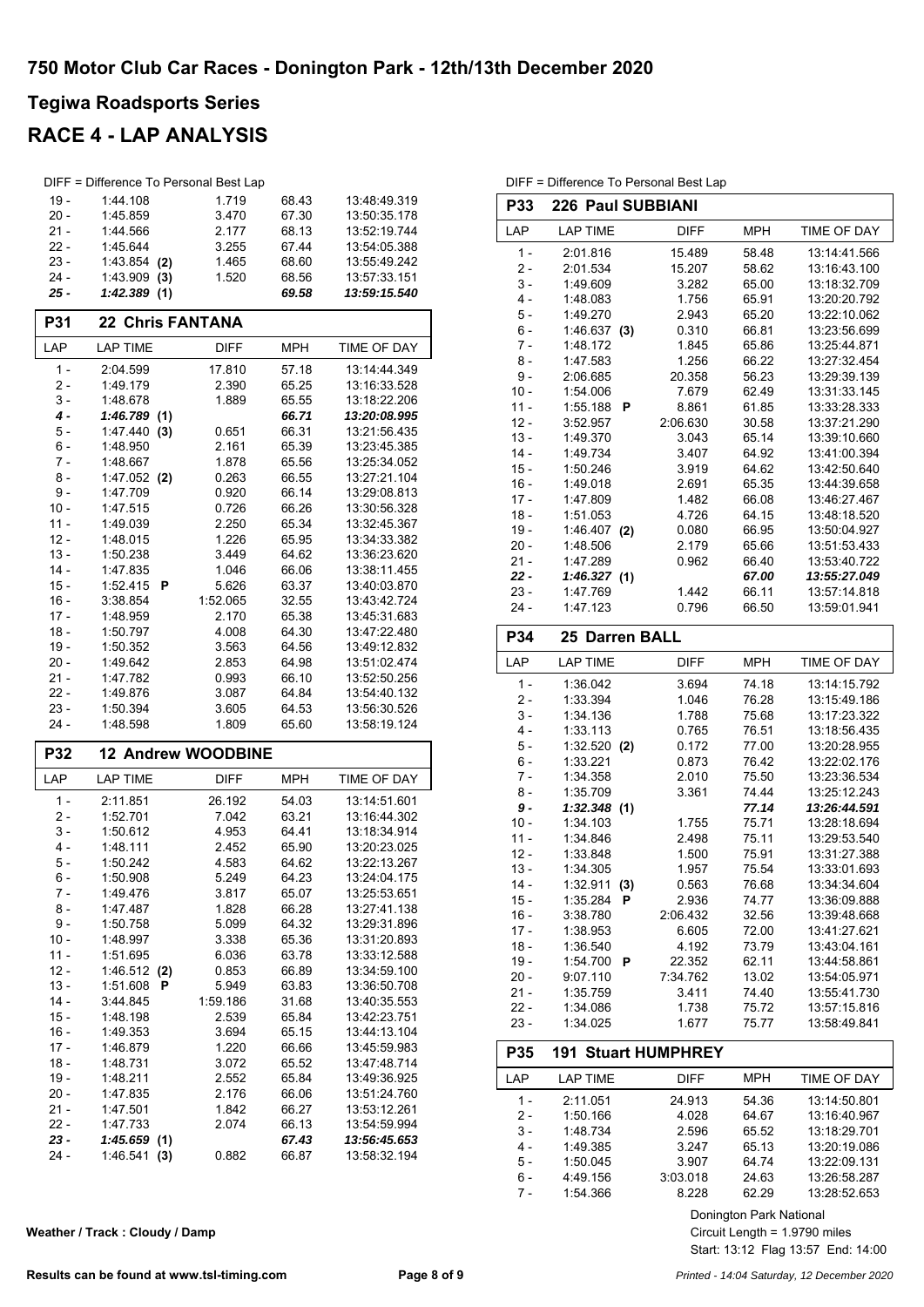### **RACE 4 - LAP ANALYSIS**

|                  | DIFF = Difference To Personal Best Lap |                   |                |                              |
|------------------|----------------------------------------|-------------------|----------------|------------------------------|
| 8 -              | 1:53.587                               | 7.449             | 62.72          | 13:30:46.240                 |
| $9 -$            | 1:53.352<br>P                          | 7.214             | 62.85          | 13:32:39.592                 |
| $10 -$           | 3:46.210                               | 2:00.072          | 31.49          | 13:36:25.802                 |
| $11 -$           | 1:47.614                               | 1.476             | 66.20          | 13:38:13.416                 |
| $12 -$<br>$13 -$ | 1:50.627                               | 4.489             | 64.40<br>65.40 | 13:40:04.043<br>13:41:52.977 |
| $14 -$           | 1:48.934<br>1:48.358                   | 2.796<br>2.220    | 65.75          | 13:43:41.335                 |
| $15 -$           | 1:49.231                               | 3.093             | 65.22          | 13:45:30.566                 |
| $16 -$           | 1:47.432                               | 1.294             | 66.31          | 13:47:17.998                 |
| $17 -$           | 1:48.256                               | 2.118             | 65.81          | 13:49:06.254                 |
| $18 -$           | 1:49.282                               | 3.144             | 65.19          | 13:50:55.536                 |
| 19 -             | 1:49.071                               | 2.933             | 65.32          | 13:52:44.607                 |
| 20 -             | 1:46.239<br>(3)                        | 0.101             | 67.06          | 13:54:30.846                 |
| 21 -             | 1:46.138<br>(1)                        |                   | 67.12          | 13:56:16.984                 |
| 22 -             | 1:46.143<br>(2)                        | 0.005             | 67.12          | 13:58:03.127                 |
| <b>P36</b>       | 45 CAMP / CAMP                         |                   |                |                              |
| LAP              | LAP TIME                               | <b>DIFF</b>       | MPH            | TIME OF DAY                  |
| $1 -$            | 1:39.492                               | 7.957             | 71.60          | 13:14:19.242                 |
| 2 -              | 1:34.096                               | 2.561             | 75.71          | 13:15:53.338                 |
| $3 -$<br>4 -     | $1:33.107$ (3)<br>1:33.248             | 1.572<br>1.713    | 76.52<br>76.40 | 13:17:26.445<br>13:18:59.693 |
| 5 -              | $1:32.860$ (2)                         | 1.325             | 76.72          | 13:20:32.553                 |
| 6 -              | 1:33.164                               | 1.629             | 76.47          | 13:22:05.717                 |
| 7 -              | 1:34.163                               | 2.628             | 75.66          | 13:23:39.880                 |
| 8 -              | 1:35.447                               | 3.912             | 74.64          | 13:25:15.327                 |
| $9 -$            | 1:33.229                               | 1.694             | 76.42          | 13:26:48.556                 |
| $10 -$           | 1:34.351                               | 2.816             | 75.51          | 13:28:22.907                 |
| $11 -$           | 1:33.212                               | 1.677             | 76.43          | 13:29:56.119                 |
| 12 -             | 1:33.726                               | 2.191             | 76.01          | 13:31:29.845                 |
| $13 -$           | 1:34.389                               | 2.854             | 75.48          | 13:33:04.234                 |
| 14 -             | 1:31.535<br>(1)                        |                   | 77.83          | 13:34:35.769                 |
| $15 -$           | 1:34.517                               | 2.982             | 75.37          | 13:36:10.286                 |
| $16 -$<br>$17 -$ | 1:37.235<br>Р<br>3:57.202              | 5.700<br>2:25.667 | 73.27          | 13:37:47.521<br>13:41:44.723 |
| $18 -$           | 1:47.667                               | 16.132            | 30.03<br>66.17 | 13:43:32.390                 |
| 19 -             | 1:49.687                               | 18.152            | 64.95          | 13:45:22.077                 |
| 20 -             | 1:47.186                               | 15.651            | 66.46          | 13:47:09.263                 |
| $21 -$           | 1:46.955                               | 15.420            | 66.61          | 13:48:56.218                 |
| <b>P37</b>       | 316 Ivor MAIRS                         |                   |                |                              |
| LAP              | <b>LAP TIME</b>                        | <b>DIFF</b>       | <b>MPH</b>     | TIME OF DAY                  |
| $1 -$            | 1:56.216                               | 16.860            | 61.30          | 13:14:35.966                 |
| $2 -$            | 1:43.582                               | 4.226             | 68.78          | 13:16:19.548                 |
| 3 -              | 1:43.124                               | 3.768             | 69.08          | 13:18:02.672                 |
| 4 -              | 1:44.241                               | 4.885             | 68.34          | 13:19:46.913                 |
| 5 -              | 1:43.585                               | 4.229             | 68.78          | 13:21:30.498                 |
| 6 -              | 1:43.735                               | 4.379             | 68.68          | 13:23:14.233                 |
| $7 -$            | 1:44.111                               | 4.755             | 68.43          | 13:24:58.344                 |
| 8 -              | 1:43.997                               | 4.641             | 68.50          | 13:26:42.341                 |
| 9 -<br>$10 -$    | 1:45.042<br>1:41.841                   | 5.686<br>2.485    | 67.82<br>69.95 | 13:28:27.383<br>13:30:09.224 |
| $11 -$           | 1:42.907                               | 3.551             | 69.23          | 13:31:52.131                 |
| $12 -$           | 1:42.017                               | 2.661             | 69.83          | 13:33:34.148                 |
| $13 -$           | 1:45.207                               | 5.851             | 67.72          | 13:35:19.355                 |
| 14 -             | 1:42.129                               | 2.773             | 69.76          | 13:37:01.484                 |
| $15 -$           | 1:40.558<br>(3)                        | 1.202             | 70.85          | 13:38:42.042                 |
| $16 -$           | 1:43.697<br>Ρ                          | 4.341             | 68.70          | 13:40:25.739                 |
| 17 -             | 3:31.764                               | 1:52.408          | 33.64          | 13:43:57.503                 |
| $18 -$           | 1:39.356(1)                            |                   | 71.70          | 13:45:36.859                 |
| 19 -             | 1:40.886                               | 1.530             | 70.62          | 13:47:17.745                 |
| 20 -<br>$21 -$   | 1:40.499 (2)<br>1:40.641               | 1.143<br>1.285    | 70.89<br>70.79 | 13:48:58.244<br>13:50:38.885 |
|                  |                                        |                   |                |                              |

| Weather / Track: Cloudy / Damp |  |  |  |
|--------------------------------|--|--|--|
|--------------------------------|--|--|--|

| <b>14 FREEMAN / MUNDAY</b><br><b>P38</b> |                 |             |            |              |  |  |
|------------------------------------------|-----------------|-------------|------------|--------------|--|--|
| LAP                                      | <b>LAP TIME</b> | <b>DIFF</b> | <b>MPH</b> | TIME OF DAY  |  |  |
| $1 -$                                    | 1:38.923        | 5.703       | 72.02      | 13:14:18.673 |  |  |
| $2 -$                                    | 1:51.502        | 18.282      | 63.89      | 13:16:10.175 |  |  |
| $3 -$                                    | 1:34.290        | 1.070       | 75.56      | 13:17:44.465 |  |  |
| $4 -$                                    | 1:34.716        | 1.496       | 75.22      | 13:19:19.181 |  |  |
| $5 -$                                    | 1:34.315        | 1.095       | 75.54      | 13:20:53.496 |  |  |
| $6 -$                                    | 1:33.655<br>(3) | 0.435       | 76.07      | 13:22:27.151 |  |  |
| $7 -$                                    | 1:34.250        | 1.030       | 75.59      | 13:24:01.401 |  |  |
| $8 -$                                    | 1:36.862        | 3.642       | 73.55      | 13:25:38.263 |  |  |
| $9 -$                                    | 1:35.492        | 2.272       | 74.60      | 13:27:13.755 |  |  |
| $10 -$                                   | 1:34.083        | 0.863       | 75.72      | 13:28:47.838 |  |  |
| $11 -$                                   | 1:34.134        | 0.914       | 75.68      | 13:30:21.972 |  |  |
| $12 -$                                   | 1:33.866        | 0.646       | 75.90      | 13:31:55.838 |  |  |
| $13 -$                                   | 1:33.220(1)     |             | 76.42      | 13:33:29.058 |  |  |
| $14 -$                                   | 1:38.542<br>Р   | 5.322       | 72.30      | 13:35:07.600 |  |  |
| $15 -$                                   | 3:42.771        | 2:09.551    | 31.98      | 13:38:50.371 |  |  |
| $16 -$                                   | 1:34.804        | 1.584       | 75.15      | 13:40:25.175 |  |  |
| $17 -$                                   | 1:34.006        | 0.786       | 75.78      | 13:41:59.181 |  |  |
| $18 -$                                   | 1:34.397        | 1.177       | 75.47      | 13:43:33.578 |  |  |
| $19 -$                                   | 1:33.581<br>(2) | 0.361       | 76.13      | 13:45:07.159 |  |  |
| P39                                      | 89 James ALFORD |             |            |              |  |  |
| LAP                                      | <b>LAP TIME</b> | <b>DIFF</b> | <b>MPH</b> | TIME OF DAY  |  |  |
| $1 -$                                    | 1:51.658        | 15.966      | 63.80      | 13:14:31.408 |  |  |
| $2 -$                                    | 1:42.435        | 6.743       | 69.55      | 13:16:13.843 |  |  |
| $3 -$                                    | 1:39.562        | 3.870       | 71.55      | 13:17:53.405 |  |  |
| $4 -$                                    | 1:38.697        | 3.005       | 72.18      | 13:19:32.102 |  |  |
| $5 -$                                    | 1:40.276        | 4.584       | 71.05      | 13:21:12.378 |  |  |
| $6 -$                                    | 1:40.900        | 5.208       | 70.61      | 13:22:53.278 |  |  |
| $7 -$                                    | 1:41.177        | 5.485       | 70.41      | 13:24:34.455 |  |  |
| $8 -$                                    | 1:40.079        | 4.387       | 71.19      | 13:26:14.534 |  |  |
| $9 -$                                    | 1:40.521        | 4.829       | 70.87      | 13:27:55.055 |  |  |

10 - 1:39.713 4.021 71.45 13:29:34.768 11 - 1:37.455 1.763 73.10 13:31:12.223<br>12 - 1:38.040 2.348 72.67 13:32:50.263 12 - 1:38.040 2.348 72.67 13:32:50.263 13 - 1:41.299 **P** 5.607 70.33 13:34:31.562<br>14 - 3:48.041 2:12.349 31.24 13:38:19.603

15 - 1:38.956 3.264 71.99 13:39:58.559<br>16 - 1:37.160 (3) 1.468 73.32 13:41:35.719 16 - 1:37.160 **(3)** 1.468 73.32 13:41:35.719<br>17 - 1:37.514 1.822 73.06 13:43:13.233 17 - 1:37.514 1.822 73.06 13:43:13.233<br>**18 - 1:35.692 (1)** 74.45 13:44:48.925 18 - 1:35.692 (1)<br>
18 - 1:35.692 (1)<br>
19 - 1:35.963 (2) 0.271 74.24 13:46:24.888

3:48.041 2:12.349

1:35.963 **(2)** 

DIFF = Difference To Personal Best Lap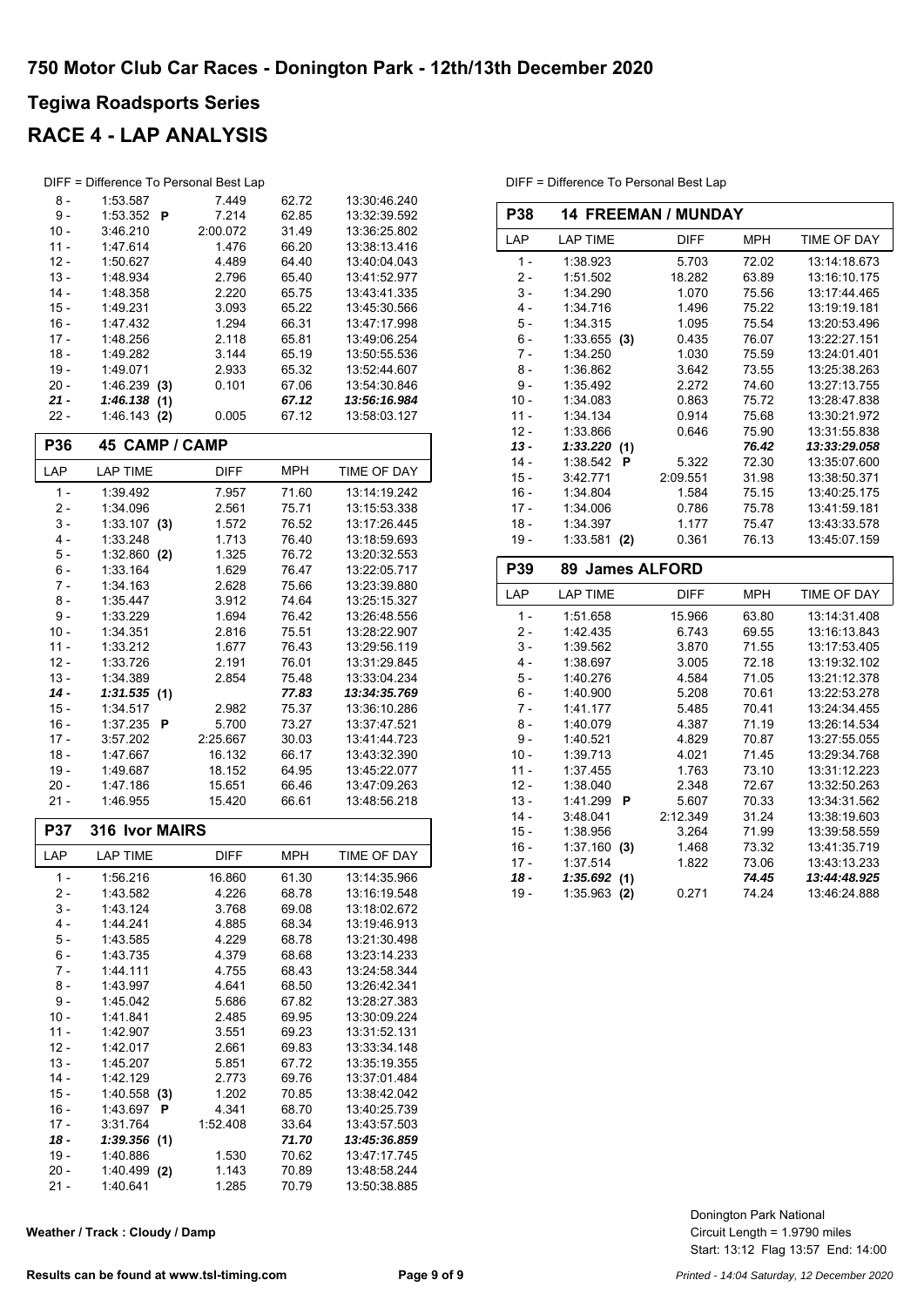### **RACE 4 - PIT STOP ANALYSIS**

| <b>P1</b>   |                           | 78 Jonathan PACKER |                                                   |                 |
|-------------|---------------------------|--------------------|---------------------------------------------------|-----------------|
|             |                           |                    | STOP IN TIME STOP TIME TOTAL TIME OUT TIME        |                 |
|             |                           |                    | 1- 13:40:27.872  1:58.037  1:58.037  13:42:25.909 |                 |
|             | P2 16 Nick VAUGHAN        |                    |                                                   |                 |
|             |                           |                    | STOP IN TIME STOP TIME TOTAL TIME                 | OUT TIME        |
|             |                           |                    | 1- 13:39:17.876  1:52.625  1:52.625  13:41:10.501 |                 |
| <b>P3</b>   | <b>165 Warren ALLEN</b>   |                    |                                                   |                 |
|             |                           |                    | STOP IN TIME STOP TIME TOTAL TIME OUT TIME        |                 |
|             |                           |                    | 1- 13:36:15.895  2:04.730  2:04.730  13:38:20.625 |                 |
| P4          | <b>65 GARDNER / MILLS</b> |                    |                                                   |                 |
|             |                           |                    | STOP IN TIME STOP TIME TOTAL TIME OUT TIME        |                 |
|             | 1 - 13:41:54.389 1:56.402 |                    |                                                   |                 |
|             | P5 34 David GRIFFIN       |                    |                                                   |                 |
|             |                           |                    | STOP IN TIME STOP TIME TOTAL TIME OUT TIME        |                 |
| $1 -$       |                           |                    | 13:34.47.161  1:58.166  1:58.166  13:36:45.327    |                 |
|             | P6 95 Andy BAYLIE         |                    |                                                   |                 |
|             |                           |                    | STOP IN TIME STOP TIME TOTAL TIME OUT TIME        |                 |
|             |                           |                    | 1- 13:39:23.528  2:02.134  2:02.134  13:41:25.662 |                 |
|             | P7 48 JONES / RODGERS     |                    |                                                   |                 |
|             |                           |                    | STOP IN TIME STOP TIME TOTAL TIME OUT TIME        |                 |
| $1 -$       |                           |                    | 13:32:04.495  2:01.746  2:01.746  13:34:06.241    |                 |
|             | P8 21 Josh JOHNSON        |                    |                                                   |                 |
|             |                           |                    | STOP IN TIME STOP TIME TOTAL TIME OUT TIME        |                 |
|             |                           |                    | 1- 13:35:08.178  1:53.498  1:53.498  13:37:01.676 |                 |
|             | P9 77 JONES / CLUTTON     |                    |                                                   |                 |
|             |                           |                    | STOP IN TIME STOP TIME TOTAL TIME OUT TIME        |                 |
|             |                           |                    |                                                   |                 |
| P10         | 666 Samantha BOWLER       |                    |                                                   |                 |
| STOP        | IN TIME                   | STOP TIME          | <b>TOTAL TIME</b>                                 | <b>OUT TIME</b> |
| $1 -$       | 13:41:49.851              | 1.59.217           | 1:59.217                                          | 13:43:49.068    |
| P11         | 36 Sam McKEE              |                    |                                                   |                 |
| <b>STOP</b> | IN TIME                   | STOP TIME          | <b>TOTAL TIME</b>                                 | <b>OUT TIME</b> |
| 1 -         | 13:40:11.371              | 2:09.705           | 2:09.705                                          | 13:42:21.076    |
| P12         | 23<br><b>Matt CREED</b>   |                    |                                                   |                 |
| STOP        | IN TIME                   | STOP TIME          | <b>TOTAL TIME</b>                                 | <b>OUT TIME</b> |
| 1 -         | 13:35:50.702              | 2:03.156           | 2:03.156                                          | 13:37:53.858    |
| <b>P13</b>  | 20 Nick GOUGH             |                    |                                                   |                 |
| STOP        | IN TIME                   | STOP TIME          | <b>TOTAL TIME</b>                                 | <b>OUT TIME</b> |
| 1 -         | 13:39:11.788              | 1:55.480           | 1:55.480                                          | 13:41:07.268    |

|                 | <b>P14 211 KIRK / KIRK</b> |                         |                                                         |                 |
|-----------------|----------------------------|-------------------------|---------------------------------------------------------|-----------------|
|                 |                            |                         | STOP IN TIME STOP TIME TOTAL TIME OUT TIME              |                 |
| $1 -$           |                            |                         | 13:39:15.286   1:53.704   1:53.704   13:41:08.990       |                 |
|                 |                            | P15 13 SHEAD / WATERS   |                                                         |                 |
|                 |                            |                         | STOP IN TIME STOP TIME TOTAL TIME OUT TIME              |                 |
| $1 -$           |                            |                         | 13:39:21.833  2:09.519  2:09.519  13:41:31.352          |                 |
| P16 I           | 251 Paul HINSON            |                         |                                                         |                 |
|                 |                            |                         | STOP IN TIME STOP TIME TOTAL TIME OUT TIME              |                 |
| $1 -$           |                            |                         | 13:36:29.806  1:57.181  1:57.181  13:38:26.987          |                 |
| <b>P17</b>      |                            | 911 ARCHER / ARCHER     |                                                         |                 |
|                 |                            |                         | STOP IN TIME STOP TIME TOTAL TIME OUT TIME              |                 |
|                 |                            |                         | 1 - 13:33:11.133   2:06.155   2:06.155   13:35:17.288   |                 |
|                 |                            | P18 15 Colin GILLESPIE  |                                                         |                 |
|                 |                            |                         | STOP IN TIME STOP TIME TOTAL TIME OUT TIME              |                 |
| $1 -$           |                            | 13:28:10.489   1:56.225 |                                                         |                 |
| P19             |                            | 230 HOLLAND / SMITH     |                                                         |                 |
| STOP            |                            |                         | IN TIME STOP TIME TOTAL TIME OUT TIME                   |                 |
| $1 -$           |                            |                         | 13:35:03.467  2:01.225  2:01.225  13:37:04.692          |                 |
|                 |                            | P20 1 DRINKWATER / READ |                                                         |                 |
|                 |                            |                         | STOP IN TIME STOP TIME TOTAL TIME OUT TIME              |                 |
| $1 -$           |                            |                         |                                                         |                 |
| P21             |                            | 213 COGSWELL / GILLAM   |                                                         |                 |
|                 |                            |                         | STOP IN TIME STOP TIME TOTAL TIME OUT TIME              |                 |
|                 |                            |                         | 1- 13:35:06.006  2:15.076  2:15.076  13:37:21.082       |                 |
| <b>P22</b>      |                            | 221 JOHNSON / HANCY     |                                                         |                 |
|                 |                            |                         | STOP IN TIME STOP TIME TOTAL TIME OUT TIME              |                 |
|                 |                            |                         | 1- 13:34:51.740    1:56.445    1:56.445    13:36:48.185 |                 |
| P23             | 178 Pete SEELY             |                         |                                                         |                 |
| <b>STOP</b>     | IN TIME                    |                         | STOP TIME TOTAL TIME                                    | OUT TIME        |
| $1 -$           | 13:37:17.382               | 1:57.657                | 1:57.657                                                | 13:39:15.039    |
| P24             |                            | 44 KING / REECE         |                                                         |                 |
| <b>STOP</b>     | IN TIME                    | <b>STOP TIME</b>        | <b>TOTAL TIME</b>                                       | <b>OUT TIME</b> |
| $1 -$           | 13:31:34.295               | 1:59.250                | 1:59.250                                                | 13:33:33.545    |
| P <sub>25</sub> |                            | 126 Jonathan HAYES      |                                                         |                 |
| <b>STOP</b>     | IN TIME                    | <b>STOP TIME</b>        | <b>TOTAL TIME</b>                                       | <b>OUT TIME</b> |
| $1 -$           | 13:37:26.860               | 2:02.937                | 2:02.937                                                | 13:39:29.797    |
| <b>P26</b>      |                            | 5 Anthony SEDDON        |                                                         |                 |
| <b>STOP</b>     | IN TIME                    | <b>STOP TIME</b>        | <b>TOTAL TIME</b>                                       | <b>OUT TIME</b> |
| $1 -$           | 13:37:41.109               | 1:52.111                | 1:52.111                                                | 13:39:33.220    |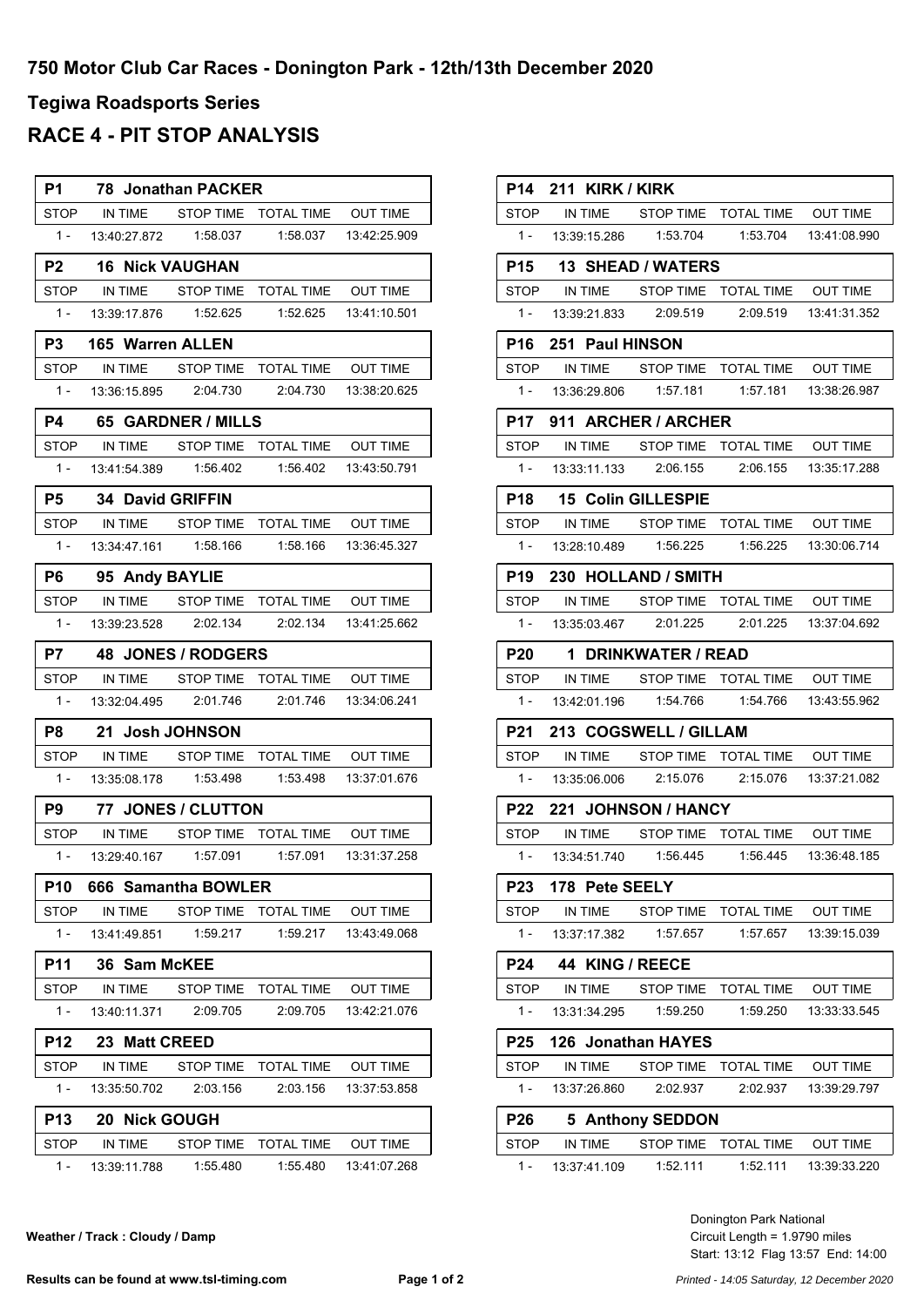### **RACE 4 - PIT STOP ANALYSIS**

| P27         |                    | <b>122 Nick WILLIAMSON</b> |                                                |                        |
|-------------|--------------------|----------------------------|------------------------------------------------|------------------------|
| STOP        | IN TIME            |                            | STOP TIME TOTAL TIME                           | <b>OUT TIME</b>        |
| $1 -$       |                    |                            | 1:47.011                                       | 13:33:34.600           |
| <b>P28</b>  |                    | 117 Sam DAFFIN             |                                                |                        |
| <b>STOP</b> |                    |                            | IN TIME STOP TIME TOTAL TIME OUT TIME          |                        |
| $1 -$       |                    |                            |                                                | 1:58.287  13:34:31.350 |
| P29         |                    | 127 BLAKE / MUNRO          |                                                |                        |
| STOP        |                    |                            | IN TIME STOP TIME TOTAL TIME OUT TIME          |                        |
| $1 -$       |                    |                            | 1:59.878                                       | 13:41:36.508           |
| <b>P30</b>  |                    | 28 BANKS / STREET          |                                                |                        |
| STOP        | IN TIME            |                            | STOP TIME TOTAL TIME                           | OUT TIME               |
| $1 -$       |                    | 13:32:49.261  1:58.472     |                                                |                        |
| P31         |                    | 22 Chris FANTANA           |                                                |                        |
| <b>STOP</b> | IN TIME            |                            | STOP TIME  TOTAL TIME  OUT TIME                |                        |
| $1 -$       |                    |                            |                                                |                        |
| <b>P32</b>  |                    | <b>12 Andrew WOODBINE</b>  |                                                |                        |
|             |                    |                            | STOP IN TIME STOP TIME TOTAL TIME OUT TIME     |                        |
| $1 -$       | 13:36:50.708       | 1:55.691                   | 1.55.691                                       | 13:38:46.399           |
| <b>P33</b>  |                    | 226 Paul SUBBIANI          |                                                |                        |
| STOP        |                    |                            | IN TIME STOP TIME TOTAL TIME                   | OUT TIME               |
| $1 -$       | 13:33:28.333       | 2:05.985                   | 2:05.985                                       | 13:35:34.318           |
| P34         |                    | 25 Darren BALL             |                                                |                        |
| STOP        |                    | IN TIME STOP TIME          | TOTAL TIME OUT TIME                            |                        |
| $1 -$       |                    |                            | 2:00.692                                       | 13:38:10.580           |
| 2 -         |                    | 13.44.58.861 7:29.841      | 9:30.533                                       | 13:52:28.702           |
| <b>P35</b>  |                    | <b>191 Stuart HUMPHREY</b> |                                                |                        |
| <b>STOP</b> | IN TIME            | STOP TIME                  | <b>TOTAL TIME</b>                              | OUT TIME               |
|             |                    |                            | 1:58.743                                       | 13:34:38.335           |
| P36         |                    | 45 CAMP / CAMP             |                                                |                        |
|             |                    |                            | STOP IN TIME STOP TIME TOTAL TIME OUT TIME     |                        |
|             |                    | 1 - 13:37:47.521 2:08.288  |                                                | 2:08.288  13:39:55.809 |
|             | P37 316 Ivor MAIRS |                            |                                                |                        |
|             |                    |                            | STOP IN TIME STOP TIME TOTAL TIME OUT TIME     |                        |
| $1 -$       |                    |                            |                                                | 1:54.468 13:42:20.207  |
|             |                    | P38 14 FREEMAN / MUNDAY    |                                                |                        |
|             |                    |                            | STOP IN TIME STOP TIME TOTAL TIME OUT TIME     |                        |
| $1 -$       |                    |                            | 13:35:07.600  2:11.200  2:11.200  13:37:18.800 |                        |
|             |                    |                            |                                                |                        |
|             |                    | P39 89 James ALFORD        |                                                |                        |
|             |                    |                            | STOP IN TIME STOP TIME TOTAL TIME OUT TIME     |                        |

**Weather / Track : Cloudy / Damp**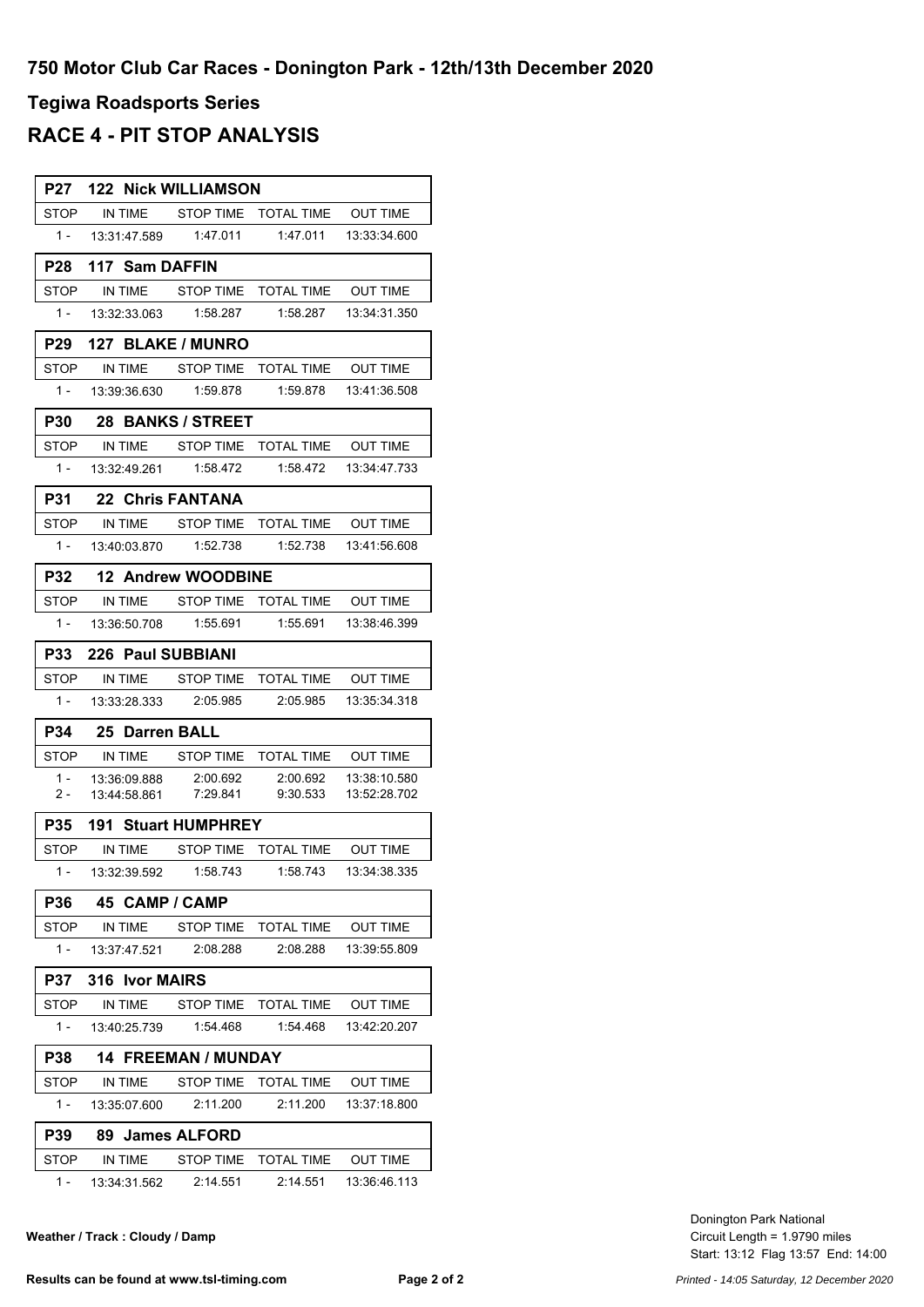**Tegiwa Roadsports Series**

### **RACE 4 - STATISTICS**

| <b>Competitors Started</b>    | 39                        |
|-------------------------------|---------------------------|
| <b>Planned Start</b>          | 2020-12-12 @ 13:10:00.000 |
| <b>Actual Start</b>           | 2020-12-12 @ 13:12:39.749 |
| <b>Finish Time</b>            | 2020-12-12 @ 13:57:46.016 |
| <b>Track Length</b>           | 1.9790mi.                 |
| <b>Total Laps</b>             | 988                       |
| <b>Total Distance Covered</b> | 1955.3184mi.              |

#### **Session Fastest Lap History**

| NO. | <b>CL</b> | <b>NAME</b>            | LAP TIME | TIME OF DAY  | LAP | <b>VEHICLE</b>     |
|-----|-----------|------------------------|----------|--------------|-----|--------------------|
| 16  | A         | <b>Nick VAUGHAN</b>    | 1:33.636 | 13:14:13.388 |     | Audi A3            |
| 78  | U.        | <b>Jonathan PACKER</b> | 1:33.042 | 13:15:47.327 | 2   | Honda Civic Type R |
| 78  |           | <b>Jonathan PACKER</b> | 1:31.889 | 13:17:19.217 | 3   | Honda Civic Type R |
| 65  | A         | <b>GARDNER / MILLS</b> | 1:31.110 | 13:18:53.274 | 4   | BMW M3             |
| 65  | A         | <b>GARDNER / MILLS</b> | 1:30.634 | 13:20:23.907 | 5   | BMW M3             |
| 16  | A         | <b>Nick VAUGHAN</b>    | 1:30.470 | 13:34:37.251 | 14  | Audi A3            |
| 165 | A         | <b>Warren ALLEN</b>    | 1:30.315 | 13:47:27.172 | 21  | Porsche Cayman     |
| 165 | A         | <b>Warren ALLEN</b>    | 1:29.575 | 13:55:03.354 | 26  | Porsche Cayman     |
| 165 | A         | <b>Warren ALLEN</b>    | 1:29.314 | 13:56:32.668 | 27  | Porsche Cayman     |

#### **Session Leader History**

| NO. | CL            | NAME                   | <b>FROM LAP</b> | LAPS LED | DISTANCE    | VEHICLE            |
|-----|---------------|------------------------|-----------------|----------|-------------|--------------------|
| 16  | A             | <b>Nick VAUGHAN</b>    |                 |          | 1.94 miles  | Audi A3            |
| 78  | $\mathsf{C}$  | <b>Jonathan PACKER</b> |                 |          | 15.83 miles | Honda Civic Type R |
| 65  | A             | <b>GARDNER / MILLS</b> | 10              |          | 1.97 miles  | BMW M3             |
| 78  | $\mathcal{C}$ | <b>Jonathan PACKER</b> | 11              | 4        | 7.91 miles  | Honda Civic Type R |
| 65  |               | <b>GARDNER / MILLS</b> | 15              | 14       | 27.70 miles | BMW M3             |

| <b>Flag History</b> |                    |            | <b>Flag Statistics</b> |                   |                   |  |  |
|---------------------|--------------------|------------|------------------------|-------------------|-------------------|--|--|
| <b>TYPE</b>         | <b>TIME OF DAY</b> | TYPE       | <b>COUNT</b>           | <b>TOTAL LAPS</b> | <b>TOTAL TIME</b> |  |  |
| <b>GREEN</b>        | 13:12:39.749       | Green      |                        | 28                | 47:47.569         |  |  |
| <b>FINISH</b>       | 13:57:46.016       | Red        |                        |                   | 0.000             |  |  |
|                     |                    | Safety Car |                        |                   | 0.000             |  |  |
|                     |                    | <b>FCY</b> |                        |                   | 0.000             |  |  |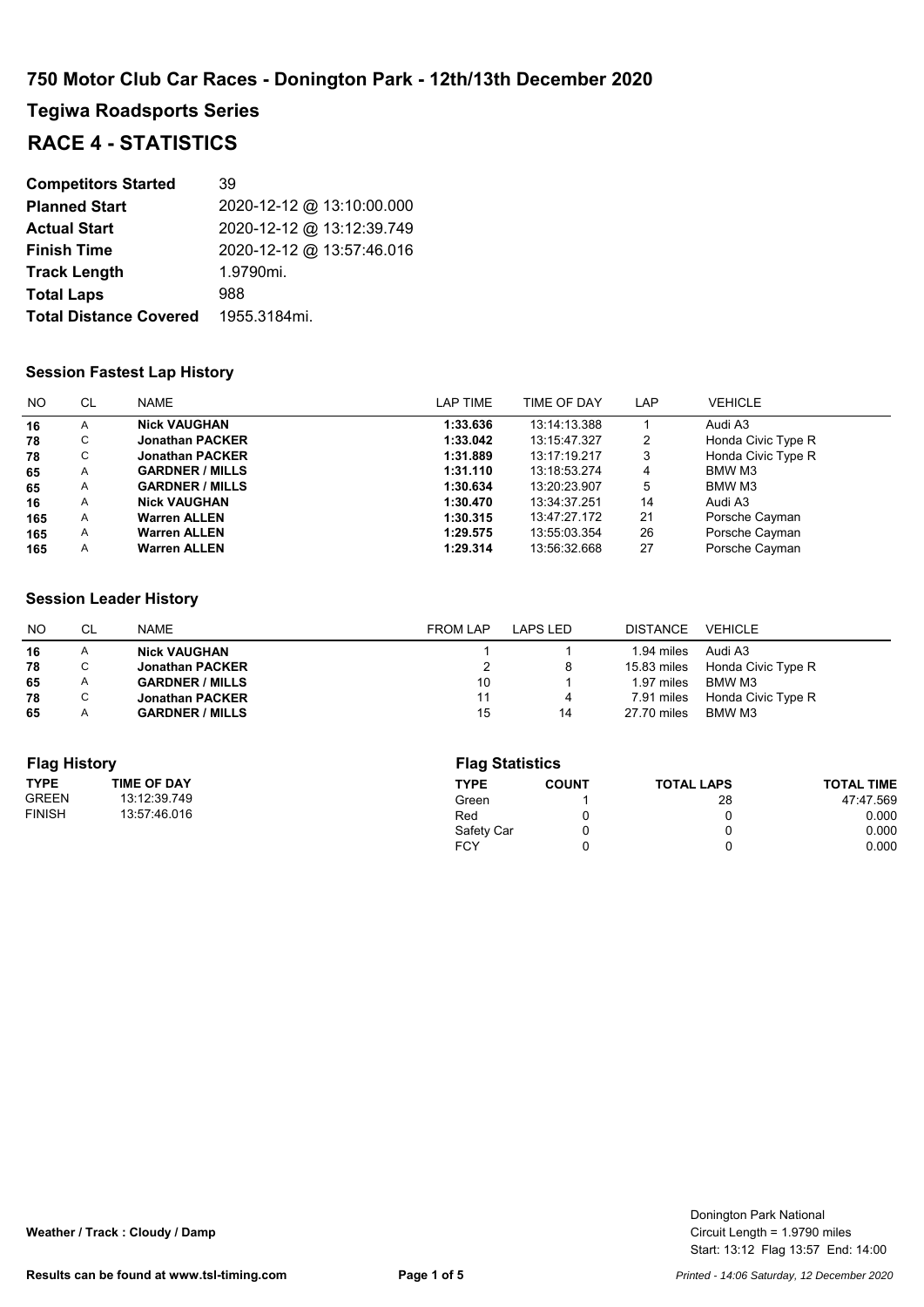### **Tegiwa Roadsports Series RACE 4 - STATISTICS**

#### **CLASS : A** 6 Starters

#### **Fastest Lap History**

#### NO NAME **NAME** NAME TIME TIME OF DAY LAP VEHICLE **16 Nick VAUGHAN 1:33.636 1:33.636 1:33.636 1:4:13.388** 1 Audi A3<br>**1:33.550 1:33.550 1:5:48.769** 2 **BMW** M3 **65 GARDNER / MILLS 1:33.550** 13:15:48.769 2<br>**25 Darren BALL 1:33.394** 13:15:49.179 2 **251 1:33.394 13:15:49.179 11:33.394 Darren BALL Principle Cayman<br>
<b>2511:25.505 11:17:25.505 12:050 BMW E36 M3 34 David GRIFFIN 1:32.913** 13:17:25.505 3 BMW E36 M3 **65 GARDNER / MILLS 1:31.110** 13:18:53.274 4 BMW M3 **65 GARDNER / MILLS 1:30.634** 13:20:23.907 5 BMW M3 **16 Nick VAUGHAN 1:30.470** 13:34:37.251 14 Audi A3 **165 Warren ALLEN 1:30.315** 13:47:27.172 21 Porsche Cayman **165 Warren ALLEN 1:29.575** 13:55:03.354 26 Porsche Cayman **165 Warren ALLEN 1:29.314** 13:56:32.668 27 Porsche Cayman **Leader History**

| <b>NO</b> | <b>NAME</b>            | FROM LAP | LAPS LED | <b>DISTANCE</b> | VEHICLE |
|-----------|------------------------|----------|----------|-----------------|---------|
| 16        | <b>Nick VAUGHAN</b>    |          |          | 3.92 miles      | Audi A3 |
| 65        | <b>GARDNER / MILLS</b> |          | 26       | 51.45 miles     | BMW M3  |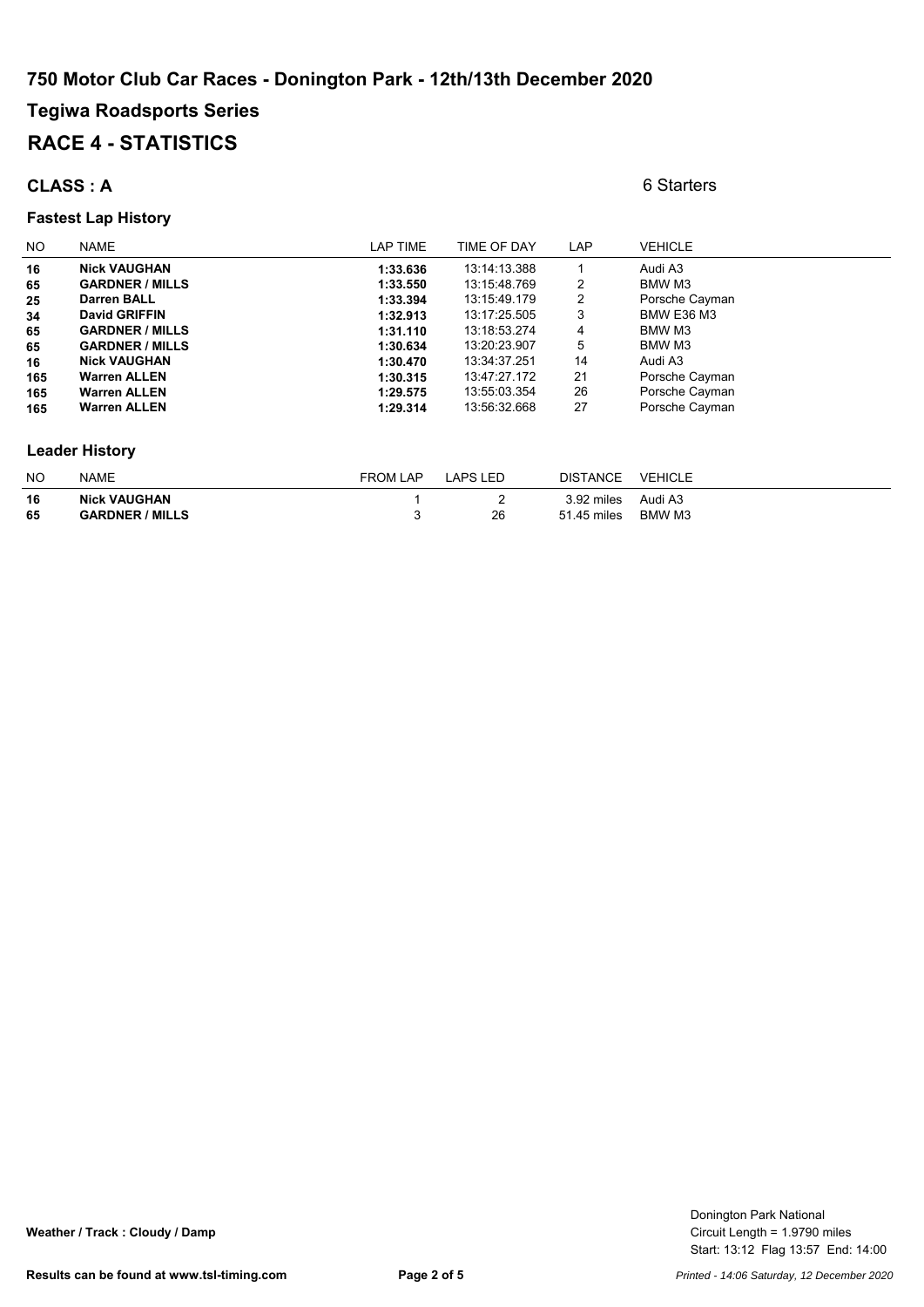### **Tegiwa Roadsports Series RACE 4 - STATISTICS**

#### **CLASS : B** 8 Starters

#### **Fastest Lap History**

| <b>NO</b>             | <b>NAME</b>             | LAP TIME        | TIME OF DAY  | LAP             | <b>VEHICLE</b>            |  |
|-----------------------|-------------------------|-----------------|--------------|-----------------|---------------------------|--|
| 14                    | <b>FREEMAN / MUNDAY</b> | 1:38.923        | 13:14:18.673 |                 | Honda Civic Type R        |  |
| 45                    | <b>CAMP / CAMP</b>      | 1:34.096        | 13:15:53.351 | 2               | Honda Civic / Ford Fiesta |  |
| 45                    | CAMP / CAMP             | 1:33.107        | 13:17:26.458 | 3               | Honda Civic / Ford Fiesta |  |
| 45                    | CAMP / CAMP             | 1:32.860        | 13:20:32.565 | 5               | Honda Civic / Ford Fiesta |  |
| 45                    | CAMP / CAMP             | 1:31.535        | 13:34:35.784 | 14              | Honda Civic / Ford Fiesta |  |
|                       |                         |                 |              |                 |                           |  |
| <b>Leader History</b> |                         |                 |              |                 |                           |  |
| <b>NO</b>             | <b>NAME</b>             | <b>FROM LAP</b> | LAPS LED     | <b>DISTANCE</b> | <b>VEHICLE</b>            |  |

| 14 | <b>FREEMAN / MUNDAY</b> |  | 1.94 miles  | Honda Civic Type R        |
|----|-------------------------|--|-------------|---------------------------|
| 45 | <b>CAMP / CAMP</b>      |  | 31.66 miles | Honda Civic / Ford Fiesta |
| 21 | <b>Josh JOHNSON</b>     |  | 19.79 miles | VW Golf GTI MK5           |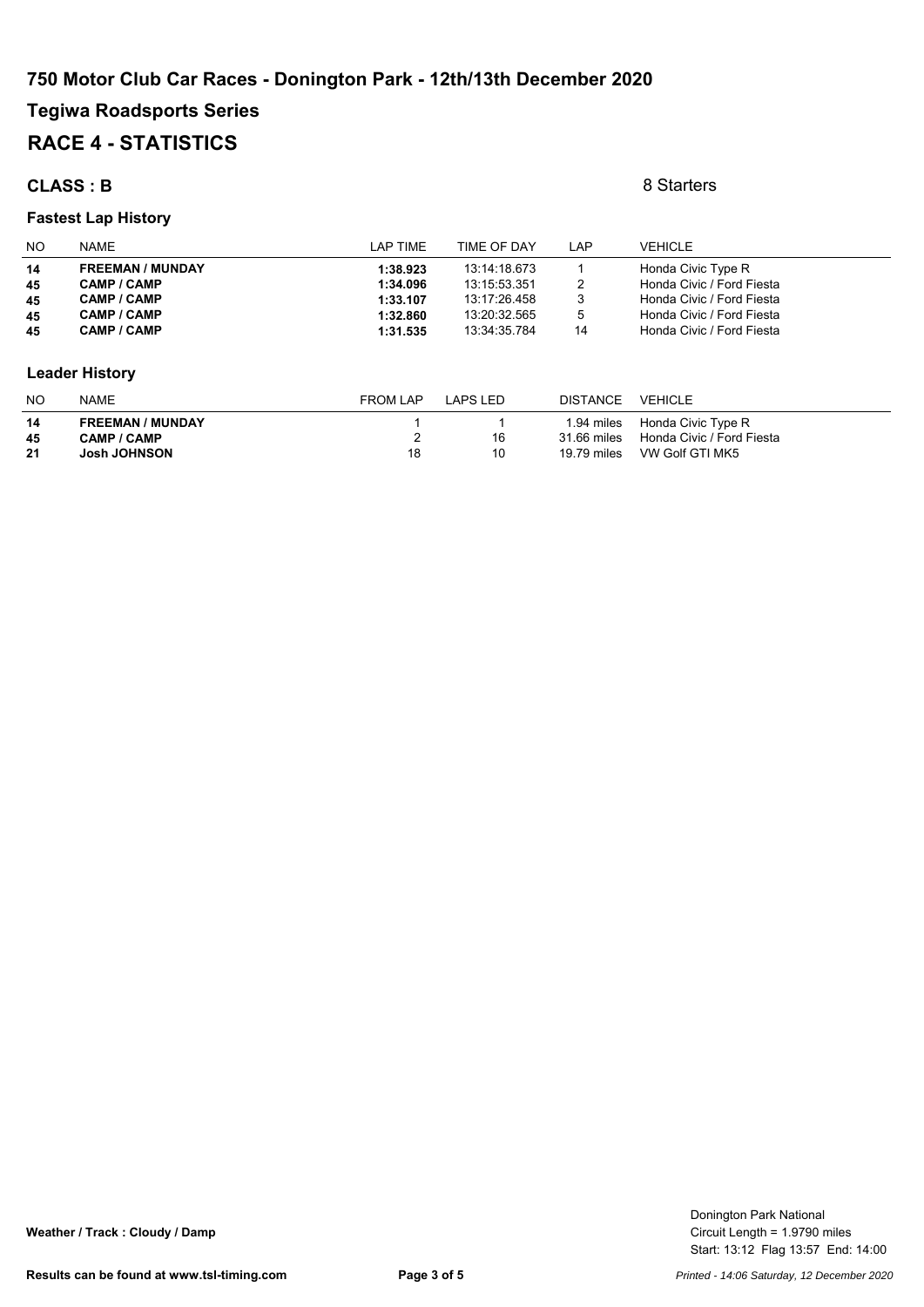## **Tegiwa Roadsports Series**

### **RACE 4 - STATISTICS**

#### **CLASS : C** 14 Starters

#### **Fastest Lap History**

| NO.                   | <b>NAME</b>            | LAP TIME        | TIME OF DAY     | LAP             | <b>VEHICLE</b>     |  |
|-----------------------|------------------------|-----------------|-----------------|-----------------|--------------------|--|
| 78                    | <b>Jonathan PACKER</b> | 1:34.529        | 13:14:14.285    |                 | Honda Civic Type R |  |
| 78                    | <b>Jonathan PACKER</b> | 1:33.042        | 13:15:47.327    | 2               | Honda Civic Type R |  |
| 78                    | <b>Jonathan PACKER</b> | 1:31.889        | 13:17:19.217    | 3               | Honda Civic Type R |  |
| 78                    | <b>Jonathan PACKER</b> | 1:31.630        | 13:20:22.791    | 5               | Honda Civic Type R |  |
| 78                    | <b>Jonathan PACKER</b> | 1:31.451        | 13:29:38.490    | 11              | Honda Civic Type R |  |
| 78                    | <b>Jonathan PACKER</b> | 1:31.290        | 13:32:41.507    | 13              | Honda Civic Type R |  |
| <b>Leader History</b> |                        |                 |                 |                 |                    |  |
| NO.                   | <b>NAME</b>            | <b>FROM LAP</b> | <b>LAPS LED</b> | <b>DISTANCE</b> | <b>VEHICLE</b>     |  |
| 78                    | <b>Jonathan PACKER</b> |                 | 28              | 55.37 miles     | Honda Civic Type R |  |